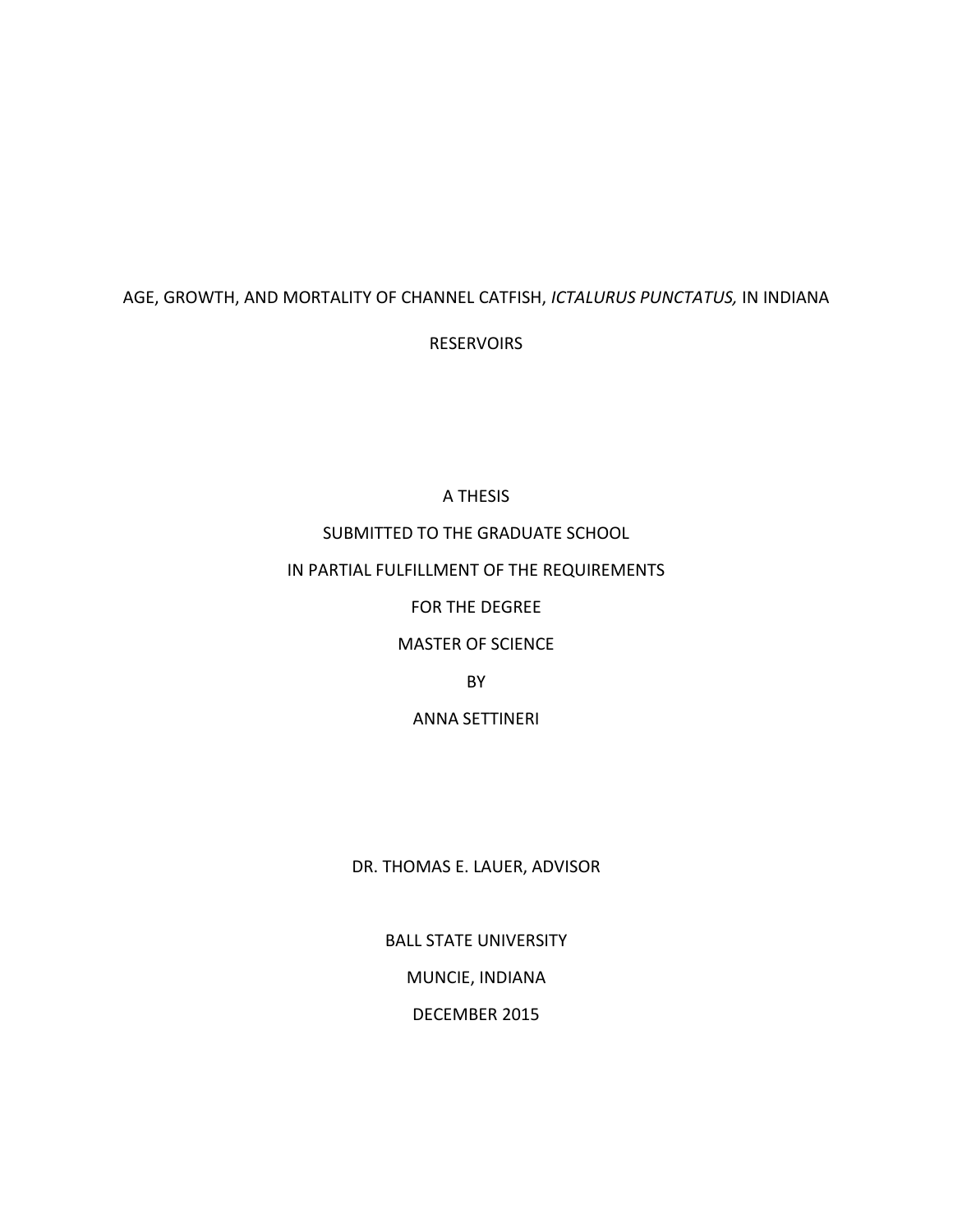### Abstract

Thesis: Age, Growth, and Mortality of Channel Catfish, *Ictalurus punctatus,* in Indiana Reservoirs Student: Anna Settineri Degree: Masters of Science College: Science and Humanities Date: December, 2015 Pages: 68

Eagle Creek, Monroe, Patoka, Brookville, and Cecil M. Harden are Indiana reservoirs ranging in size from 546 to 4,343 hectares, and are primarily managed for flood control and recreation. Channel Catfish, *Ictalurus punctatus*, is a valuable part of the recreational fishery in these reservoirs, but unfortunately, scant information is known about their current status. Our objectives for this study were: 1. determine age and growth of channel catfish, 2. compare population demographics such as length and age frequency distributions, and 3. determine mortality. A total of 1,022 fish was collected up to age-10. Hierarchical growth population models using Bayesian statistics showed growth rates and mortality rates were not statistically different among reservoirs. Growth rates ranged from 0.07 to 0.12, and mean total annual mortality rates ranged from 0.21 to 0.26. Low instantaneous fishing mortality rates, 0.06 to 0.08, suggested the Channel Catfish fishery was under-used and should be promoted to Indiana anglers.

i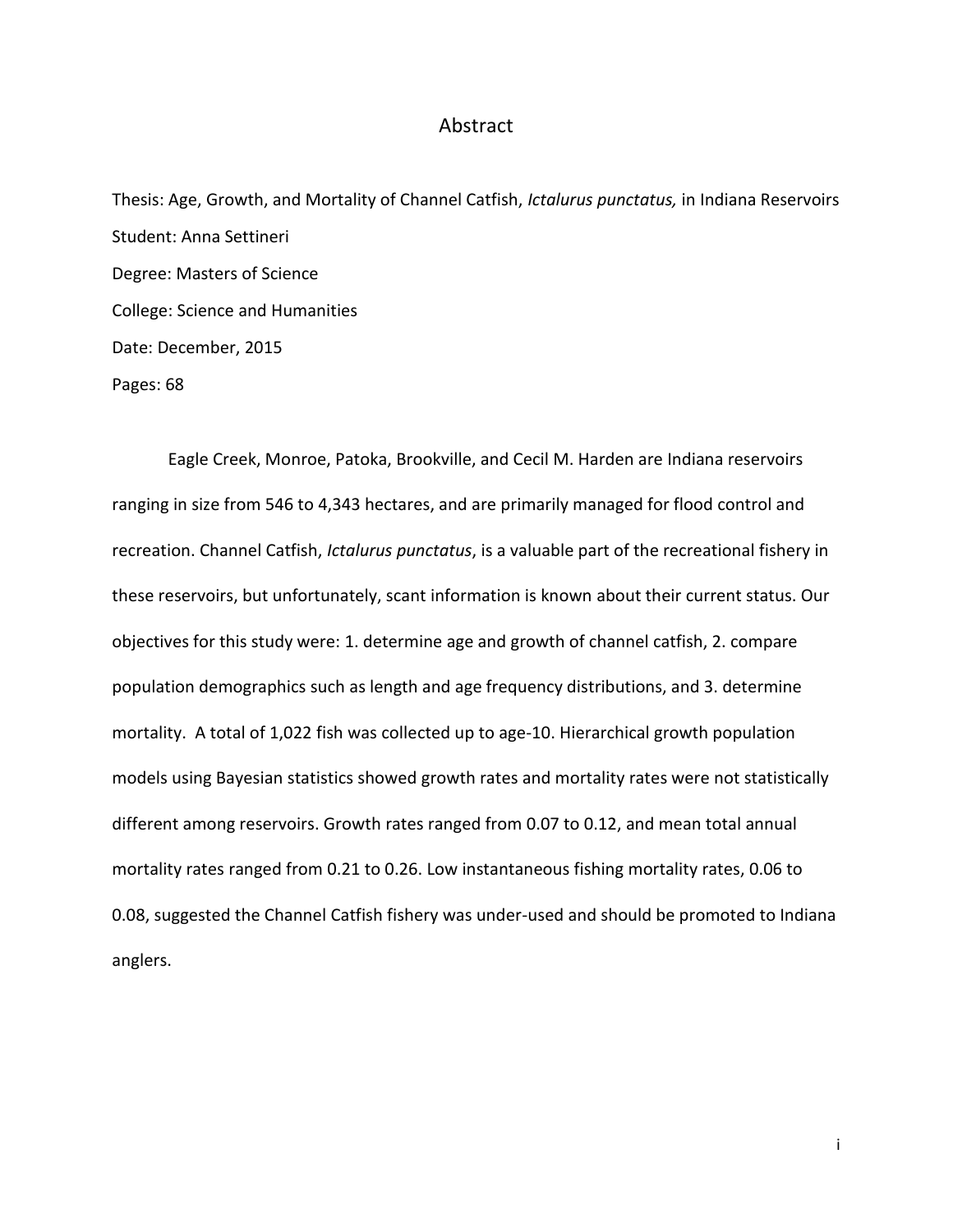# Acknowledgements

I acknowledge Ball State University for funding, Indiana Department of Natural Resources for sampling aid, as well as Zach Prause, Nick Haunert, and Jordan Evans for their help in sampling and lab processing. I finally thank my family and my husband for their constant support throughout my schooling.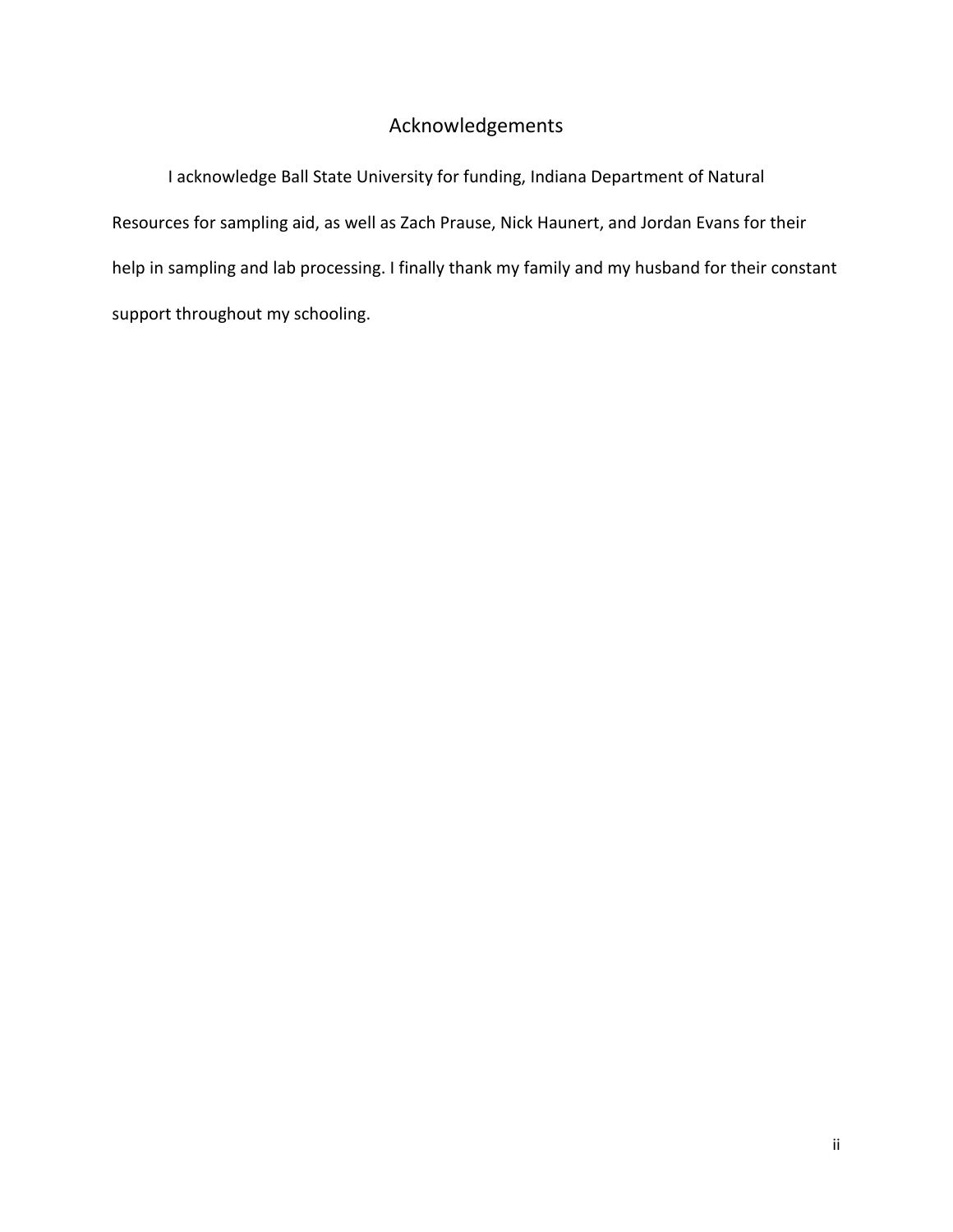# Table of Contents

|           | Page |
|-----------|------|
|           |      |
|           |      |
|           |      |
|           |      |
|           |      |
| Chapter 1 |      |
|           |      |
|           |      |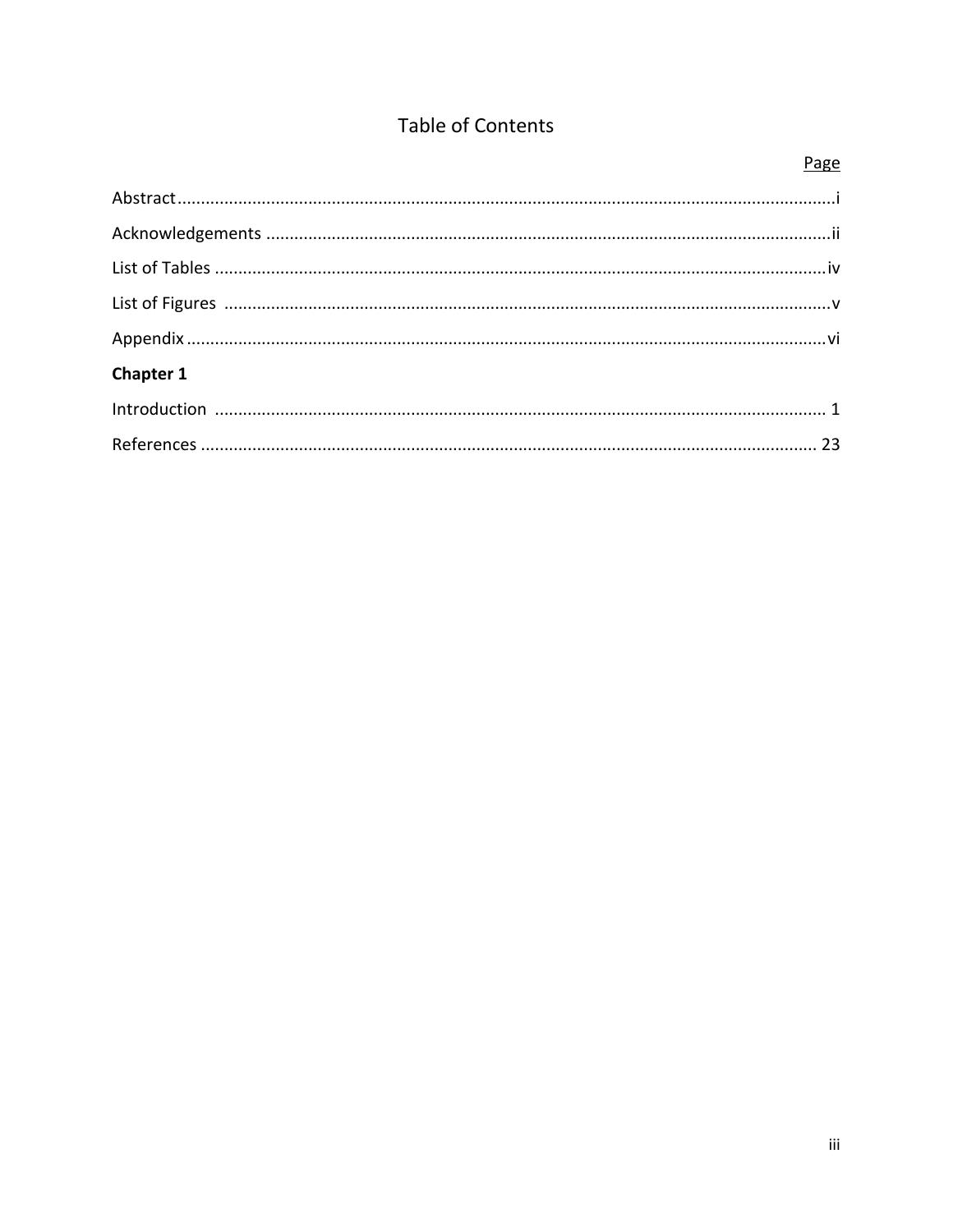# List of Tables

| <b>Table</b>                                                                                                                                                                                | Page |
|---------------------------------------------------------------------------------------------------------------------------------------------------------------------------------------------|------|
| 1. Estimates of Median Total Annual Mortality (A) in percentages with credible intervals in<br>parentheses, Instantaneous Fishing Mortality (F) and Instantaneous Natural Mortality (M) for |      |
|                                                                                                                                                                                             |      |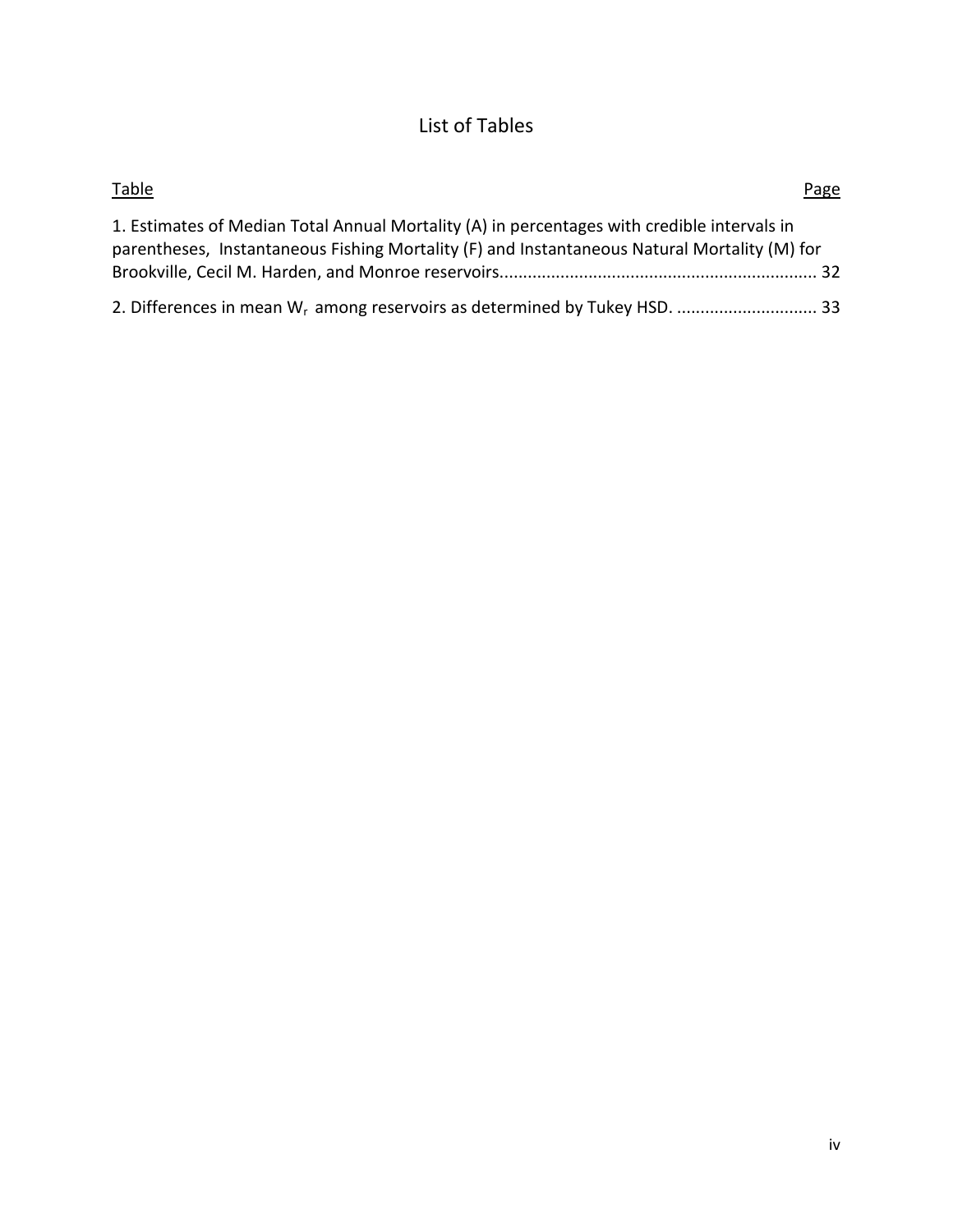# List of Figures

| <b>Figure</b><br>Page                                                                        |
|----------------------------------------------------------------------------------------------|
| 1. Age frequency distribution of Channel Catfish at Eagle Creek Reservoir 34                 |
| 2. Age frequency distribution of Channel Catfish at Brookville Reservoir  35                 |
|                                                                                              |
| 4. Age frequency distribution of Channel Catfish at Cecil M. Harden Reservoir 37             |
|                                                                                              |
| 6. Length frequency distribution of Channel Catfish at Eagle Creek Reservoir 39              |
| 7. Length frequency distribution of Channel Catfish at Brookville Reservoir  40              |
| 8. Length frequency distribution of Channel Catfish at Monroe Reservoir  41                  |
| 9. Length frequency distribution of Channel Catfish at Cecil M. Harden Reservoir 42          |
| 10. Length frequency distribution of Channel Catfish at Patoka Reservoir  43                 |
| 11. Von Bertalanffy growth curve of Channel Catfish at Eagle Creek Reservoir. Diamonds are   |
| 12. Von Bertalanffy growth curve of Channel Catfish at Brookville Reservoir. Diamonds are    |
| 13. Von Bertalanffy growth curve of Channel Catfish at Monroe Reservoir. Diamonds are        |
| 14. Von Bertalanffy growth curve of Channel Catfish at Cecil M. Harden Reservoir. Diamonds   |
| 15. Von Bertalanffy growth curve of Channel Catfish at Patoka. Diamonds are median length at |
|                                                                                              |
| 17. Comparison of growth rate (k) of Channel Catfish among reservoirs. Mean (k) are the      |
| 18. Comparison of length at L∞ of Channel Catfish among reservoirs. Mean L∞ are the colored  |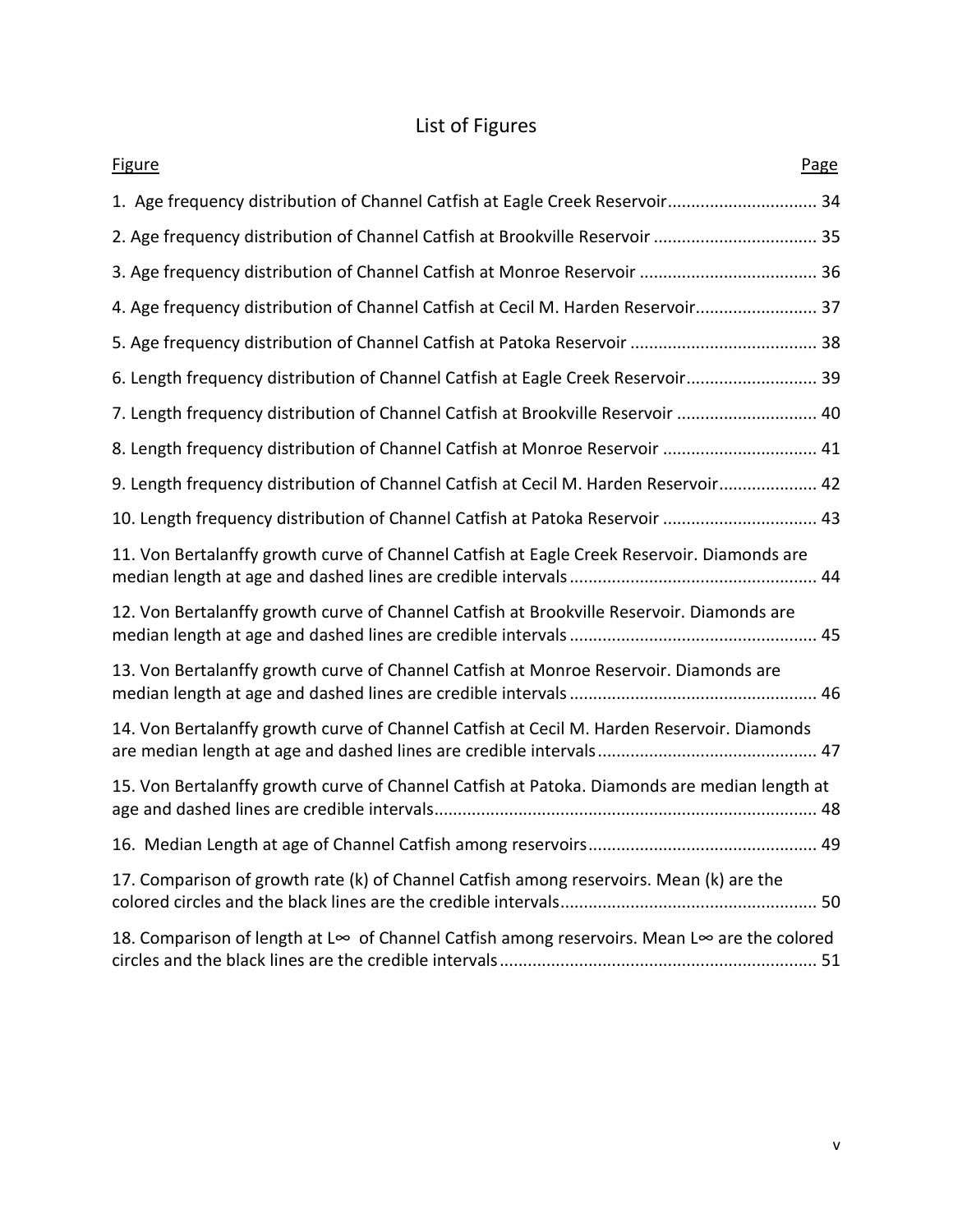# Appendix

| <b>Appendix</b><br>Page                                                                         |
|-------------------------------------------------------------------------------------------------|
| 1. Average back-calculated lengths for each age class at Brookville Reservoir.  52              |
| 2. Standard error of average back-calculated lengths for each age class at Brookville           |
|                                                                                                 |
| 3. Average back-calculated lengths for each age class at Eagle Creek Reservoir 54               |
| 4. Standard error of average back-calculated lengths for each age class at Eagle Creek          |
|                                                                                                 |
| 5. Average back-calculated lengths for each age class at Cecil M. Harden Reservoir 56           |
| 6. Standard error of average back-calculated lengths for each age class at Cecil M. Harden      |
| 7. Average back-calculated lengths for each age class at Monroe Reservoir  58                   |
| 8. Standard error of average back-calculated lengths for each age class at Monroe Reservoir 59  |
| 9. Average back-calculated lengths for each age class at Patoka Reservoir  60                   |
| 10. Standard error of average back-calculated lengths for each age class at Patoka Reservoir 61 |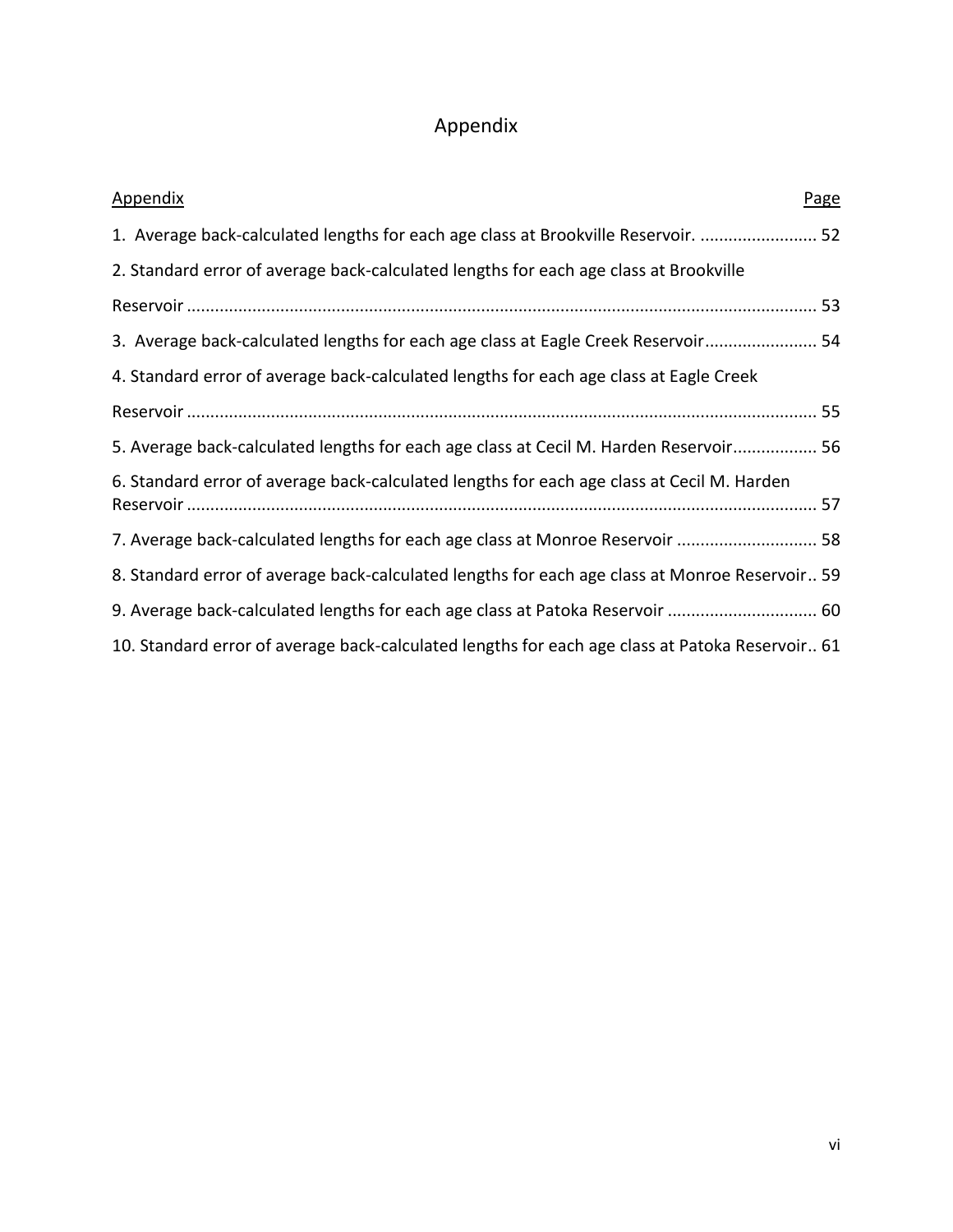Introduction:

Catfish, *Ictalurus* species, are popular sport fishes for ease of access and constant availability, making them one of the most important species in sport fishing across the country. Over 7 million people fish for catfish every year, which is approximately 26% of all active anglers in the United States (USFWS 2011). In Indiana, 188,000 people ages 16 and older fished for catfish in 2011, ranking them third in popularity behind crappie and bass species. Fishing for catfish species accounted for 13% of all days spent fishing in Indiana . Channel Catfish, *Ictalurus punctatus,* are one of the most popular species of catfish in Indiana, and are seen as a healthy fish option, with lean meat and a good flavor desired by anglers (FAO, 2015; IDNR, 1997; Pool, 2007).

Indiana has 580 lakes and reservoirs, totaling over 28,732 ha, which provide suitable habitat for Channel Catfish and popular fishing locations for anglers (IDNR, 1997). Lakes and reservoirs are more popular for anglers since they are on public land, which reduces the potential issue of fishing on private property in rivers and streams (Chizinski, 2012). Reservoirs in Indiana have been constructed for a variety of reasons, including but not limited to: recreation, water supply, and flood control (IDNR, 1997). The habitats provided by reservoirs range from deep, clear waters to shallow and turbid. Many reservoirs have extensive amounts of aquatic vegetation, and range in size from 0.1 ha to 4350 ha. Channel Catfish typically maintain stable populations in larger reservoirs, but are rarely self-sustaining in small reservoirs, lakes and ponds due to lack of habitat suitable for reproduction (IDNR, 1997).

Historically, studies of Channel Catfish were common (Carlander, 1969), but more often conducted on river populations (Chizinski, 2012). Few studies have been conducted on more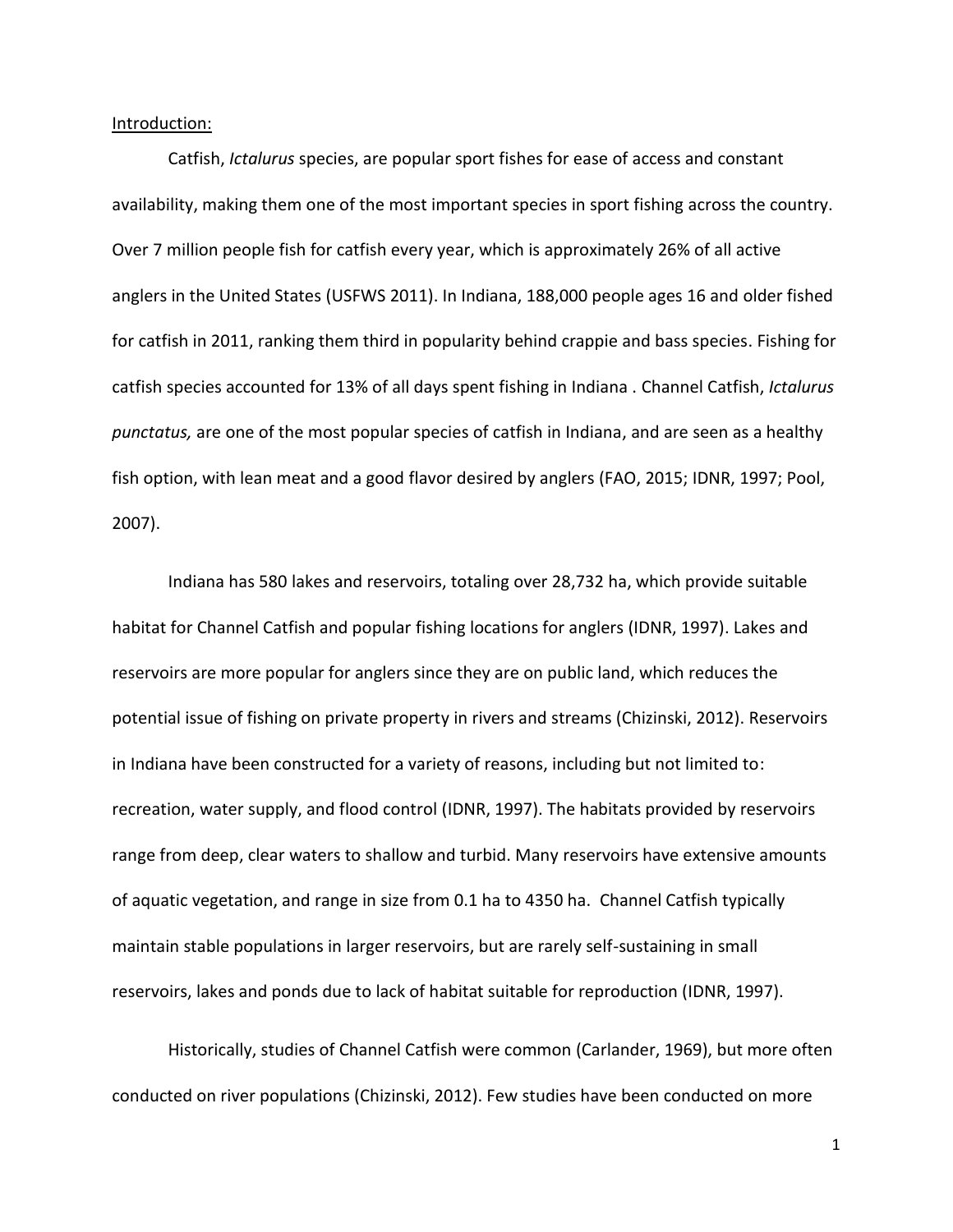recent (constructed after 1960) and large Midwestern reservoirs (Klaassen, 1973; Miranda, 1999). Although reservoirs are relatively new environments for Channel Catfish (Miranda, 1999), these fish are habitat generalists and can readily flourish in the large range of biotic and abiotic conditions that typify these waters (Miranda, 1999; Holley, 2006). Channel Catfish may be under-used or overfished in these reservoirs, depending on the quality of the fishery and the current management efforts, such as length and bag limits (Miranda, 1999). Strategies to achieve optimum or maximum sustainable yield (Ricker, 1975) can be determined only by a specific assessment of a particular reservoir's fishery.

The Federal government began stocking Channel Catfish in 1922 in Indiana as a result of weak recruitment, possibly due to lack of appropriate habitat and predation by Largemouth Bass (Kingsley, 1987). The Indiana Department of Natural Resources (IDNR) took over stocking in the mid-1970s (Kingsley, 1987). In 1982, the IDNR recommended that lake and reservoir stockings of Channel Catfish be on a biannual schedule and with a minimum size of 10 inches. Between 1983 and 1987, about 114,000 Channel Catfish were stocked yearly in nearly 230 lakes around Indiana (IDNR, 1989). Stockings continued yearly, with varying numbers of catfish stocked in lakes around the state thought to have no established populations. In 2010, a record 161,105 Channel Catfish were stocked in 155 lakes in Indiana (S. Clark-Kolaks, personal communication, IDNR). Indiana Department of Natural Resources continues to stock Channel Catfish in lakes and reservoirs to enhance the fishery where populations are exploited or recruitment is not meeting angler demand.

Management agencies spend less time and money on Channel Catfish management than other sport fish species such as bass and crappie (Bodine et al., 2013). The IDNR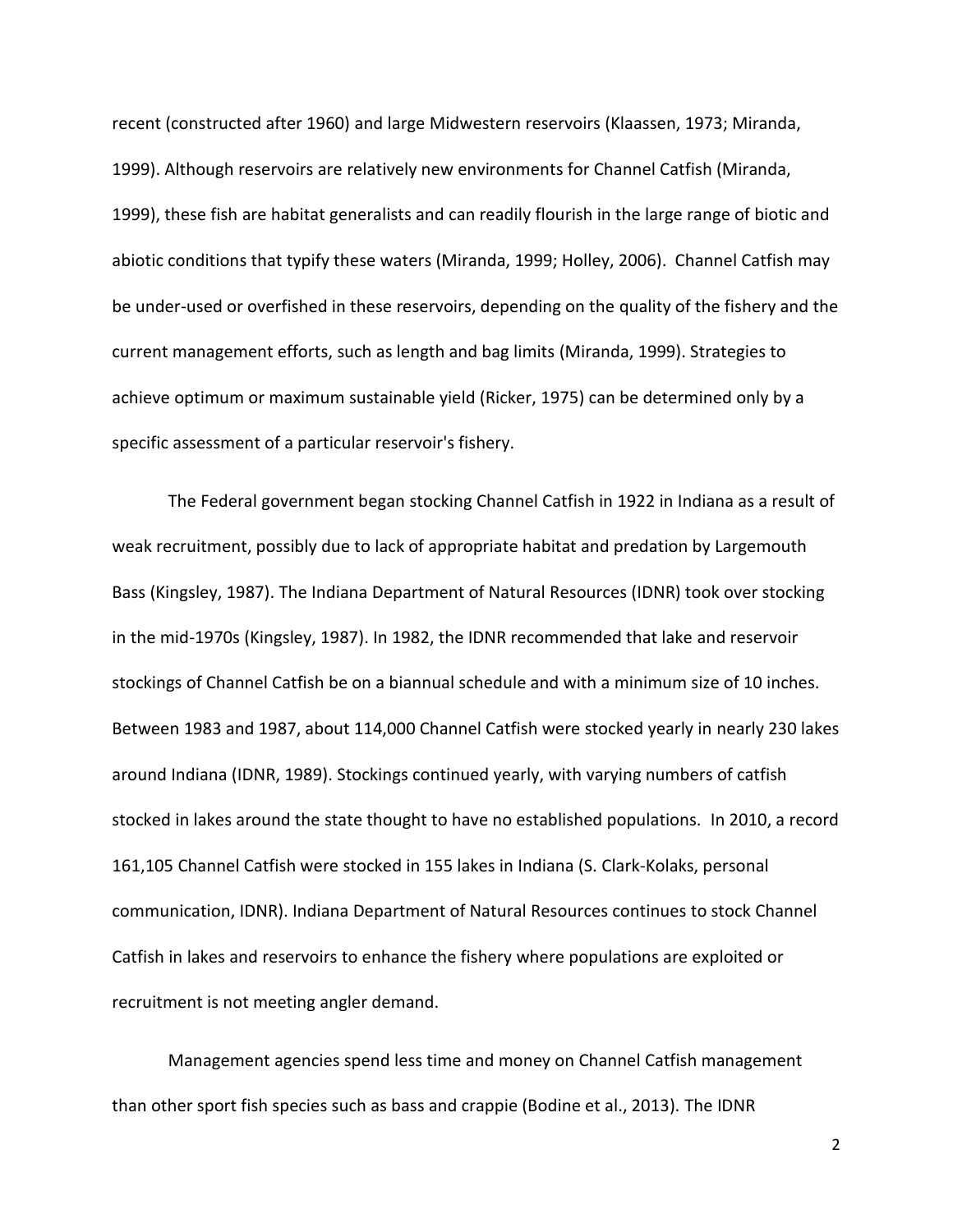historically has had few management plans for Channel Catfish, with the latest in 1997 as part of the Impoundments Strategic Plan. This plan addressed issues such as lack of known population characteristics, lack of fishing opportunity due to small populations, and low utilization/angling effort (IDNR, 1997); however, little management activity was directed towards reaching these objectives. As a result, an explicit management plan for Channel Catfish has not been established and followed. Currently, there is no size limit on lakes and reservoirs, though a bag limit of 10 is enforced everywhere except for Turtle Creek Reservoir (IDNR, 2013). Despite the extensive stocking efforts in the past 30 years, little effort has been made to evaluate the Channel Catfish populations. This lack of evaluation could possibly be due to the difficulty of sampling catfishes, which has been experienced across the country (Michaletz and Sullivan, 2002; Holley, 2006). Age, growth, and size at recruitment of naturally reproducing populations need to be studied to determine whether or not stocking is necessary to maintain the population.

Fish population demographics help management agencies enact and enforce regulations to manage the fishery. Age and size metrics allow biologists to evaluate strength in year classes, resource use, and effectiveness of current management strategies (Isely and Grabowski, 2007). Accurate age information of a species is necessary to effectively manage the population (Crumpton et al., 1987), while determining growth is vital to understanding a population and on an individual level (Isely and Grabowski, 2007). Channel Catfish typically have the greatest relative growth in the first several years (up to 100 mm/year), with decreasing growth with age (De Roth, 1965). Maximum fish length can be greater than 900 mm (Pool, 2013) with weights of over 10 kg common (IDNR, 1989). Further, by defining these metrics in Indiana waters, a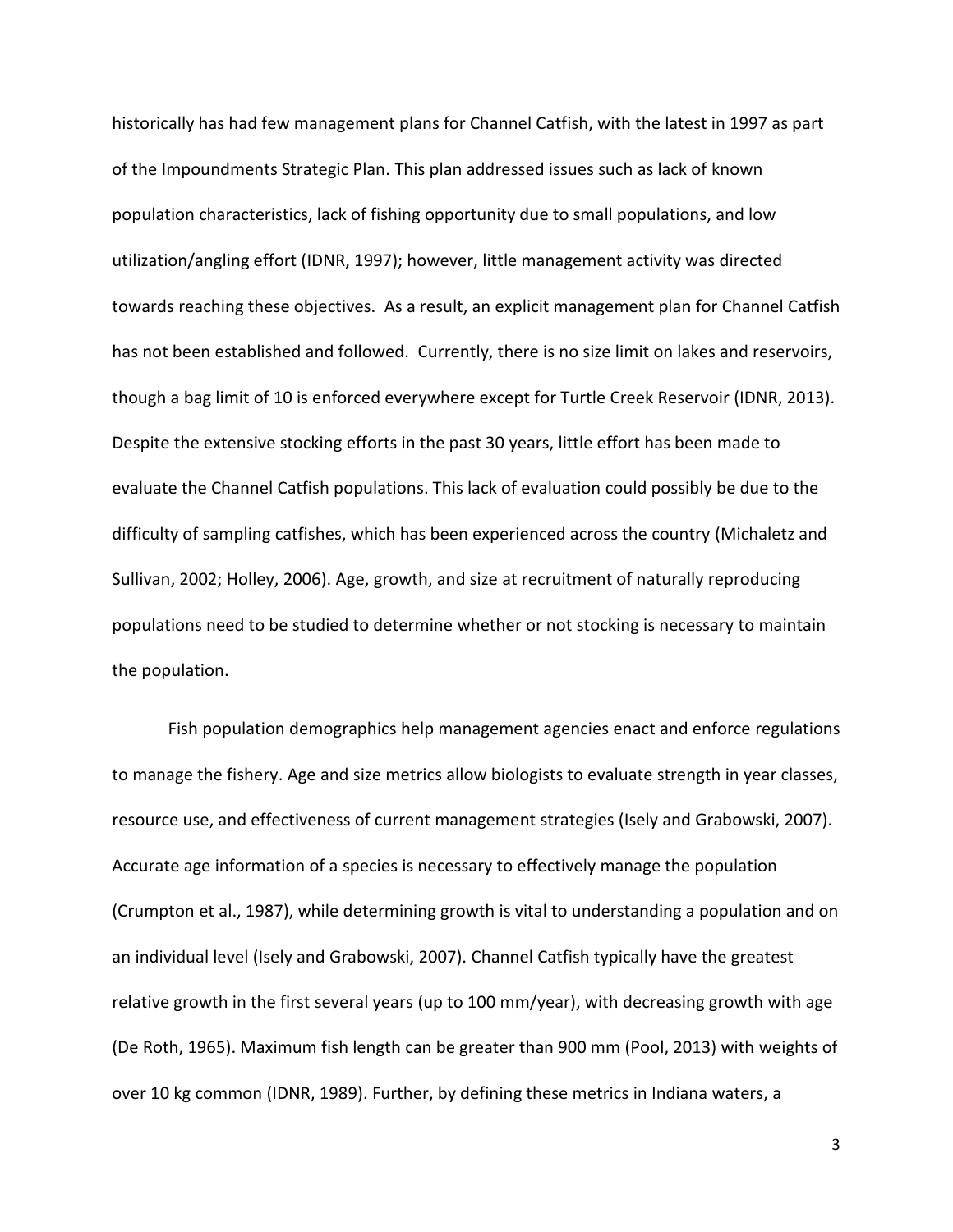regional baseline understanding and standard for age and growth will be created. Ultimately, this information will enable fisheries managers in Indiana to more effective management decisions, particularly those related to stocking and fishing regulations.

Mortality describes the rate at which individuals in a population are lost (Miranda and Bettoli, 2007), and determining fish mortality is key to effectively managing the population. Unfortunately, mortality is partitioned into several types, including, annual, natural, and fishing, among others, and each requires specific data requirements which can be difficult to obtain (Miranda and Bettoli, 2007). All species have their own patterns of mortality over their lifetimes and age groups (Miranda and Bettoli, 2007), and mortality can vary within a species, depending on geographic region, as fish tend to be slower growing and longer living in northern latitudes when compared to southern latitudes (Willis, 2005). Channel Catfish annual mortality nationwide has a wide range, from 0.13 to 0.88, and varies with sample size and aging techniques (Hubert, 1999). The methods to calculate annual mortality are often compromised due to inaccurate aging techniques and small sample sizes, ultimately making natural and fishing mortalities problematic to determine. This data limitation is why natural and fishing mortalities are reported less often than annual mortality (Hubert, 1999).

Condition factor provides information for the overall well-being of fishes individually, within, and among populations (Pope and Kruse, 2007). Fish considered to be in good condition should exhibit higher growth rates and survival when compared to individuals in poor condition (Pope and Kruse, 2007). Relative weight  $(W<sub>r</sub>)$  is one measure of condition factor and is specifically based upon a length-specific standard weight for each species and can be simpler to interpret than other demographics; that is, patterns of  $W_r$  can be assessed by looking at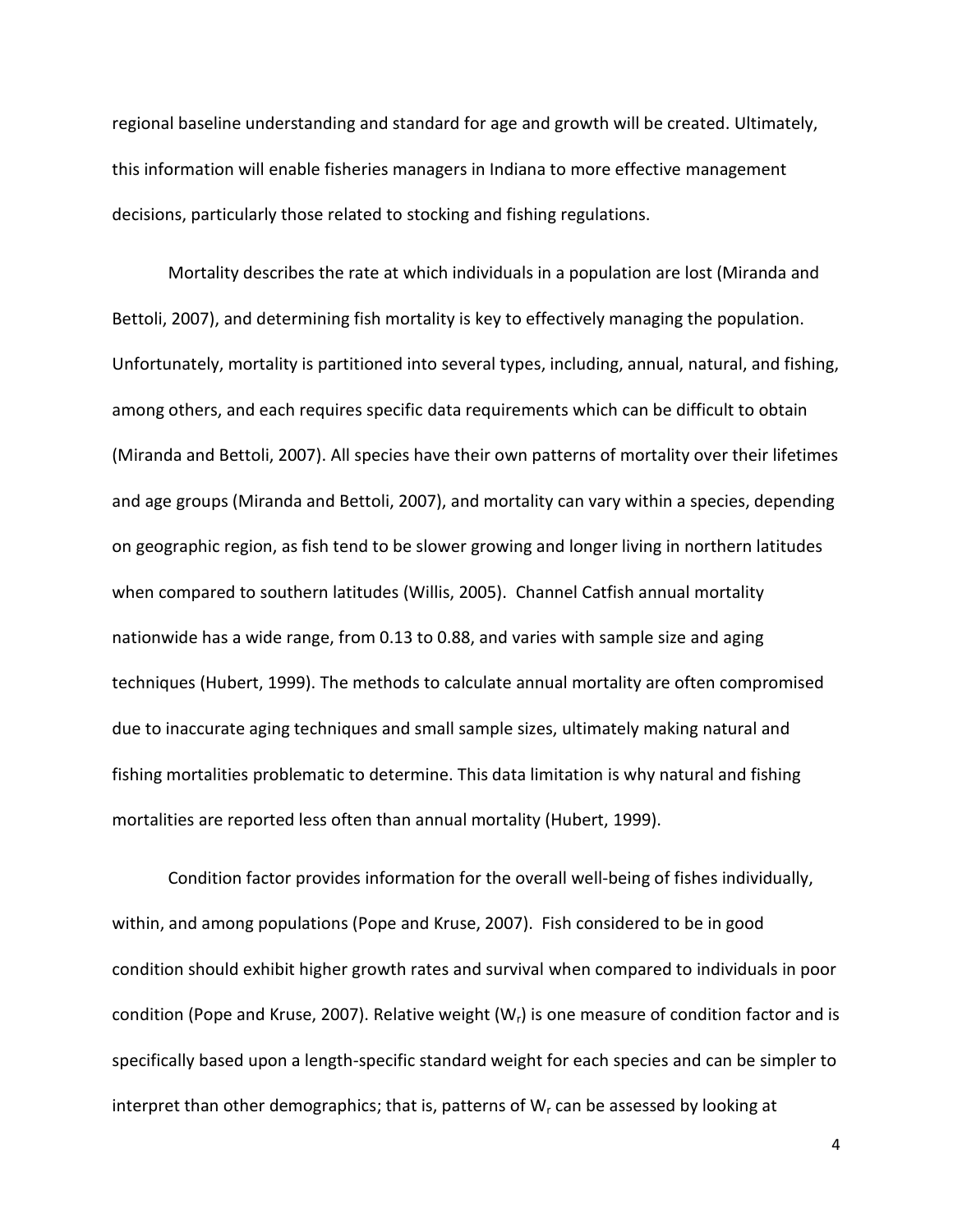individual W<sub>r</sub> values for each fish plotted against length  $(L)$ . This metric may also provide evidence of competition or resource use in a population (Neumann et al. 2012).

A lack of knowledge about the efficacy of statewide Channel Catfish stockings, as well as the low awareness of this fish as an angler resource was identified for several large reservoirs (IDNR, 1989). In this study, we evaluated several population demographic metrics, both within and among the reservoirs. None of the reservoirs have been stocked with Channel Catfish since the 1980s, effectively making the existing populations naturally reproducing. There were four objectives in this study: First, compare age and length frequencies, second, determine condition factor as an indicator of well-being, third, determine age and growth, and finally, determine mortality. We hypothesized that these population metrics would be different among reservoirs. We also expected the data would indicate how the fishery at each reservoir is being used and give direction for future management efforts.

### Methods

### Study Areas

The reservoirs in this study were located in Central and Southern Indiana. They ranged in size from 546 ha to 4350 ha, with maximum depths of 35 m and drainage areas of up to 1142 km<sup>2</sup>. All recreational activities at these reservoirs are under the management of IDNR, while the flood control and water levels are managed by US Army Corps of Engineers Louisville District. Each reservoir boasts high visitor counts and a wide range of activities including boating, camping, and fishing.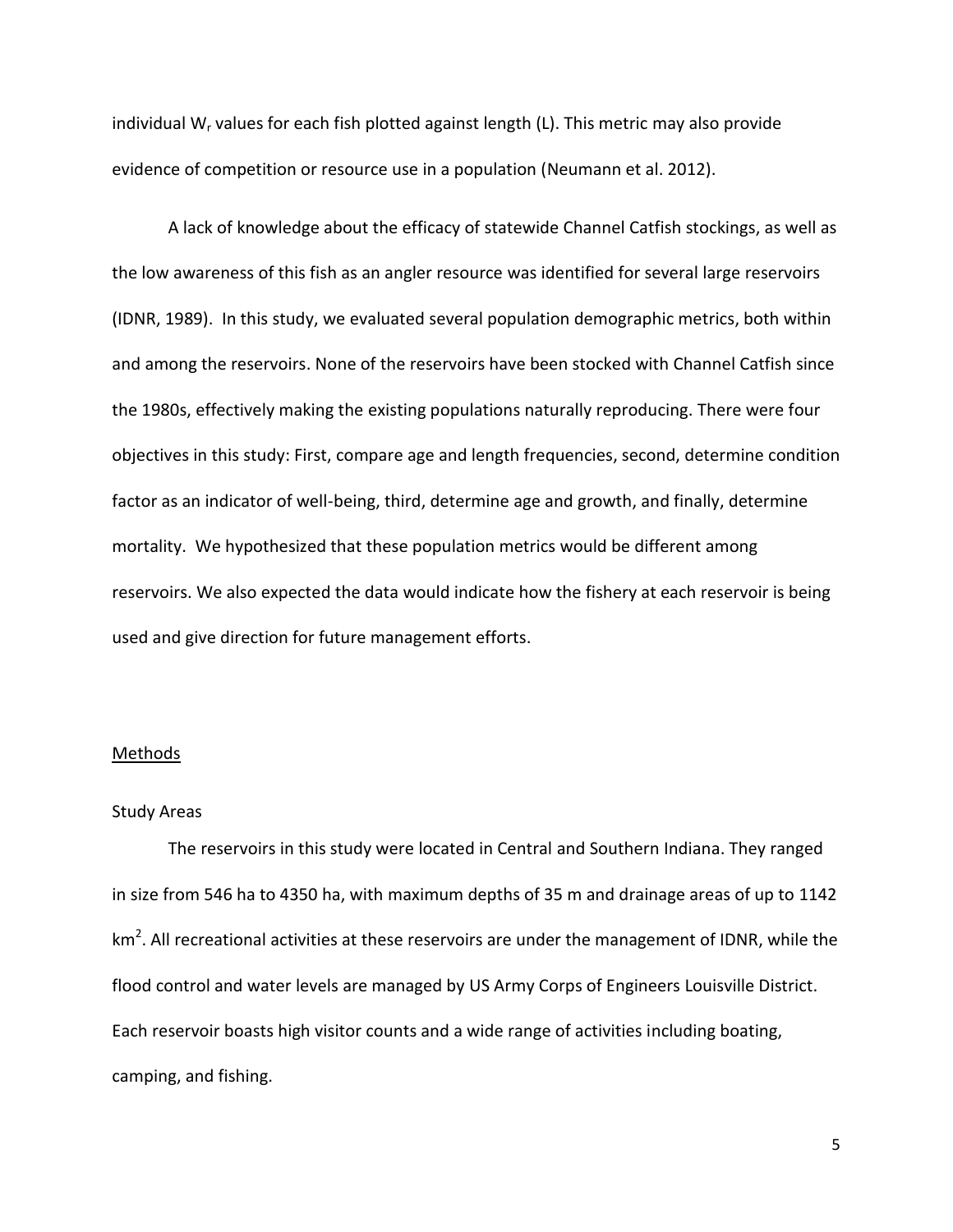Eagle Creek Reservoir is a 546 ha, man-made reservoir in Indianapolis IN, 16 km northwest of the city's center. It has a drainage area of 419 km<sup>2</sup>, with a mean depth of 5.5 m and a max depth of 12 m. It was built in 1968 and has since been a part of the water supply for Indianapolis and Speedway (Wisener, 2002).

Brookville Reservoir was constructed in 1974, is located north of Brookville IN, and is a part of the Whitewater Memorial State Park Complex (IDNR, 2014). Its primary purpose was flood control and storm water management (USACE, 2014, Brookville Lake; IDNR, 2014) and is fed by the Whitewater River, among other smaller tributaries (IDNR, 2011). The reservoir is 2128 ha in size, has a drainage area of 981 km<sup>2</sup>, a mean depth of 9 m, and a maximum depth of 35 m.

Monroe Reservoir is 32 km southeast of Bloomington, IN and is 4350 ha, the largest lake in Indiana. It was completed in 1965 and was constructed to be the main water source for Bloomington, and flood control. The reservoir is fed by Salt Creek and several minor tributaries covering a watershed area of 1142 km<sup>2</sup> (IDNR, 2011, Monroe Lake). The reservoir has a mean depth of 7 m and a maximum depth of 16 m.

Cecil M. Harden Reservoir is located in Rockville, IN and was constructed by the Army Corps of Engineers in 1960. The dam is located on Big Raccoon Creek and provides flood control in the Big Raccoon Creek and Lower Wabash River watersheds (USACE, 2014). The reservoir has a drainage area of 559 km<sup>2</sup>, a surface area of 853 ha, a mean depth of 7 m and a maximum depth of 19 m.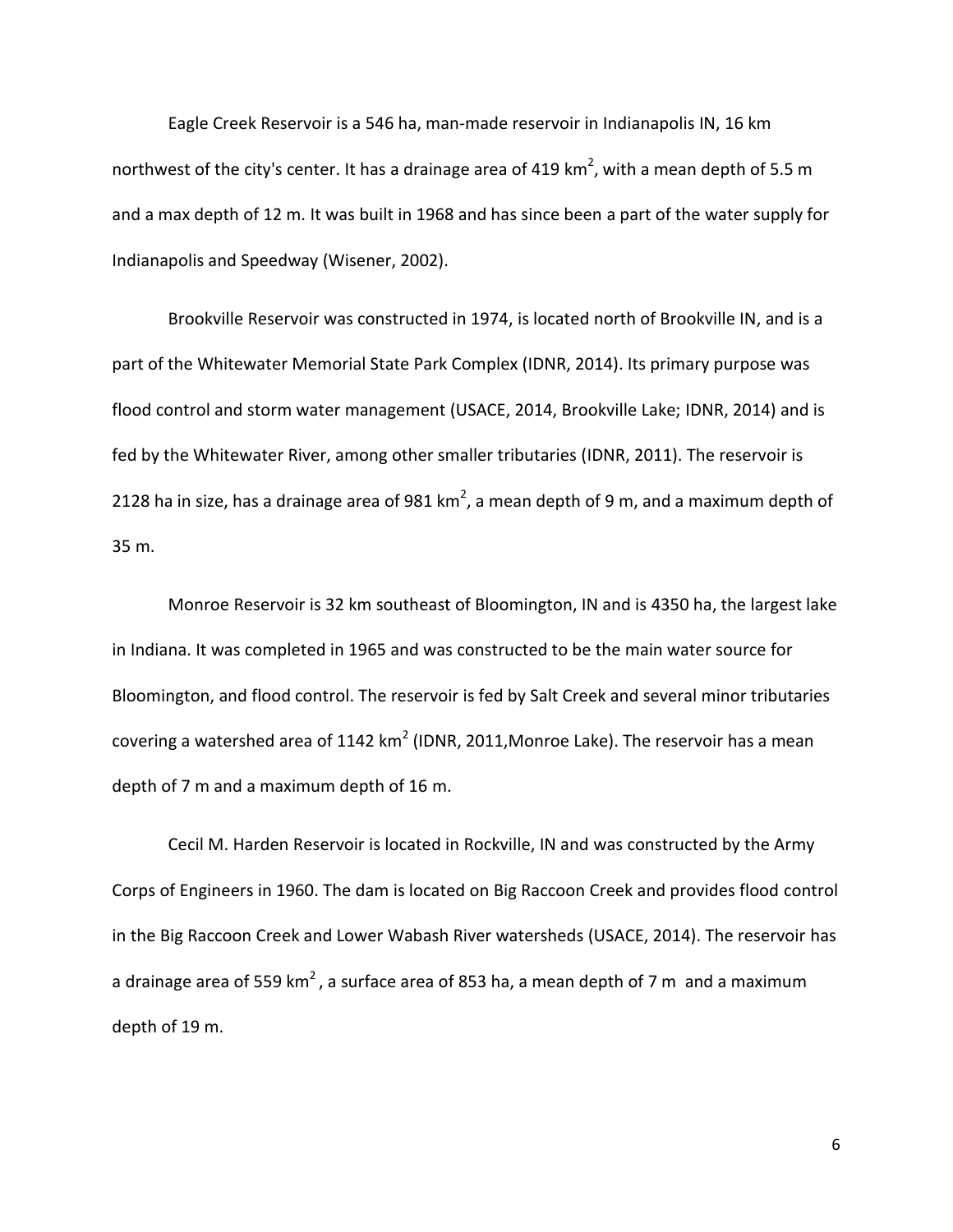Patoka Reservoir is the second largest reservoir in the state and was constructed by the Army Corps of Engineers for flood control on the Patoka River. It has a drainage area of 435 km<sup>2</sup>, a surface area of 3561 ha, a mean depth of 6 m, and a maximum depth of 15 m. Patoka Lake is currently managed jointly by the US Army Corps of Engineers Louisville District and the IDNR (USACE, 2014, Patoka Lake).

### Collection and Processing:

All reservoirs in the study were sampled for fish with hoop net series and gill nets from May through August 2014. Sampling locations in each reservoir were determined by IDNR or Ball State University personnel using IDNR general lake survey protocols. Hoop-net samplers were made by tying together three hoop nets (91-cm diameter with 50-mm stretch mesh and two throats) in series following Michaletz and Sullivan (2002). Each net was baited with 1.5 kg of soybean cake (Greensburg Soy Processors, Greensburg, IN), placed in mesh bags, and suspended in the net throat. The series were set at depths between 2 and 3 m on sandy substrate and allowed to fish for 72 hr. Experimental gill nets with three each 15.2-m alternative panels of stretch mesh sizes of 19, 32, and 51 mm (nine panels total) were also set on each reservoir in the morning and fished for 12 hrs. Upon net retrieval, Channel Catfish were removed and held in tubs of lake water until processed, which included measuring total lengths (mm) and weights (g). The left pectoral spine was removed for aging as outlined by Quist et al. (2012) and placed in a labeled scale envelope. Pectoral spines are the preferred hard part for aging catfish, because they allow for large-scale surveys to be conducted without sacrificing the fishes (Crumpton et al., 1987). Otoliths were thought to be the most accurate hard part for aging, but numerous studies found no difference between pectoral spines and otoliths for age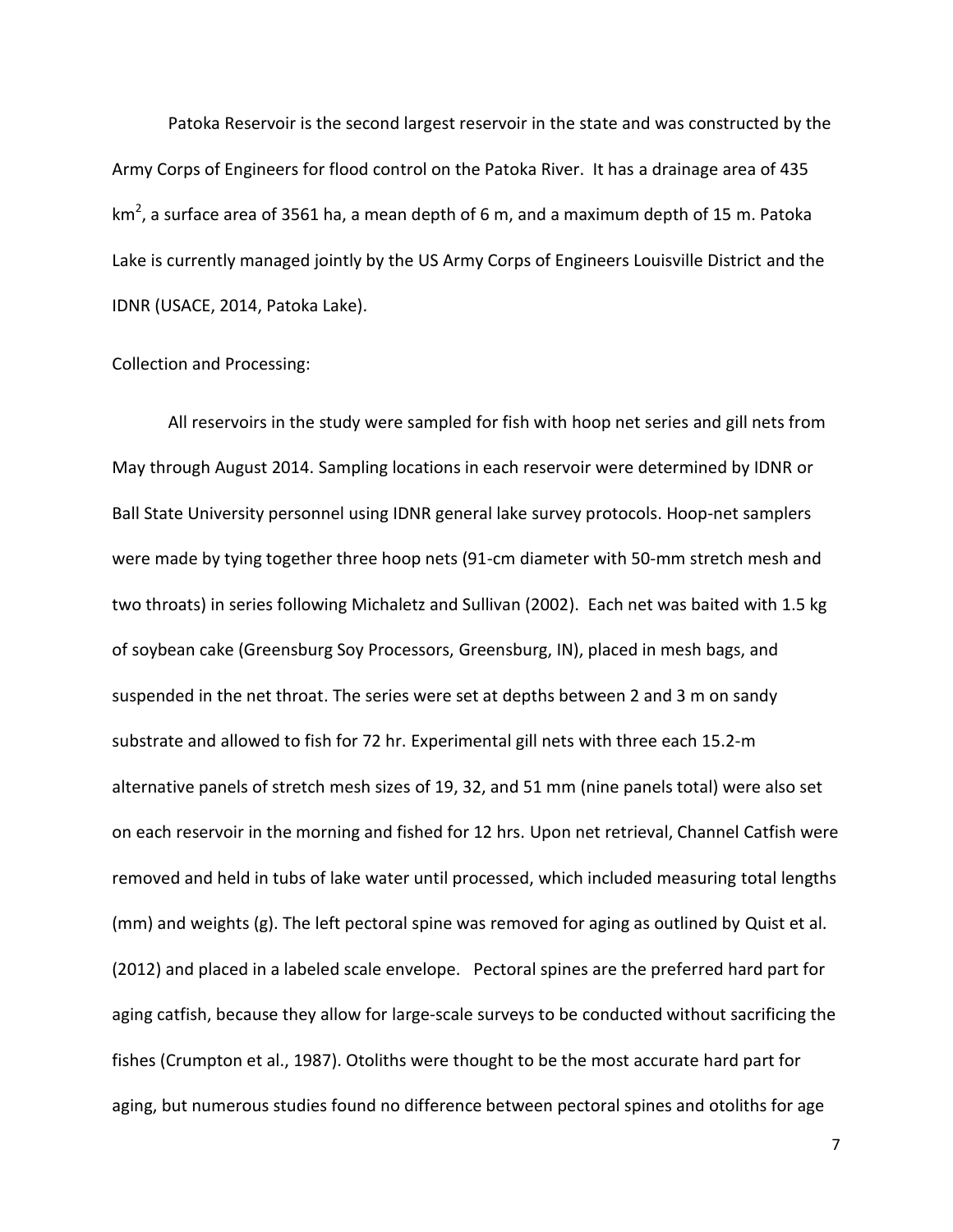and growth studies (Carlander, 1969; Michaletz et al., 2009; Colombo et al., 2010). All catfish were returned to the water alive following processing. Non-channel catfish species were immediately returned to the water when the nets were pulled.

Some additional fish sampling occurred at Eagle Creek Reservoir in May 2013 and 2014. Gill and hoop nets were fished as described above, but in addition, double front frame trap nets with four rear hoops and 12 mm square measure knotless nylon were fished in shallow, sandy areas just off of the bank on the north and south ends of the reservoir. These latter nets were fished for 24 hours with fishes processed as above.

In the laboratory, spines were boiled in water for five minutes and cleaned with a toothbrush to remove excess flesh in preparation for sectioning. A 0.5 mm cross-section from the mid-spine, starting below the basal recess and above the dentations was cut using a Buehler Isomet low-speed diamond blade saw (Sneed, 1951; Marzolf, 1955). Crumpton et al. (1987) found no difference in ages between sections taken from the basal recess, articulating process, or the mid-spine. Cross-sections were then mounted on microscope slides by placing three consecutive cross-sections in a row, and then taping them down using clear packing tape. Slides were then observed on a microscope under 20x magnification and aged. Photographs of the sections used PacScan software and annual rings were denoted and measured for growth analysis on each photo.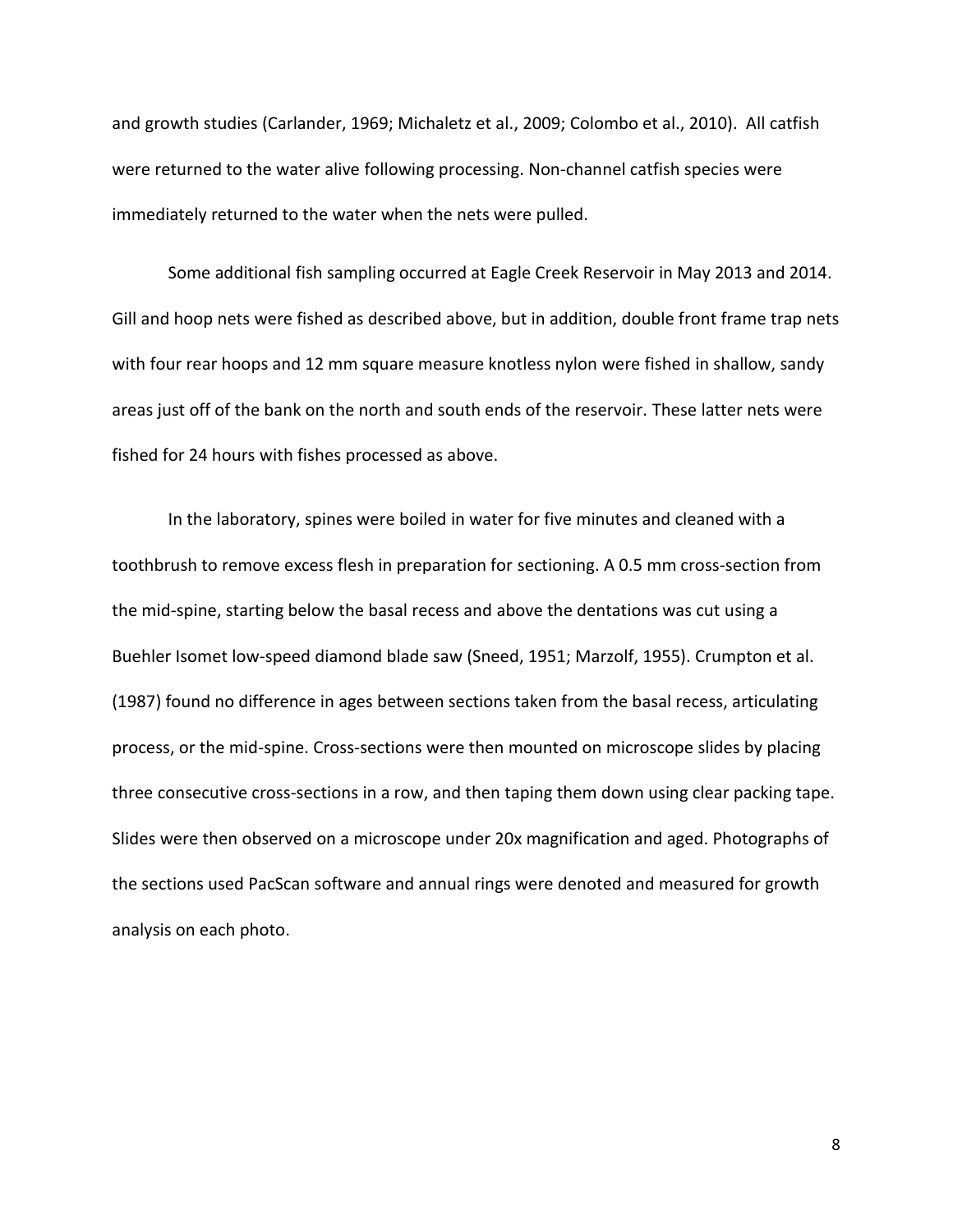#### Data Analysis

### Age and Growth:

Length and age frequency distributions for each reservoir were calculated. Length frequency distributions were quantified by counting the number of fish that occurred in each 10 mm length bin from 100 mm to > 700 mm, and then plotting the frequencies as a percentage. Age frequency distributions for each reservoir were calculated using the method above, but sorting by ages from 1-12.

Fish back calculated lengths were obtained using the software program Fish B.C. and used to calculated age and growth. Only fish of ages 1-6 were used in the von Bertalanffy growth model due to the low number of older fish collected, which created problems with model conversion. Fish included in the analysis totaled 816. However, all fish were used for length and age frequency descriptions. .

The von Bertalanffy growth model allows biologists to describe growth in a population and make comparisons among populations:

$$
L_t = L_{\infty} \big[ 1 - e^{-K(t - t_0)} \big] \qquad (1)
$$

Growth for Channel Catfish at all reservoirs was determined using a nonlinear hierarchical growth function with a von Bertalanffy equation fit with lengths-at-age:

$$
L_j = L_{\infty i} \left[ 1 - e^{-k_i (T_j - t_{0i})} \right] + \varepsilon_j \qquad (2)
$$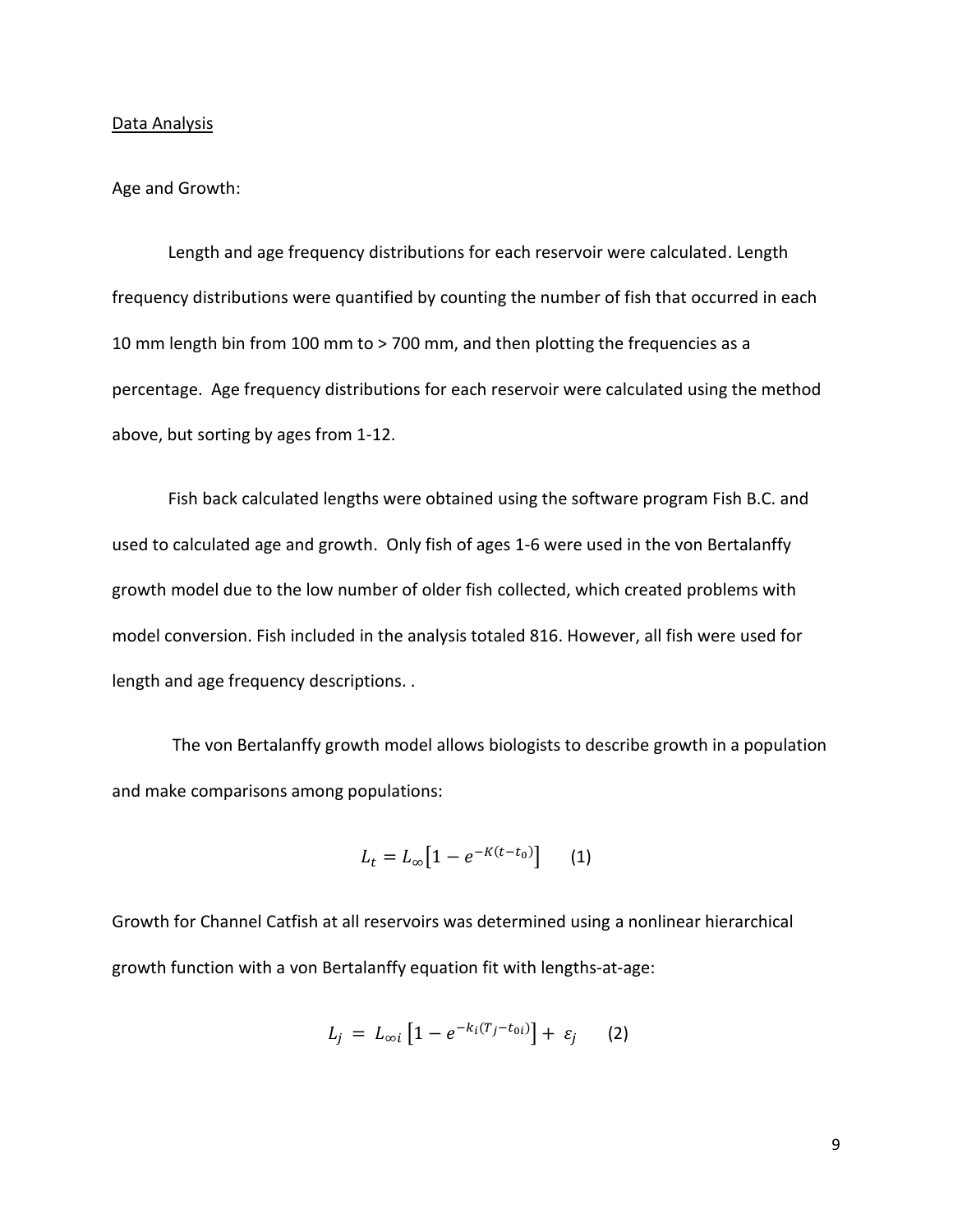where  $L_i$  = length at last annulus of individual *j*;  $T_i$  = age of individual *j*;  $L_{\infty}$  = asymptotic length at reservoir  $i$ ;  $k$  = Brody growth coefficient at reservoir  $i$ ;  $t_{0i}$  = hypothetical age when length = 0 at reservoir  $i$ ; and  $\varepsilon_i$  = within-group random error assumed to be normally distributed ( Helser and Lai 2004). Reservoir was treated as a random effect where each parameter was assumed to come from a multivariate normal distribution following Helser and Lai (2004).

Condition factor was calculated using methods and equations outlined by Neumann et al. (2012) for relative weight (W<sub>r</sub>). A single factor analysis of variance (ANOVA) was used to determine whether  $W_r$  (response variable) differed among reservoir (predictor variable) populations. The ANOVA test allowed us to compare our reservoirs as categorical variables and produced a straightforward way to determine if differences between the reservoirs existed. A Tukey Honest Significant Difference test was used to determine which means from the ANOVA differed from one another.

Lee's phenomenon occurs with differing mortalities within age classes of heavily exploited populations, typically as faster growing fish having a higher mortality and slower growing fish having a lower mortality (Ricker, 1975). This metric is typically evaluated using back-calculated length increments within a particular age class. In this study, we compared back-calculated length increments at age-4 and age-6 for all fish among all reservoirs using an ANOVA to test for differences in lengths of individual fishes. A Tukey Honest Significant Difference test was performed to test for significance in mean length differences.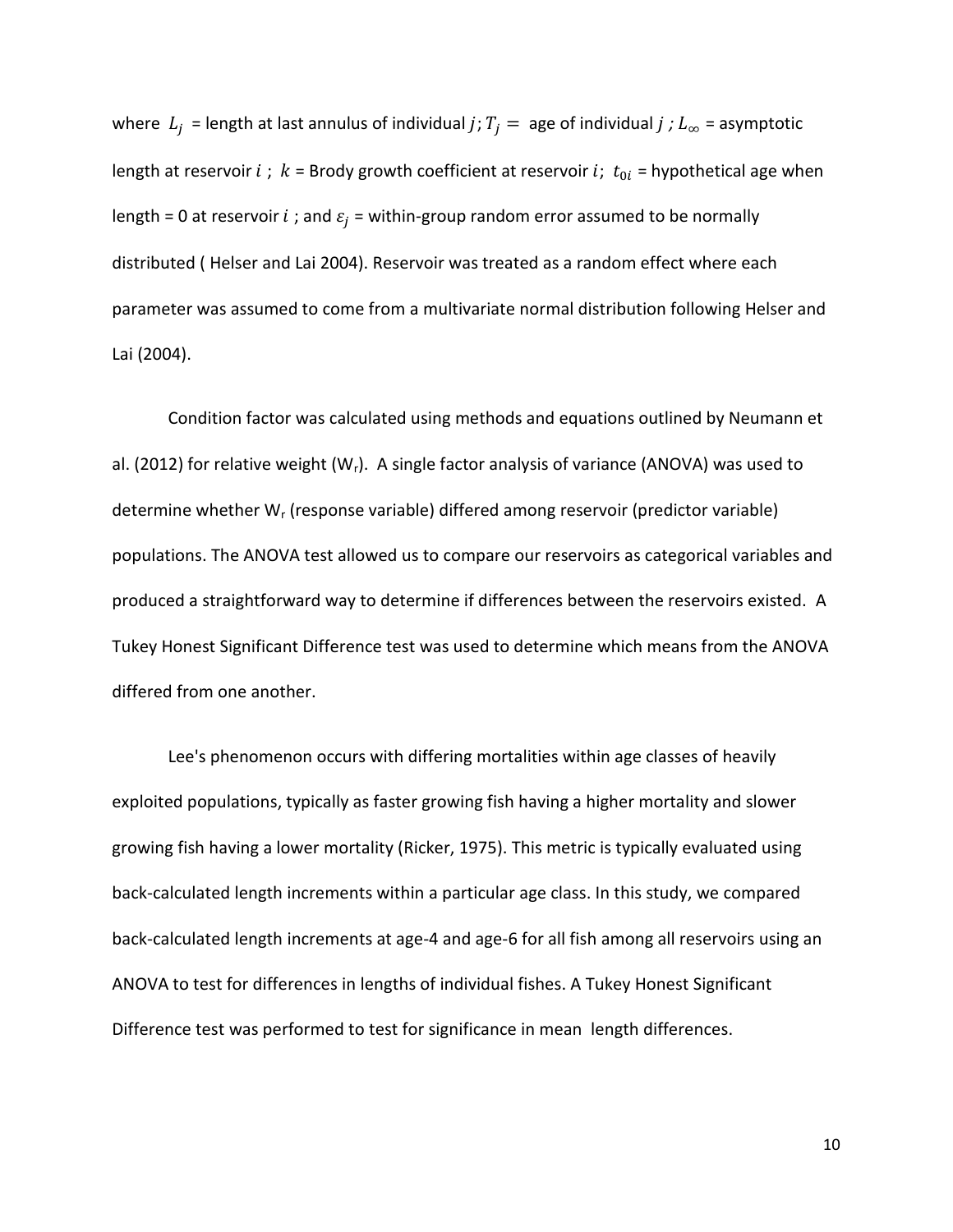Mortality:

Hierarchical catch-curve regressions were used to estimate mortality at each reservoir. Models were calculated using methods outlined by Doll and Lauer (2014). The slope of the catch-curve, also known as the instantaneous total mortality rate (Z) was obtained via Equation (3):

$$
C_i = C_0 e^{-Z*age} \qquad (3)
$$

where  $C_i$  = catch at age i and  $C_0$  = initial catch. The natural log is taken of both sides of Equation (2) to linearize the catch-curve, resulting in Equation (4):

$$
\ln(C) = \ln(\alpha) - Z * age \qquad (4)
$$

To determine the parameters of the model, the index of the catch-curve,  $C_{ij}$ , for individual fishes in each reservoir j and age is modeled using a generalized linear model (GLM) with a Poisson distribution and log link, resulting in Equations (5) and (6):

$$
C_{ij}|\lambda_{ij} \sim Poisson(\lambda_{ij})
$$
 (5)

$$
\ln(\lambda_{ij}) = \alpha_j - Z_j * age_{ij} \qquad (6)
$$

where  $\lambda_{ij}$  = Poisson mean catch of individual fishes for reservoir *j* at age *i*,  $\alpha_j$  = reservoir specific intercept,  $Z_i$  = reservoir specific slope, and  $age_{ij}$  = age *i* of the individual fish for reservoir  $j$ . The Poisson distribution was used, as it cannot assume negative values (biological impossibility) in contrast to a normal distribution which can. Further, a binomial distribution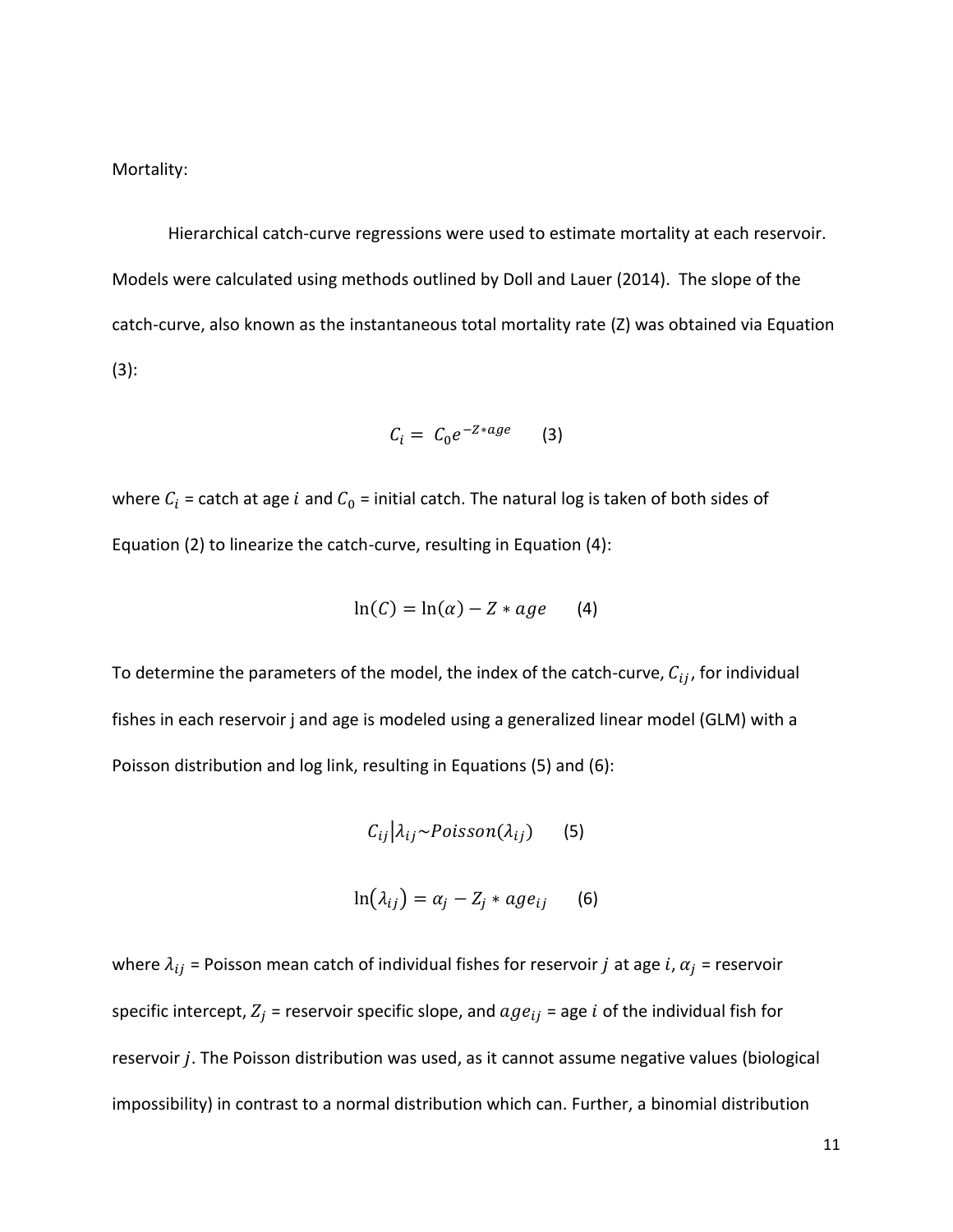may have been an option, but it requires an additional parameter (probability of observing an individual) which we did not have in our data. Instantaneous total mortality (Z) for each reservoir *i* can be inferred from the catch-curve model individually. However, this is often an imprecise estimate for reservoirs with small sample sizes. In order to minimize the uncertainty at each reservoir, the hierarchical method of the catch-curve is used in Equation (7):

$$
\alpha_j \sim normal(\alpha_0, \sigma_0^2) \text{ and } Z_j \sim normal(\beta_1, \sigma_1^2) \qquad (7)
$$

where  $\alpha_0$  = overall intercept and  $\beta_1$  = slope among reservoirs,  $\sigma_0^2$  and  $\sigma_1^2$  = amount of variation in the intercept and slope among reservoirs. Total annual survival (S) is calculated as  $e^{-z}$  and total annual mortality (A) is calculated as  $1$ - $e^{-z}$ . Instantaneous total mortality (Z) can be divided into instantaneous natural mortality (M) and instantaneous fishing mortality (F) as demonstrated by Equation (8) (Ricker, 1975):

$$
Z = F + M \qquad (8)
$$

Natural mortality can be estimated through six methods (Pauly, 1980; Hoening, 1983; Peterson and Wroblewski, 1984; Chen and Watanabe, 1989; Jensen, 1996; Quinn and Deriso, 1999). Two of the six methods were chosen for our study based on the ages of fish collected. The first (Equation 9), was based on Jensen (1996) and suggested the relationship between L∞ and K in the von Bertalanffy equation:

$$
M = 1.50 * K
$$
 (9)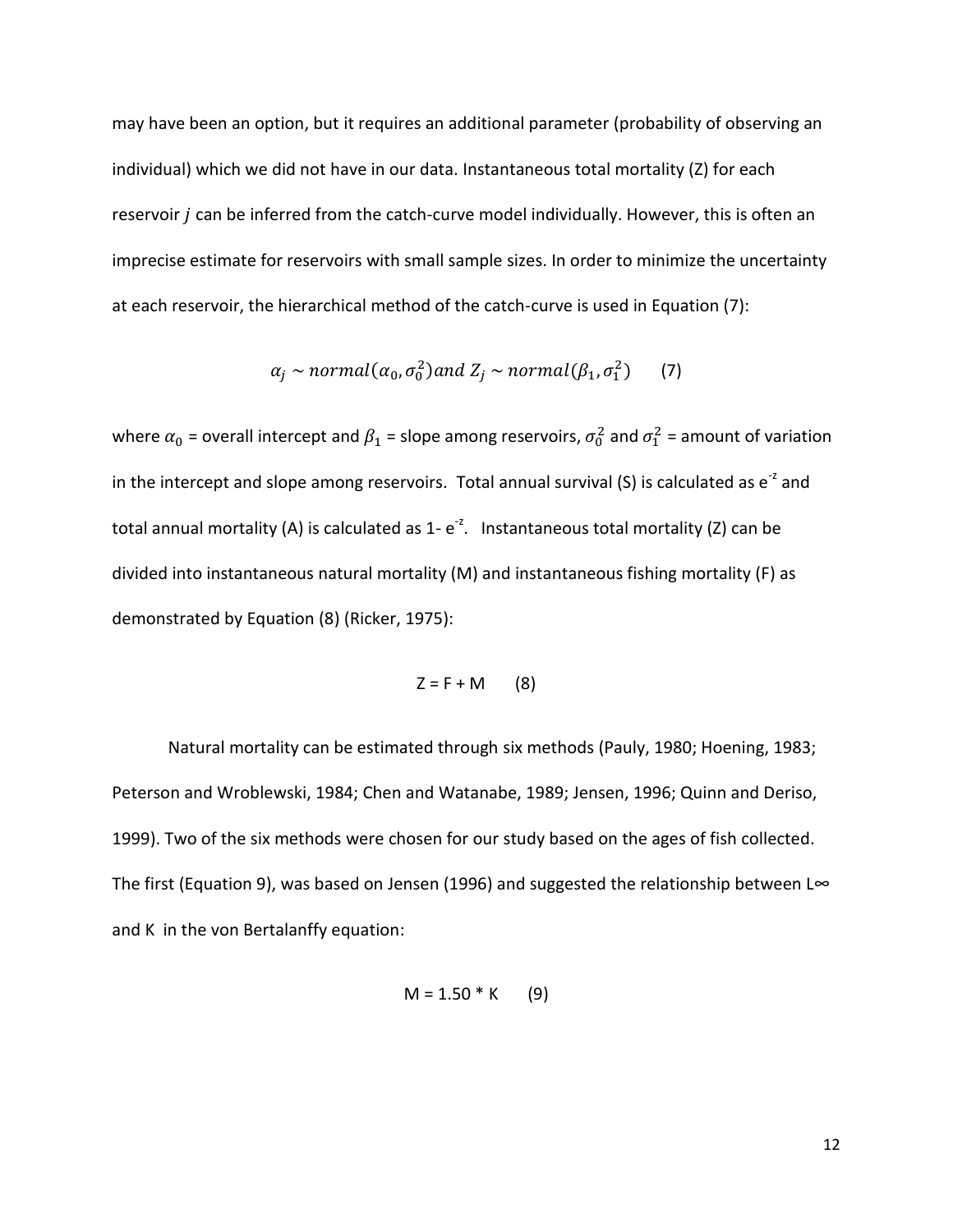The second method (Peterson and Wroblewski 1984) derived their equation based upon the function of weight and growth rate in relation to predation and metabolic rate. This resulted in a size-dependent mortality rate, where WT represents W∞ in Equation (10):

$$
M = 1.92*(WT^{-0.25}) \qquad (10)
$$

Instantaneous natural mortality was calculated using Equations (9) and (10) for all five reservoirs. The results of both equations were averaged to get one M for each reservoir. Instantaneous fishing mortality was then calculated using Equation (8).

 All models (age and growth, mortality, and length-weight) were fit using Bayesian inference in R 3.1.1 (R Core Team 2014) using JAGS 3.4 (Plummer 2003) and rjags 3.13 (Plummer 2014). All parameters were given non-informative priors. Three concurrent MCMC chains were run for all models. The von Bertalanffy model consisted of 250,000 saved steps thinning every 50 steps and discarding the first 50,000 steps. Convergence of the MCMC chains was checked using the Brooks-Gelman-Rubin (BGR) scale-reduction factor (Brooks and Gelman 1998). The BGR factor is the ratio of between-chain variability to within-chain variability. The chains have converged when the upper limits of the BGR factor are close to one, with values less than 1.15 suggesting the MCMC chains have converged. Posterior distribution of the parameter estimates were describe with their median and 95% credible interval. Complete model specification using JAGS code is available upon request.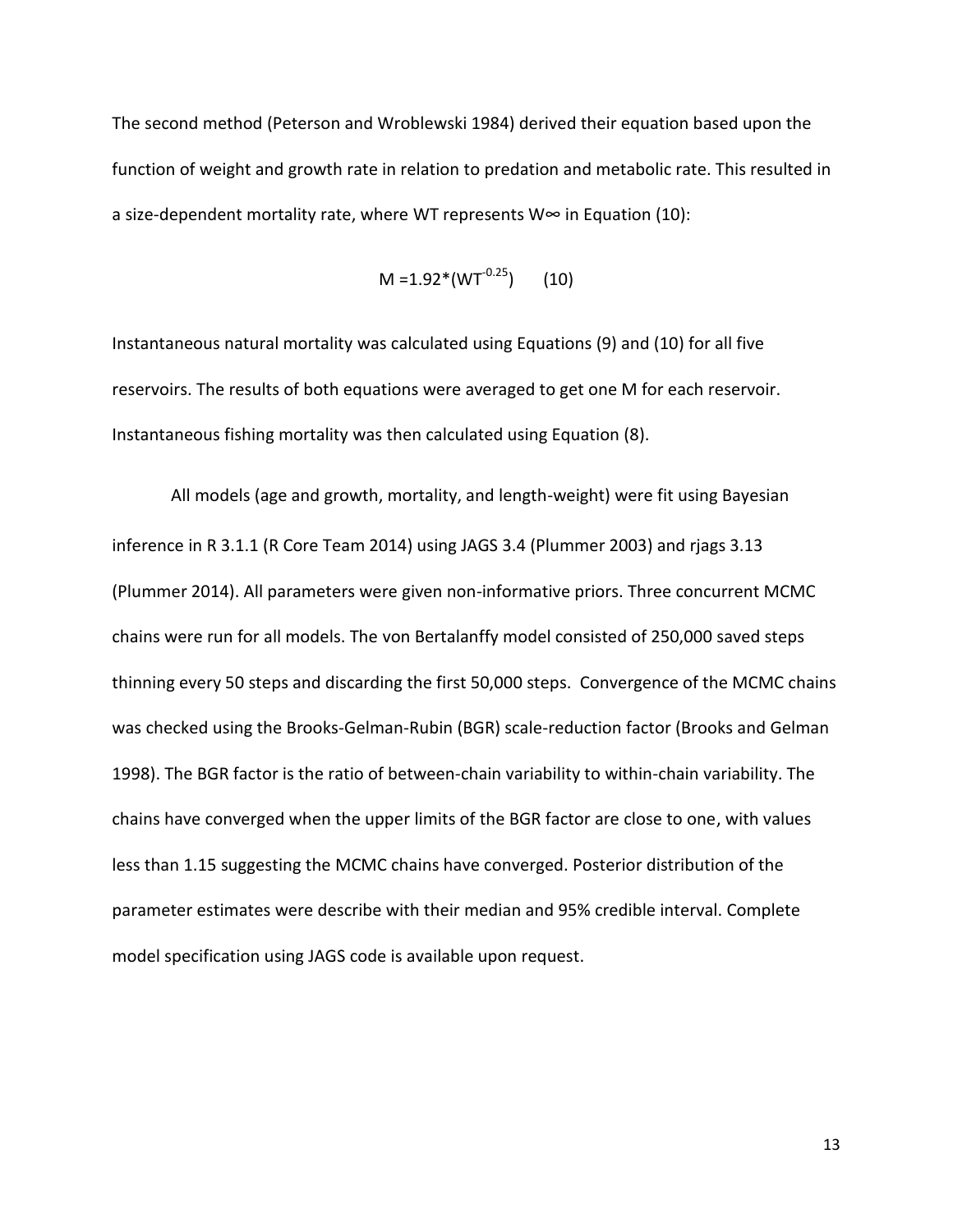#### Results

A total of 802 Channel Catfish was used in the study. At Eagle Creek Reservoir, lengths ranged from 132 mm to 645 mm, with weights from 20 g to 3,030 g and ages 1-11 . At Brookville Reservoir, total length ranged from 198 mm to 668 mm, with weights from 86 g to 2,494 g and ages 1-7. At Monroe Reservoir, lengths ranged from 182 mm to 741 mm, with weights from 31 g to 4,309 g and ages 1-10 . At Cecil M. Harden Reservoir, lengths ranged from 223 mm to 612 mm, with weights from 90 g to 2,381 g and ages 3-12 . At Patoka Reservoir, lengths ranged from 221 mm to 716 mm, with weights from 281 g to 3,855 g and ages 2-9 . Back-calculated lengths for all reservoirs can be found in Appendix A.

#### Age and Growth:

Age and length frequency abundance suggested sampling gear bias for ages 1 and 2 Channel Catfish, which was expected (Hubert et al. 2012). Fish appeared to be fully recruited to the gear by age-2 at all reservoirs (Figures 1-5) except for Cecil M. Harden and Patoka (Figures 4 and 5) where ages 1 and 2 fish appeared to be missing or in reduced abundance. Fish appeared to be fully recruited to the gear at 250 mm at all reservoirs (Figures 6-10) except for Patoka based on the length frequency distribution (Figure 10). Although length frequency distributions indicate some fluctuating cohort abundance from year to year, overall there was consistent recruitment on a population level basis at each reservoir (Figures 6-10).

Von Bertalanffy growth curves did not differ among reservoirs. Combined Channel Catfish from all reservoirs had a median length at age-1 = 172 mm, age-2 = 229 mm, age-3 = 282 mm, age-4 = 331 mm, age-5 = 375 mm, and age-6 = 416 mm. Median length at age-1 = 119 (40, 200) mm and age-6 = 390 (310, 470) mm for Eagle Creek Reservoir (Figure 11). Median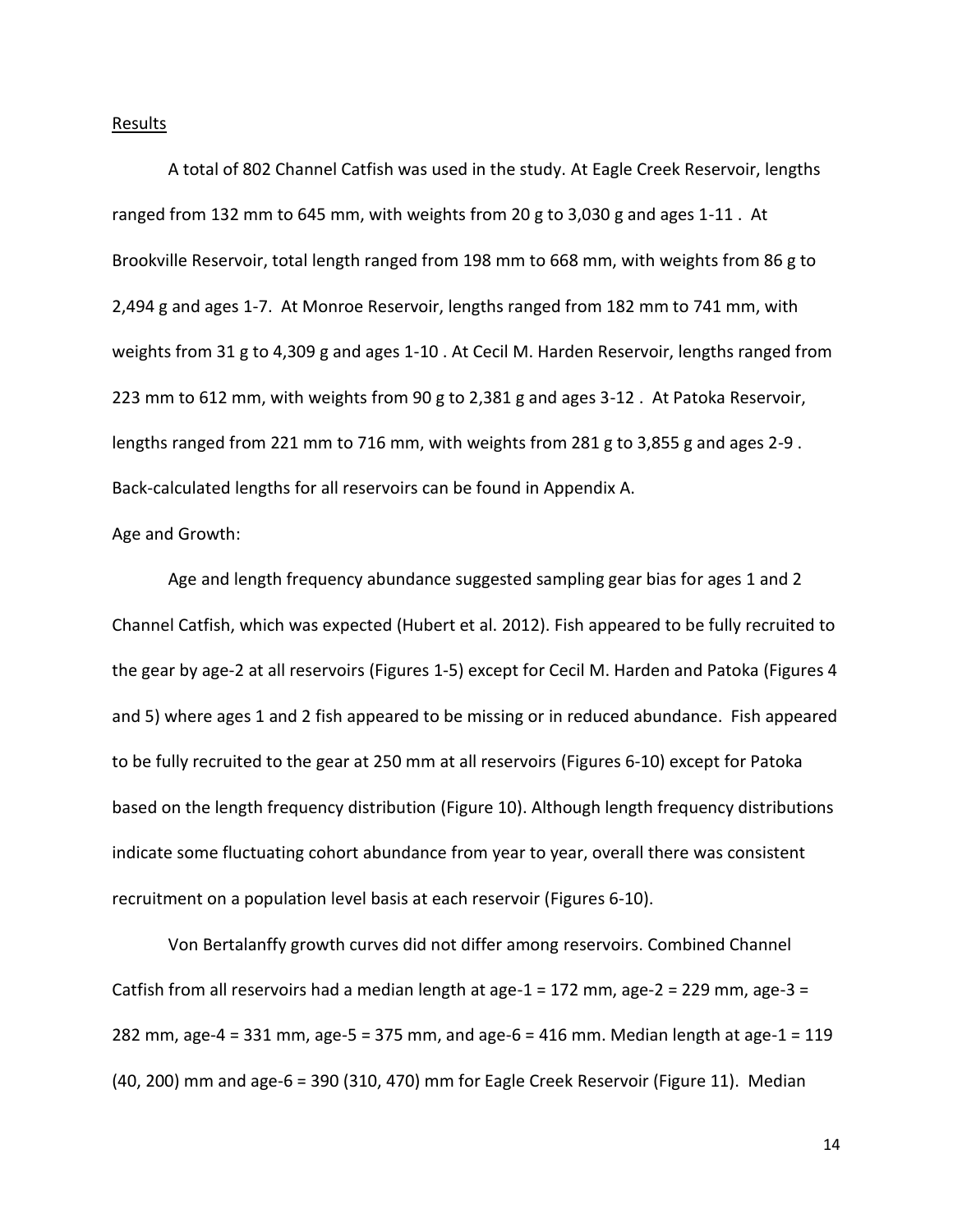(C.I.) length at age for Brookville Reservoir ranged from 185 (105, 266) mm at age-1 to 427 (348, 506) mm at age- 6 (Figure 12). At Monroe Reservoir, median length at age ranged from 187 (105, 268) mm at age-1 to 470 (391, 549) mm at age-6 (Figure 13). Median length at age for Cecil M. Harden Reservoir age-1 = 183 (97, 268) mm and age-6 = 335 (256, 414) (Figure 14). At Patoka Reservoir, median length at age ranged from 142 (46, 233) mm at age-1 to 478 (399, 557) mm at age 6 (Figure 15). Eagle Creek and Patoka reservoirs curves did not reach an asymptote (Figures 11 and 15). Median length at age did not differ among reservoirs (Figure 16). The median growth rate (K) derived from the von Bertalanffy model in the five reservoirs ranged from 0.07 to 0.12. However, growth rates among reservoirs did not differ statistically as the credible intervals for each reservoir overlapped (Figure 17). Length at  $L_{\infty}$ , or the theoretical maximum length (Quist et. al. 2012), ranged from 681 mm to 1254 mm among the five reservoirs. Length at  $L_{\infty}$ did not differ among reservoirs (Figure 18), although Patoka Reservoir had a larger credible interval likely due to the high number of age 4-6 fish collected, causing  $L_{\infty}$ to increase.

Channel Catfish relative weight  $(W<sub>r</sub>)$  ranged from 54 to 137 at Brookville Reservoir, 66 to 117 at Patoka Reservoir, 67 to 146 at Eagle Creek Reservoir, 64 to 143 at Cecil M. Harden Reservoir, and 57 to 144 at Monroe Reservoir. Mean W<sub>r</sub> ranged from 86-95 among reservoirs. Patoka Reservoir mean W<sub>r</sub> differed significantly (F = 14.5, df = 4, P < 0.001) from the other four reservoirs and was 6 less than W<sup>r</sup> at Brookville Reservoir (*P* <0.001), 9 less than W<sup>r</sup> at Eagle Creek Reservoir (*P* <0.001), 9 less than W<sup>r</sup> at Cecil M. Harden Reservoir (*P* <0.001), and 8 less than W<sup>r</sup> at Monroe Reservoir (*P* <0.001).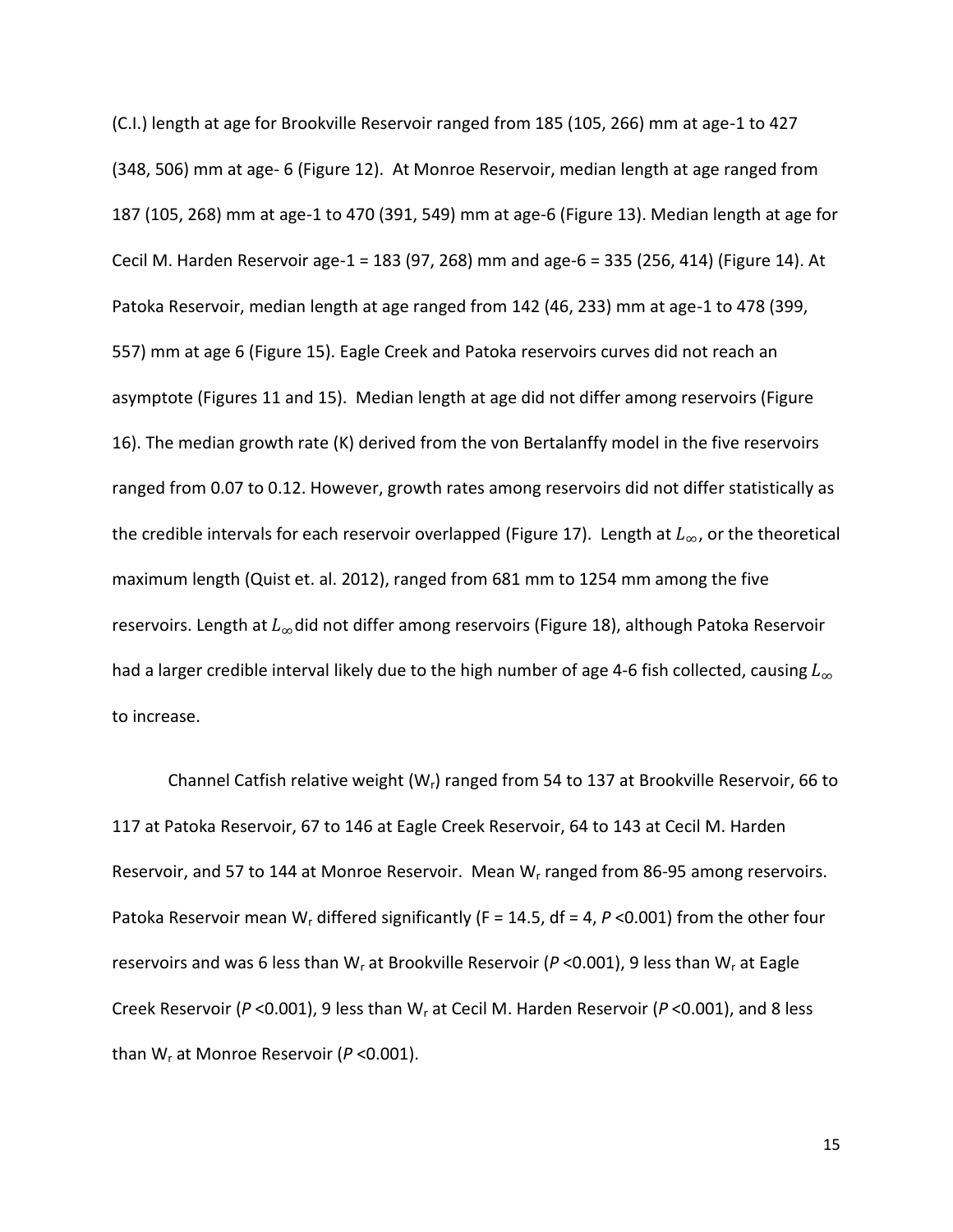No evidence of Lee's phenomenon was found at any of the reservoirs in our study. No significant differences in growth rates within age-4 and age-6 classes occurred at Eagle Creek (F = 1.7, df = 7, *P* >0.05), Brookville (F = 8.7, df = 3, *P* >0.05), Patoka (F = 4.0, df = 5, *P*> 0.05), Monroe (F = 9.7, df = 6, *P*> 0.05), and Cecil M. Harden (F = 2.6, df = 8, *P*> 0.05). Mortality:

Total annual mortality was calculated for all five reservoirs, whereas natural and fishing mortalities were calculated for Brookville, Cecil M. Harden, and Monroe reservoirs only due to data limitations. Total annual mortality (A) at each reservoir ranged from 21% to 26%, with the mean total annual mortality (A) among all reservoirs being 21% (Table 3). Mortality estimates from Eagle Creek Reservoir could not be included in the results because constant mortality could not be assumed across year classes based on the age frequency distribution (Figure 11) and the von Bertalanffy model (Figure 3). The sample sizes across age groups were too small, which did not allow the catch-curve model to be fitted correctly. Patoka Reservoir mortality estimates were also problematic and excluded based on the paucity of younger fish and year classes captured. At the three remaining reservoirs, instantaneous fishing mortality (F) ranged from 0.06 to 0.08, and instantaneous natural mortality (M) ranged from 0.18 to 0.22 (Table 4). **Discussion** 

Several Channel Catfish population demographic metrics were defined, but the results did not support our original hypotheses. We expected to find differences among the reservoirs. However, age and length frequency distributions, growth rates, and median length at age and length at  $L_{\infty}$  did not differ, nor did total annual mortality, natural mortality, and fishing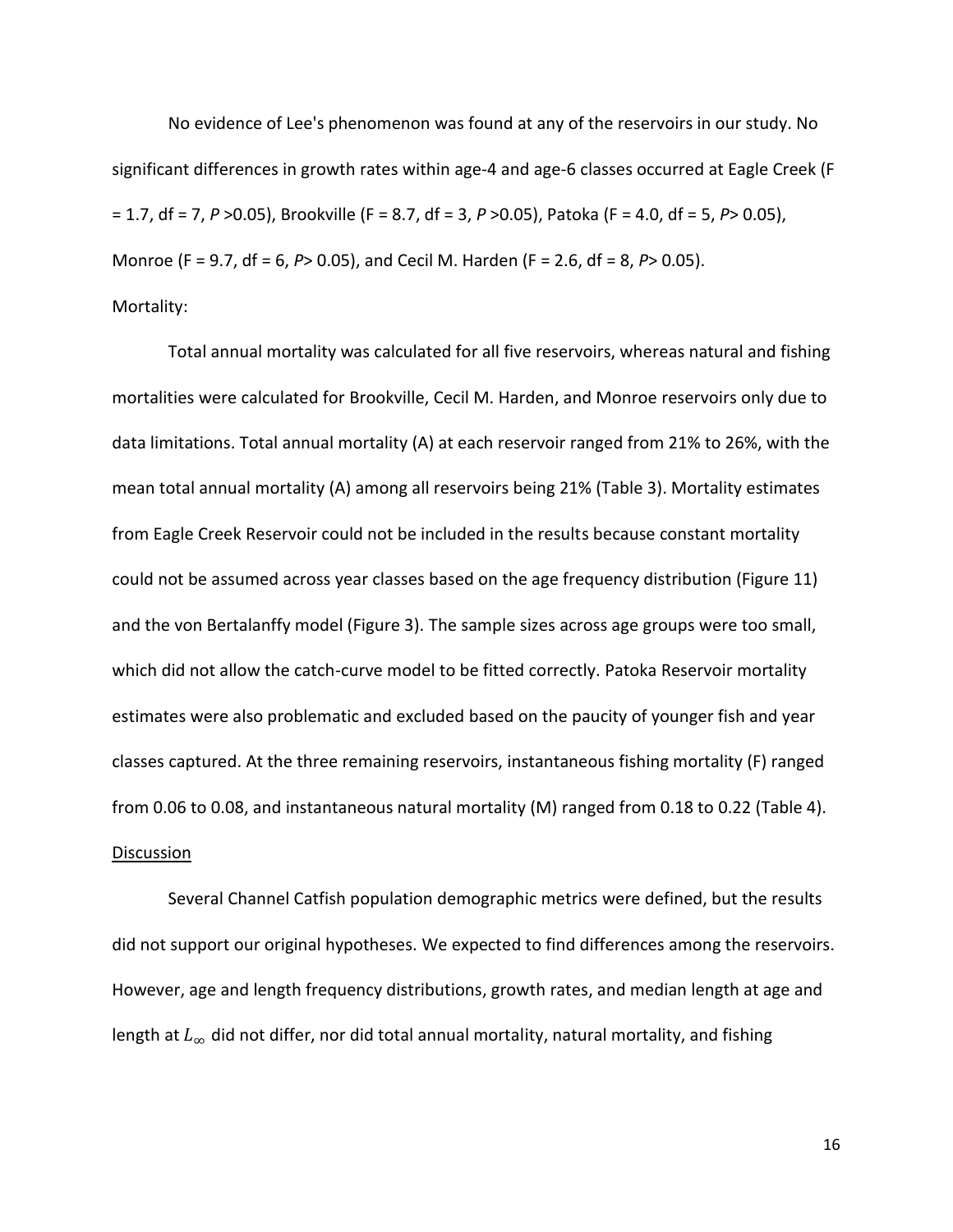mortality. Condition factor at Patoka Reservoir was lower when compared to the other populations.

Few direct age and growth comparisons to Midwestern reservoirs are available for Channel Catfish. Ages of Channel Catfish at each individual reservoir were in the range reported by Carlander (1969) for reservoirs in Midwestern States, and back-calculated mean length at ages were consistent with Carlander (1969) and Hubert (1999) for reservoirs in Midwestern states. This supported our results of no differences for age and growth among reservoirs.

The Von Bertalanffy growth model is a popular growth functions used in fisheries today (Quist et al. 2012). Although back calculated lengths could have been used to determine growth, few age 1-2 fish were caught which made determining age and growth for those years difficult. Unfortunately, Channel Catfish recruitment to the gear did not occur until lengths reached 250 mm which approximated age-2, with one exception. Age-2 fish at Patoka were absent, which likely meant the 2012 year class was weak or non-existent. Gill-nets may underrepresent fish <250 mm, which could account for the lack of age-1 and age-2 fish seen in the reservoirs (Bodine et al., 2013). Holley (2006) identified that current sampling methodologies for juvenile catfish in reservoir habitats are typically insufficient. This could account for the lower proportion of < age 3 fish collected among our five reservoirs.

Despite gaps in length frequency distributions at all reservoirs, the populations appeared to be stable. Fluctuations in year classes were evident at all reservoirs based on the length frequency distributions, with varying levels of weak or missing cohorts. Hubert (1999) explained that the constant recruitment assumption is difficult to make in catch-curve analysis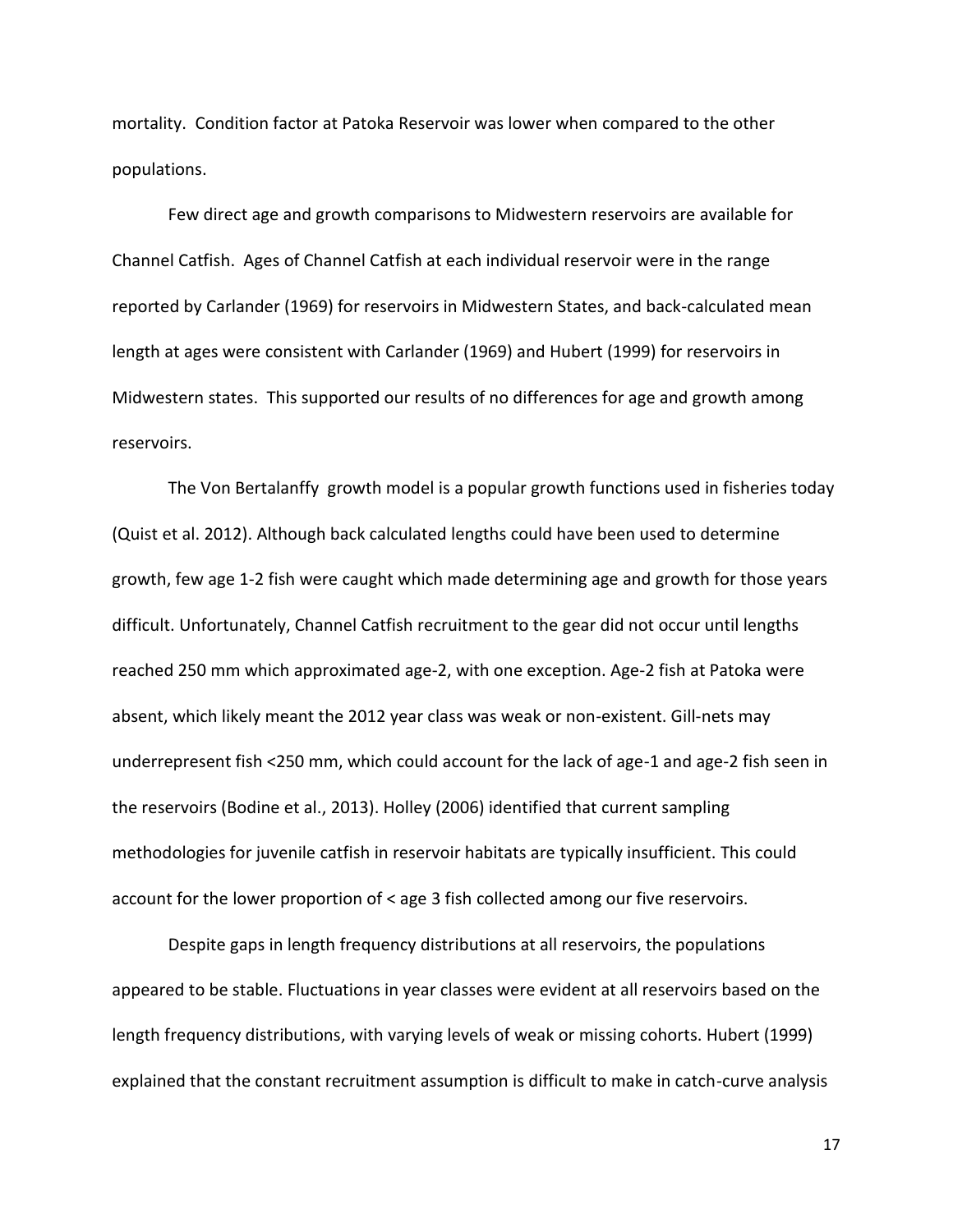for Channel Catfish, due to variable year-class strength which is common in the species. Though all reservoirs were located in the same eco-region, each reservoir experienced differing air temperatures, varying levels of rainfall, depths, thermal stratification, and available habitat (IDNR, 2011; IDNR, 2014). Years of drought, flood, and extreme temperatures may contribute to the fluctuation in recruitment of Channel Catfish, and could account for the length class gaps at all reservoirs in the study (Carlander, 1969; Hubert, 1999).

Channel Catfish growth rates are variable within populations (Hubert, 1999); hence, this may explain the lack of differences among our populations. Growth rates (K) were similar in all five reservoirs and to those reported by Shrader et al. (2003; K = 0.11) and Holley et al. (2009; K = 0.14), despite these latter studies out of the Midwestern US. Factors influencing growth rates were not well understood historically and the impact of temperature, growing season, and geographic location have not always be congruent (Carlander, 1969; Gerhardt and Hubert 1991; Hubert, 1999; Miranda, 1999; Durham et al., 2005). Even though all reservoirs were located in the same eco-region, we predicted that differences in depth, size, and angler use would impact growth rates. Since no significant differences in growth rates were detected, it is unlikely that these characteristics sufficiently varied to be important in impacting Channel Catfish growth.

Although mean  $W_r$  varied among reservoirs, all values fell within mean  $W_r$  ranges reported by Brown et al. (1995; 92-104) and by Eder and McDannold (1987; 84-100). The lower values at Patoka Reservoir may be the result of high densities of older fish. Often, a reduction in condition factor suggests density dependency is influencing growth (Stevens, 2013). Patoka Reservoir had the greatest number of  $\geq$  age 4 fish collected in the study, which could indicate large numbers of adult fish competing for food resources, explaining the lower  $W_r$  (Blank,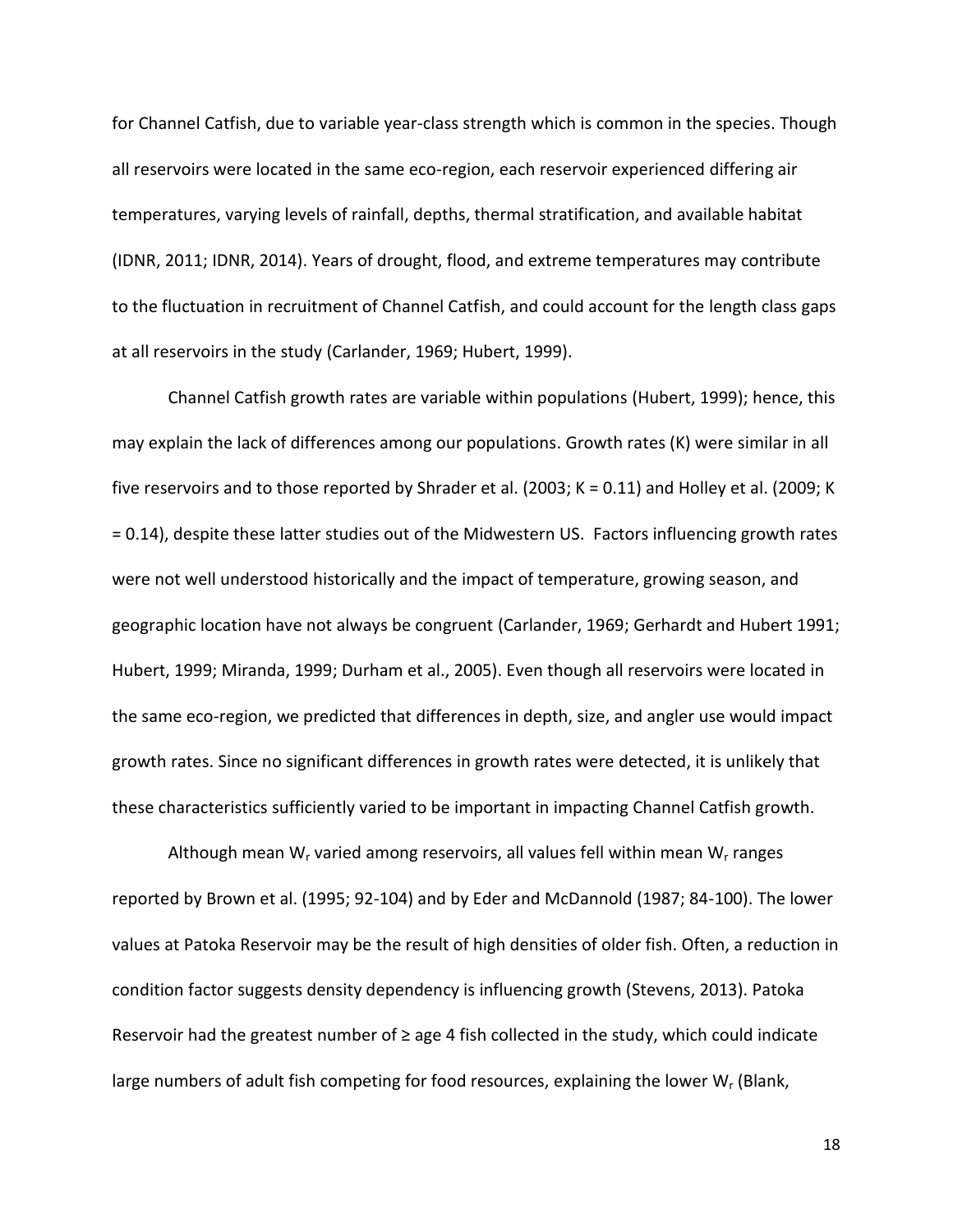2012). In addition, Patoka's slower growth rate (K), while not significantly different from the other reservoirs, was at the low end of the range. The significantly lower  $W_r$  at Patoka supports this slower growth rate trend, indicating a lower well-being of the Channel Catfish at this reservoir. In this case, relative weight as a measure of condition factor may better indicate health than the growth rate. Relative weight and the growth rate combined help support the evidence of competition among older fishes for resources.

The range of L∞ in our study was similar to Shrader et al. (2003) except for Patoka Reservoir. This reservoir had a higher L∞, likely due to the few number of age 1 and 2 fish collected, which caused L∞ to be calculated based upon a straight line in the von Bertalanffy model rather than a curved asymptotic line. This high L∞ may be a result of sampling bias, as different IDNR biologists collected data from each reservoir, and used different combinations of the gear types described in the methods. While gill-nets are the most common sampling method, and considered the most efficient (Santucci, 1999) in reservoirs (Michaletz and Dillard, 1999), there are general difficulties and inconsistencies with sampling catfishes across the country. Michaletz and Dillard (1999) listed "inadequate sampling" as the third-most major constraint against catfish management in the United States and Canada. Bodine et al. (2013) outlined the increased effort needed to sample Channel Catfish with gill-nets, which were the primary gear in our study. Sampling strains make comparative catfish studies, particularly related to age and growth metrics, difficult for statewide managers to conduct with precision and accuracy.

Though there were no differences in mortality among reservoirs, we suggest that mortality estimates indicate that Channel Catfish are under- or lightly-exploited. Our mean total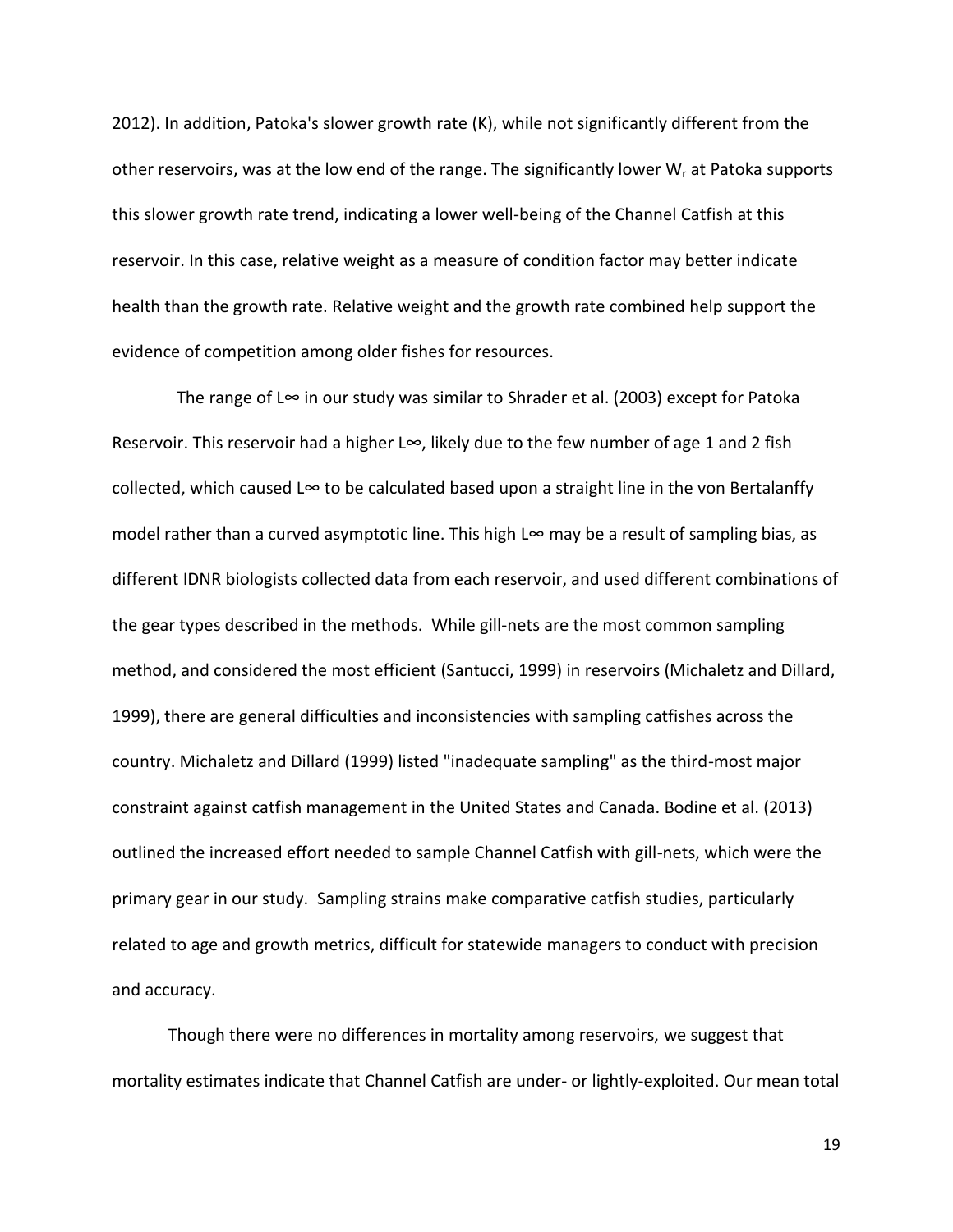annual mortality rate (A) (21%) was similar to a lightly exploited Channel Catfish population in Wyoming with an A of 23% (Gerhardt and Hubert, 1991), but less than Holley (2006) reported of 33%, a low to moderate range of mortality for the species. Hubert (1999) reported rates of Channel Catfish total annual mortality between 13% and 88%. Two of our A estimates could not be reported due to inadequate numbers of age 1-2 fish. More age and growth data was needed in order to validate the constant recruitment and mortality assumptions for Eagle Creek and Patoka reservoirs. This low exploitation was substantiated by a lack of evidence for Lee's phenomenon, a metric that appears with over-exploitation. Absence of Lee's phenomenon, combined with our mortality rates, further supports that the reservoirs are under-exploited.

Instantaneous natural mortality (M) is an estimate of natural mortality rates based upon total annual mortality. Instantaneous natural mortality at the three remaining reservoirs was low (0.18 to 0.22) compared with Shrader et al. (2003) (0.62 and 0.73). Our M rates were consistent with Holley (2006), but at the lower end of his range. High population density often leads to lower mortality, due to the fish being slower to mature and fewer resources. Stable environmental conditions within the species range such as temperature and water levels may also result in lower mortalities, for the fish experience less stress and risk-taking behavior (Carlander 1969; Hubert 1999; Eder, 2014).

Instantaneous fishing mortality (F) was low at our three reservoirs compared to Shrader et al. (2003) and Gerhardt and Hubert (1991), somewhat surprising in Indiana, Channel Catfish are third in angler popularity behind crappie and bass species. Low angler interest is considered the number one ranked constraint of catfish management by Michaletz and Dillard (1999), which appears to be similar at the three reservoirs. At Brookville, Cecil M. Harden, and Monroe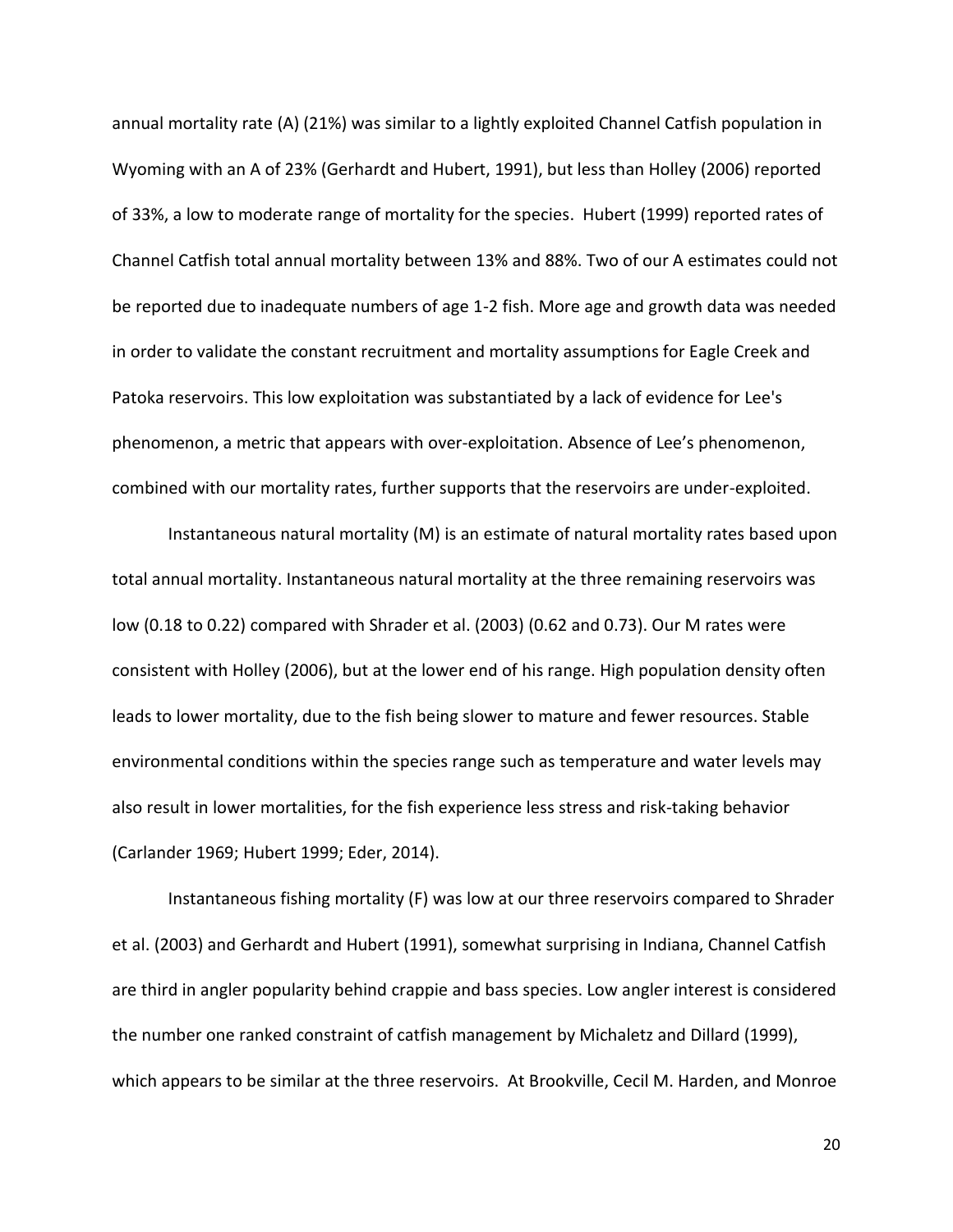reservoirs, only 4% of anglers preferred fishing for Channel Catfish which had average harvest rate of 0.02 fish per hour, suggesting that the fishery is not being targeted by anglers (Wisener,1999; Schoenung, 2000; Carnahan, 2007). In contrast, Miranda (1999) reported 40% of anglers targeting catfish in Midwestern reservoirs, and a USFW (2011) Indiana survey listed 26% of anglers targeting catfish. Hence, our findings indicated that while channel catfish are sought after in Indiana, reservoir exploitation and harvest are low.

#### Management Implications:

Management plans for Channel Catfish in Indiana impoundments have historically been restricted to stocking and bag limits. At the current rate, about 150 state lakes and reservoirs are stocked per year, and none of the reservoirs in our study are stocked with Channel Catfish. In a 1998-99 survey by Michaletz and Dillard (1999), Indiana managers rated catfish as "medium" importance, which was reflected in their management strategies. The current bag limit of 10 channel catfish/day does not appear to limit or negatively influence the fishery. Based on the mortalities identified in this study, the current Indiana bag limit could be relaxed at our reservoirs, and would be a reasonable consideration for the other reservoirs in the state.

Because the Channel Catfish fishery is under-used, the fishery would benefit with additional promotion of catfish angling and harvest, a stance supported by Miranda (1999) in Midwestern reservoirs. Low angler preference, harvest rate, and fishing mortality suggest the angling public would benefit from fishing promotion and additional exploitation without harm to the Channel Catfish populations. This fishery has a great potential for Indiana anglers, as demonstrated by the urban GoFishIN program, which stocks hatchery raised Channel Catfish in urban ponds as a method to increase angler interest in urban areas (IDNR, Go FishIN 2014).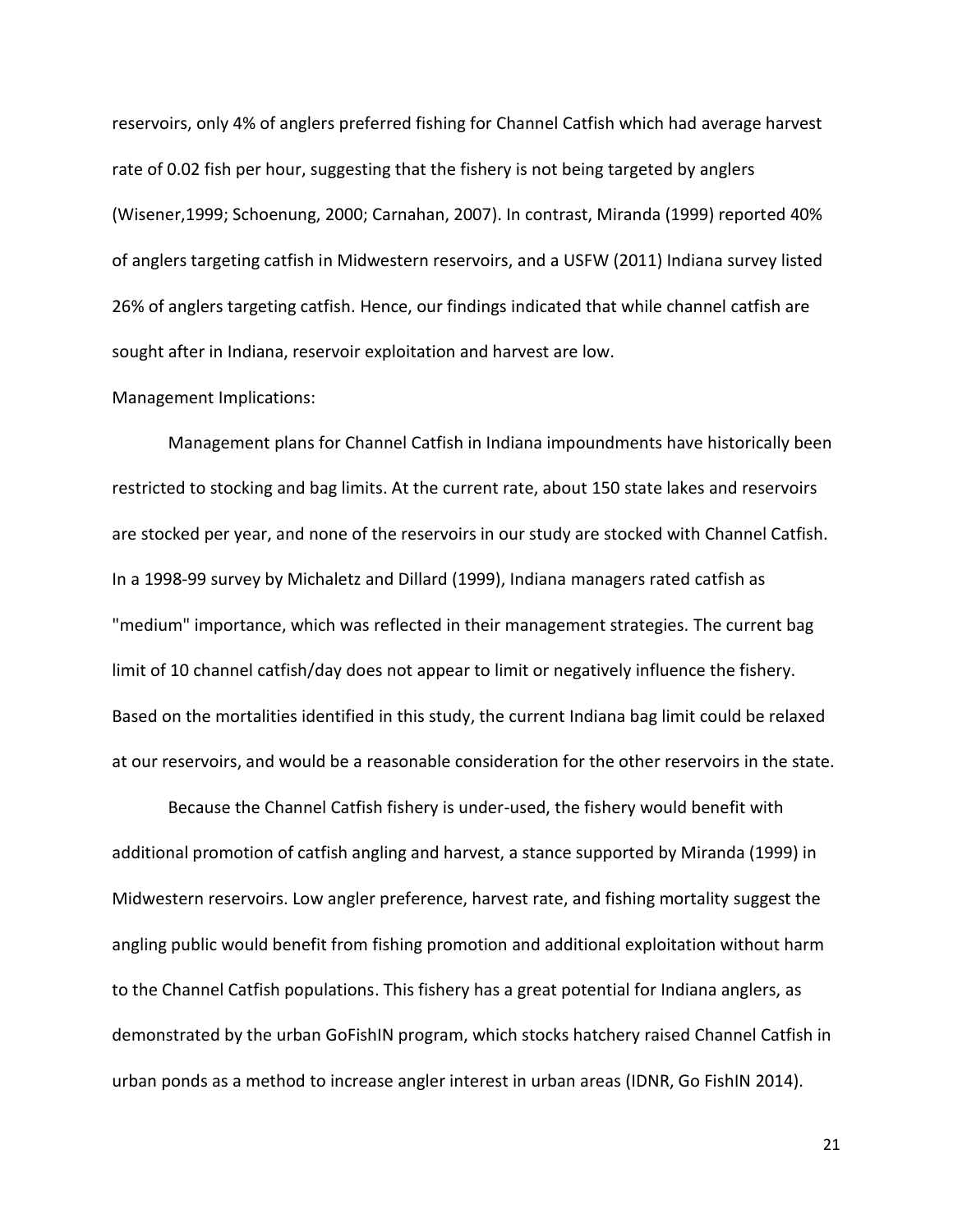Fishing tournaments, flyers, and general species information have the potential to increase angler interest. Some anglers may be unaware of methods to clean or catch a Channel Catfish. By providing the public this free information, the state would be encouraging anglers of all ages to explore a new avenue in their fishing. Partnering with local fishing clubs such as the Indiana Catfish Association for fishing tournaments and workshops could increase angler comfort with the species. The promotion of fishing events through social media would give the state a unique opportunity to market to a younger generation that may not have had significant exposure to local fisheries. Social media is incredibly popular, and these announcements would provide the opportunity to reach exponentially more people. By encouraging people to try something new, this could bring increased attention knowledge of state parks and nature preserves and make the public more aware of available fish resources. With Increasing visitor numbers and purchases of items such as fishing licenses, the state will have more money for managing the resources at hand. All of these activities and promotions have the potential to increase use and exploitation of the fishery.

Exploitation, as well as age and growth at these reservoirs should be monitored by IDNR managers in the future to assess whether bag or length limits are necessary to the fishery. Fishery promotion and increased exploitation can indicate a resource is being actively used, but the fishery must be maintained in a sustaining manner. Proper observation, sampling, and surveying of Channel Catfish and anglers can ensure that managers are making informed decisions about the resources at hand. Long-term age and growth studies may provide additional information, forming a more complete picture of age, growth, and mortality among reservoirs in Indiana.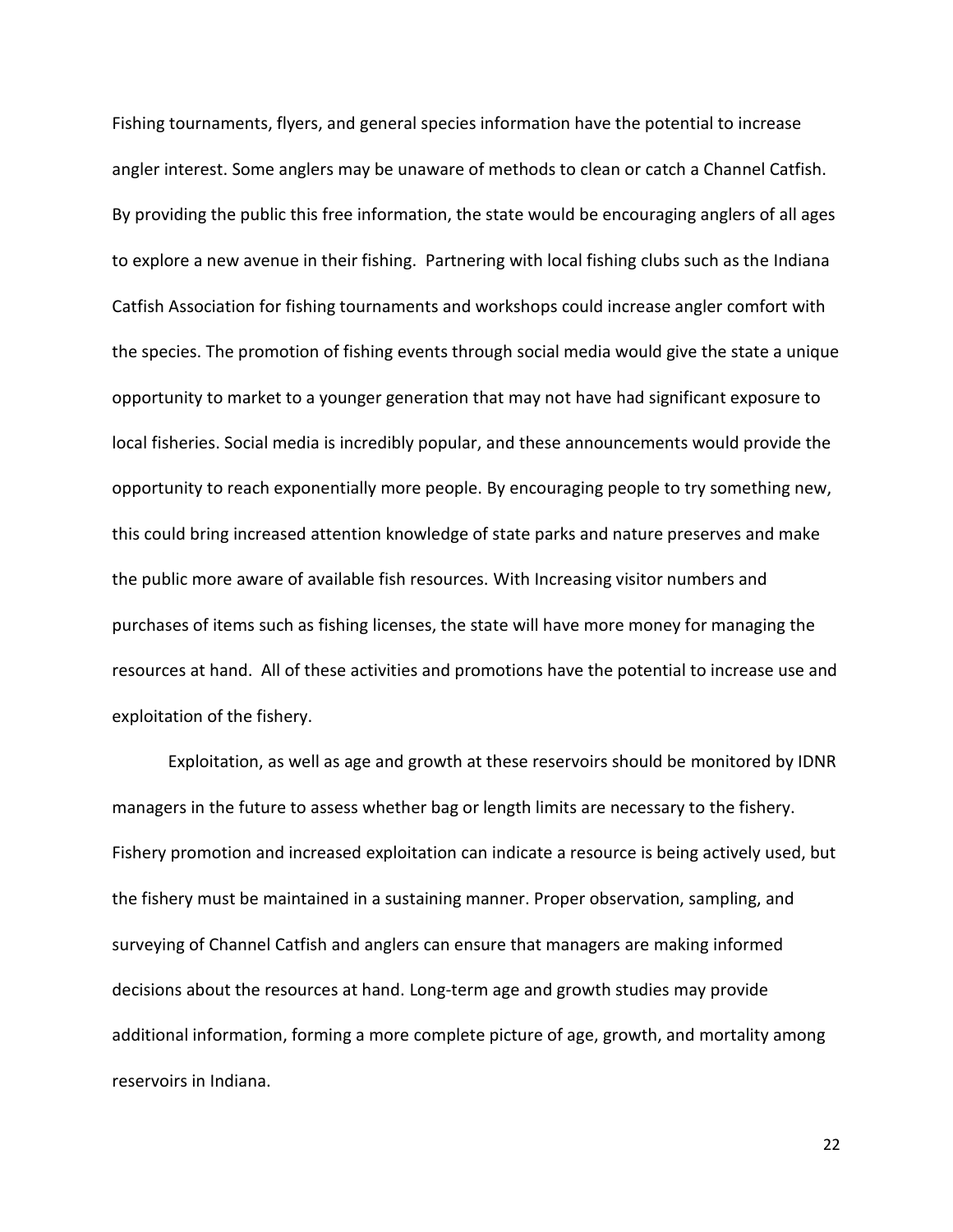### References

- Blank, A.J. 2012. Channel Catfish population dynamics, abundance estimates, and short-term trends in the Platte River, Nebraska. Master's thesis. University of Nebraska, Lincoln.
- Bodine, K.A., D.E. Shoup, J. Olive, Z.L Ford, R. Krogman, and T.J. Stubbs. 2013. Catfish sampling techniques: where we are now and where we should go. Fisheries 38:529-546.
- Brooks, S.P., and A. Gelman. 1998. General methods for monitoring convergence of iterative simulations. Journal of Computational and Graphical Statistics 7:434-455.
- Brown, M.L., F. Jaramillo Jr., D.M. Gatlin III, and B. R. Murphy. 1995. Revised standard weight (Ws) equation for Channel Catfish. Department of Wildlife and Fisheries Sciences. Journal of Freshwater Ecology 10:295-302.
- Carlander, K.D. 1969. Life histories: Channel Catfish, *Ictalurus punctatus*. Pages 538-554 in Handbook of Freshwater Biology 1. Iowa State University Press, Ames, Iowa.
- Carnahan, Dan. 2007. Patoka Lake, Crawford, Dubois, and Orange counties. 2007 Fish Management Report. Fisheries Section, Indiana Department of Natural Resources, Division of Fish and Wildlife, Indianapolis, Indiana.
- Chen, S., and S. Watanabe. 1989. Age dependence and natural mortality coefficient in fish population dynamics. Nippon Suisan Gakkaishi 55:205-208.
- Chizinski, L.K. 2012. An evaluation of stocking and habitat influences on Channel Catfish in lentic ecosystems of the Great Plains. Master's thesis. University of Nebraska, Lincoln, Nebraska.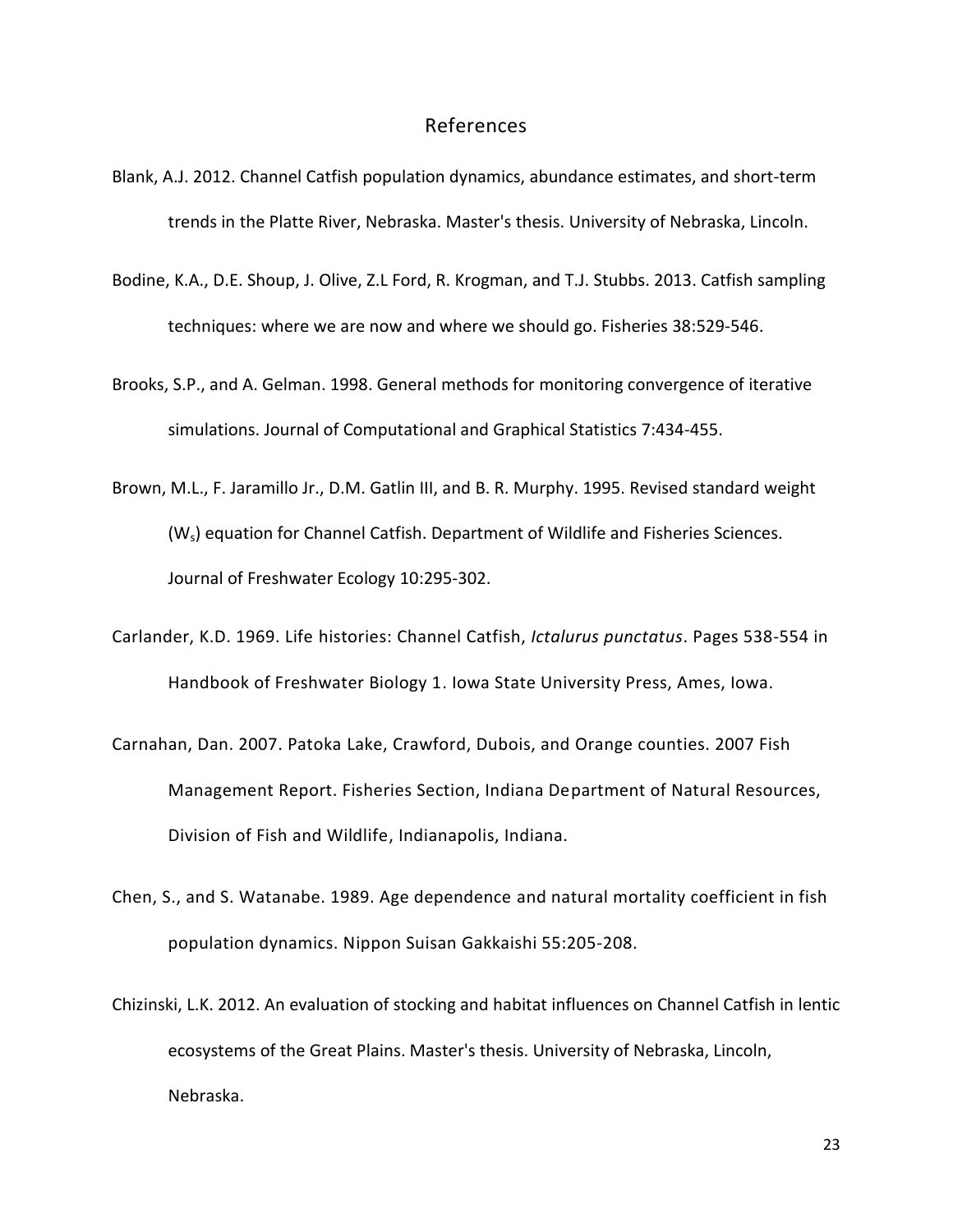- Cole, T.M. and D.H. Tillman. 1997. Water quality modeling of Lake Monroe using CE-QUAL-W2. Miscellaneous Paper EL-99- 1. US Army Engineer Waterways Experiment Station, Vicksburg, MS.
- Colombo, R.E., Q.E. Phelps, C.M. Miller, J.E. Garvey, R.C. Heidinger, and N.S. Richards. 2010. Comparison of Channel Catfish age estimates and resulting population demographics using two common structures. North American Journal of Fisheries Management 30:305-308.
- Crumpton, J.E., M.M. Hale, and D.J. Renfro. 1987. Aging of three species of Florida catfish utilizing three pectoral spine sites and otoliths. Proceedings of the Annual Conference Southeast Association of Fish and Wildlife Agencies 38:335-341.
- De Graaf, G. and M. Prein. 2005. Fitting growth with the von Bertalanffy growth function: a comparison of three approaches of multivariate analysis of fish growth in aquaculture experiments. Aquaculture Research 36:100–109.
- De Roth, G.C. 1965. Age and growth studies of Channel Catfish in western Lake Erie. The Journal of Wildlife Management 29:280-286.
- Doll, J.C. and T.E. Lauer. 2014. Comparing Bayesian and frequentist methods of fisheries models: hierarchical catch curves. Journal of Great Lakes Research 3:41-48.
- Durham, B.W., K.L. Pope, and G.R. Wilde. 2005. Factors affecting regional variation in growth of Channel Catfish. North American Journal of Fisheries Management 25:93-97.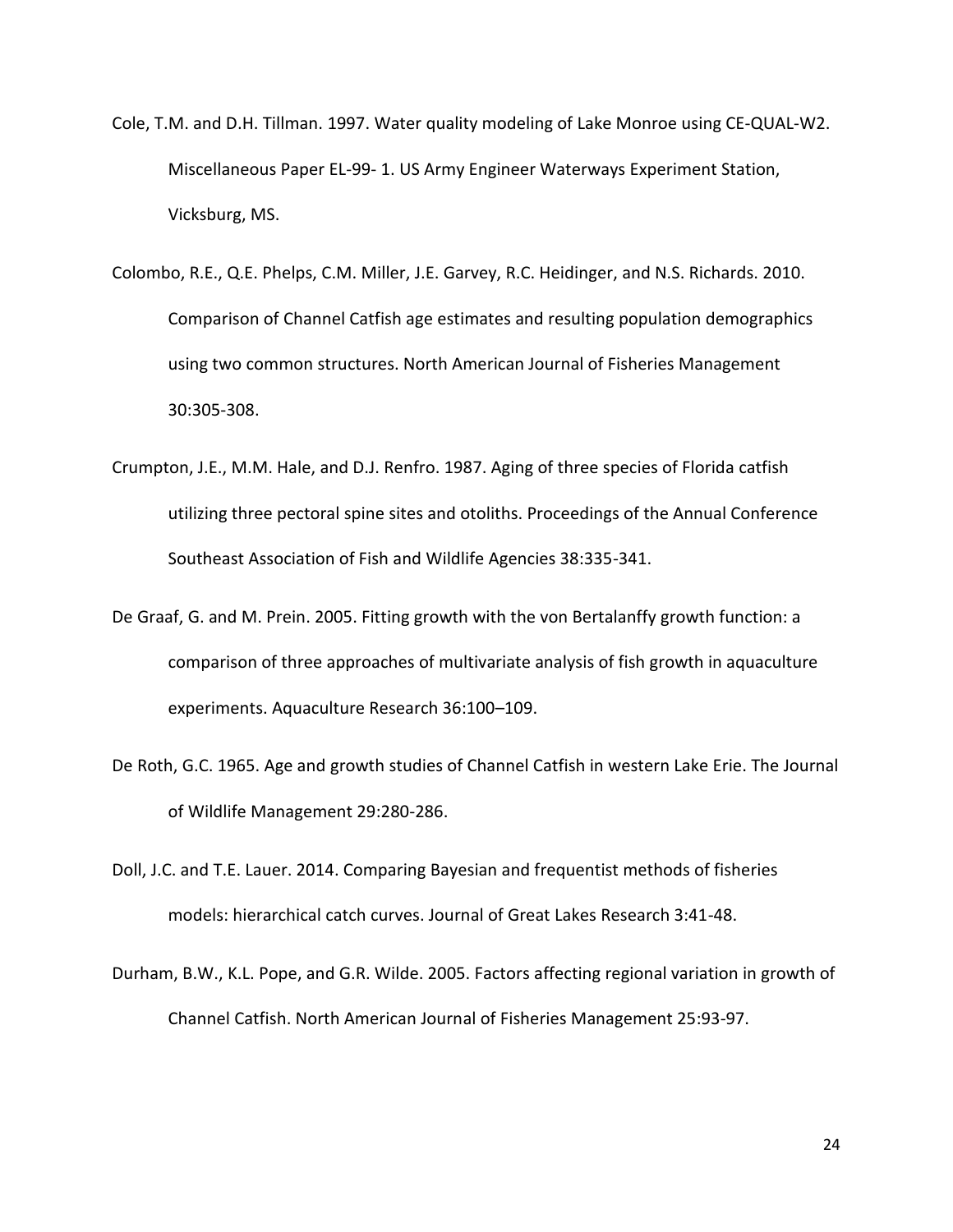- Eder, S. and W.E. McDannold Sr. 1987. The Channel Catfish fishery at Pony Express Lake, Missouri, 1963-1984. North American Journal of Fisheries Management 7:502-512.
- Eder, B.L. 2014. Management of Channel Catfish *Ictalurus punctatus* in the Missouri River, Nebraska. Master's Thesis. University of Nebraska-Lincoln, Lincoln, Nebraska.
- FAO (Food and Agriculture Organization of the United Nations). 2015. Fisheries and Aquaculture Department. Cultured Aquatic Species Information Programme: *Ictalurus punctatus.*

*http://www.fao.org/fishery/culturedspecies/Ictalurus\_punctatus/en#tcNA0126.*

- Gerhardt, D.R., and W.A. Hubert. 1991. Population dynamics of a lightly exploited Channel Catfish stock in the Powder River system, Wyoming-Montana. North American Journal of Fisheries Management 11:200-205.
- Headley, H.C. and T.E. Lauer. 2008. Density-dependent growth of Yellow Perch in southern Lake Michigan, 1984-2004. North American Journal of Fisheries Management 28:57-69.
- Helser, T.E. and Lai, Han-Lin. 2004. A Bayesian hierarchical meta-analysis of fish growth: with an example for the North American Largemouth Bass, *Micropterus salmoides*. Ecological Modeling 178:399-416.
- Hoening, J.M. 1983. Empirical use of longevity data to estimate mortality rates. Fishery Bulletin 82:898-903.
- Holley, M.P. 2006. An evaluation of the catfish fishery in Wilson Reservoir, Alabama. Master's thesis. Auburn University, Auburn, Alabama.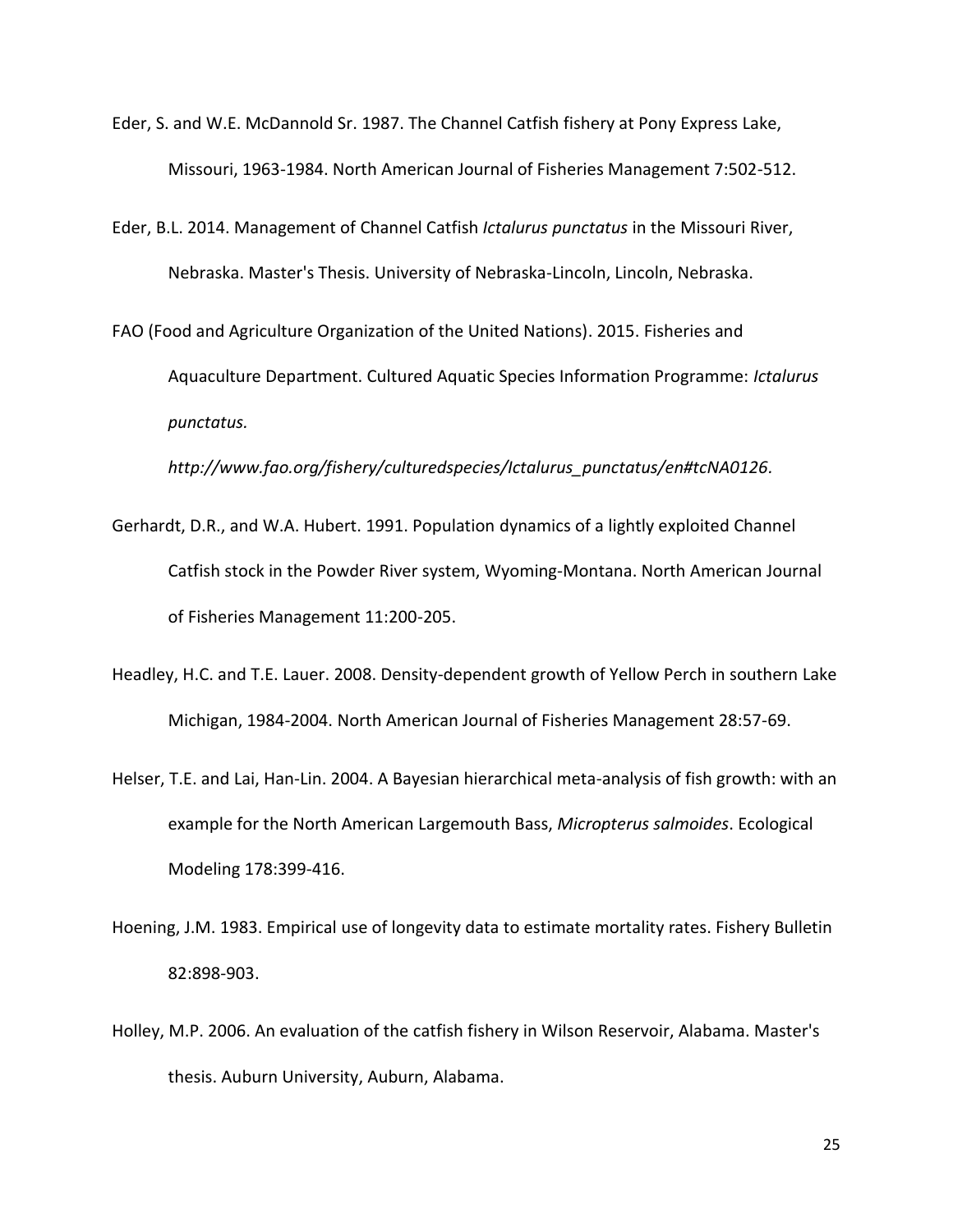- Holley, M.P., M.D. Marshall, and M.J. Maceina. 2009. Fishery and population characteristics of Blue Catfish and Channel Catfish and potential impacts of minimum length limits on the fishery in Lake Wilson, Alabama. North American Journal of Fisheries Management 29:1183-1194.
- Hubert, W.A. 1999. Biology and management of Channel Catfish. American Fisheries Society Symposium 24:3-22.
- Hubert, W.A., K.L. Pope, and J.M. Dettmers. 2012. Passive capture techniques. Pages 223-265 *in* A.V. Zale, D.L. Parrish, and T.M. Sutton, editors. Fisheries techniques, 3rd edition. American Fisheries Society, Bethesda, Maryland.
- Indiana Department of Natural Resources. 1989. Channel Catfish management plan, Indianapolis, Indiana.
- Indiana Department of Natural Resources. 1997. Impoundments strategic plan, Indianapolis, Indiana.
- Indiana Department of Natural Resources. 2011. Brookville reservoir Whitewater Memorial state park interpretive master plan 2011. http://www.in.gov/dnr/parklake/files/sp BrookvilleWhitewater\_InterpretivePlan.pdf. (September, 2014).
- Indiana Department of Natural Resources. 2011. Monroe reservoir interpretive master plan 2011. http://www.in.gov/dnr/parklake/files/sp-Monroe\_Lake\_IMP\_2011.pdf. (September, 2014).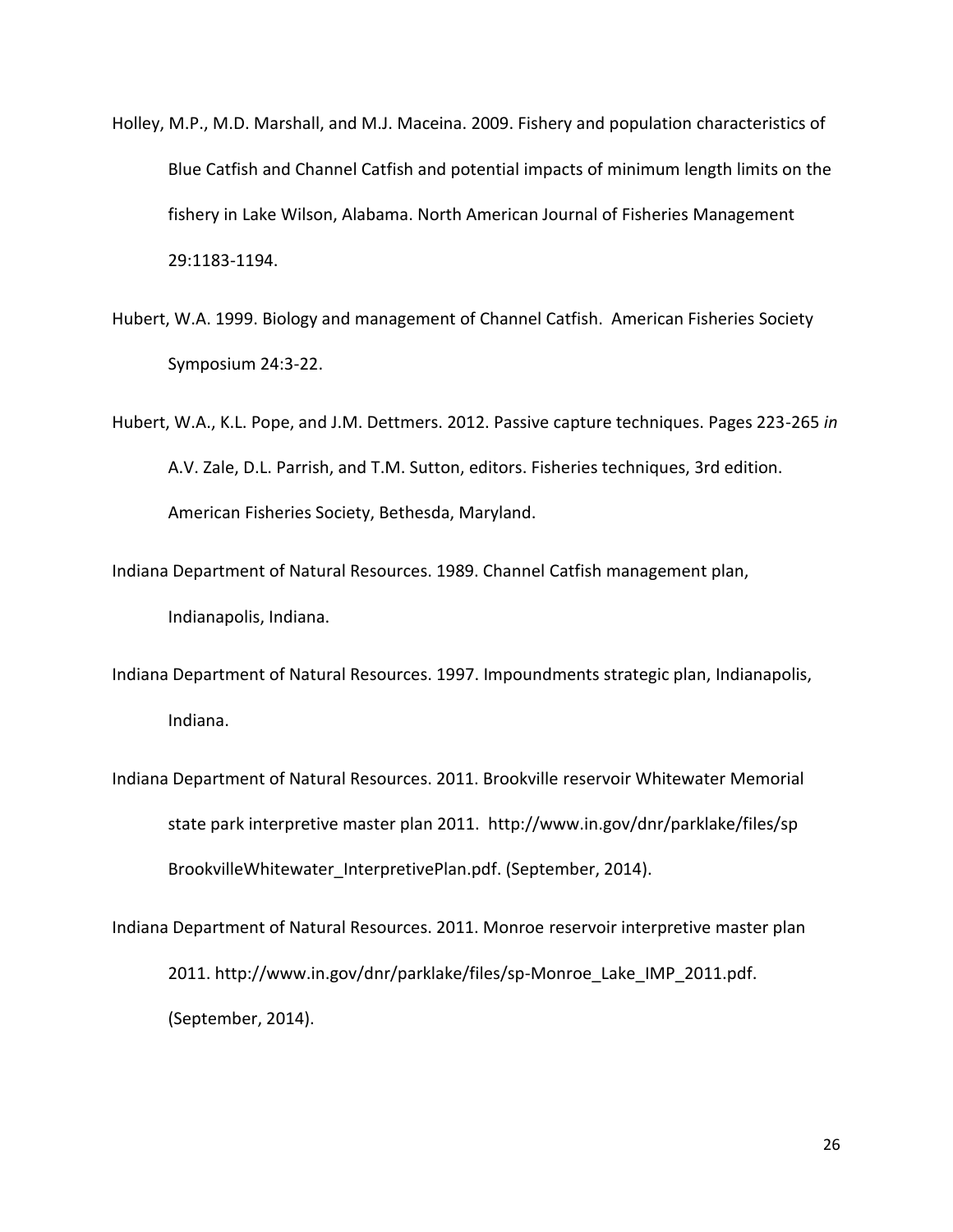Indiana Department of Natural Resources. 2013. GO FISHIN IN THE CITY.

http://www.in.gov/dnr/fishwild/7508.htm. (May, 2014).

Indiana Department of Natural Resources. 2013. Indiana fishing regulation guide. http://www.eregulations.com/wp-content/uploads/2013/02/13INFW\_LR.pdf. (May, 2014).

Indiana Department of Natural Resources. 2014. Brookville lake.

http://www.in.gov/dnr/parklake/2961.htm. (September, 2014).

- Isely, J.J., and T.B. Grabowski. 2007. Age and growth. Pages 187-228 *in* C.S. Guy and M.L. Brown, editors. Analysis and Interpretation of Freshwater Fisheries Data. American Fisheries Society, Bethesda, Maryland.
- Jensen, A.L. 1996. Beverton and Holt life history invariants result from optimal trade-off of reproduction and survival. Canadian Journal of Fisheries and Aquatic Sciences 53:820- 822.
- Kingsley, D.W. 1987. An evaluation of Channel Catfish stockings at Boone's Pond and Bryant's Creek Lake, including creel survey information for all species. 1984-85 Fish Management Report. Fisheries Section, Indiana Department of Natural Resources, Division of Fish and Wildlife, Indianapolis, IN.
- Klaassen, H.E. and A.H. Townsend. 1973. Age and growth of Channel Catfish in Tuttle Creek Reservoir, Kansas. Transactions of the Kansas Academy of Science 76:248-253.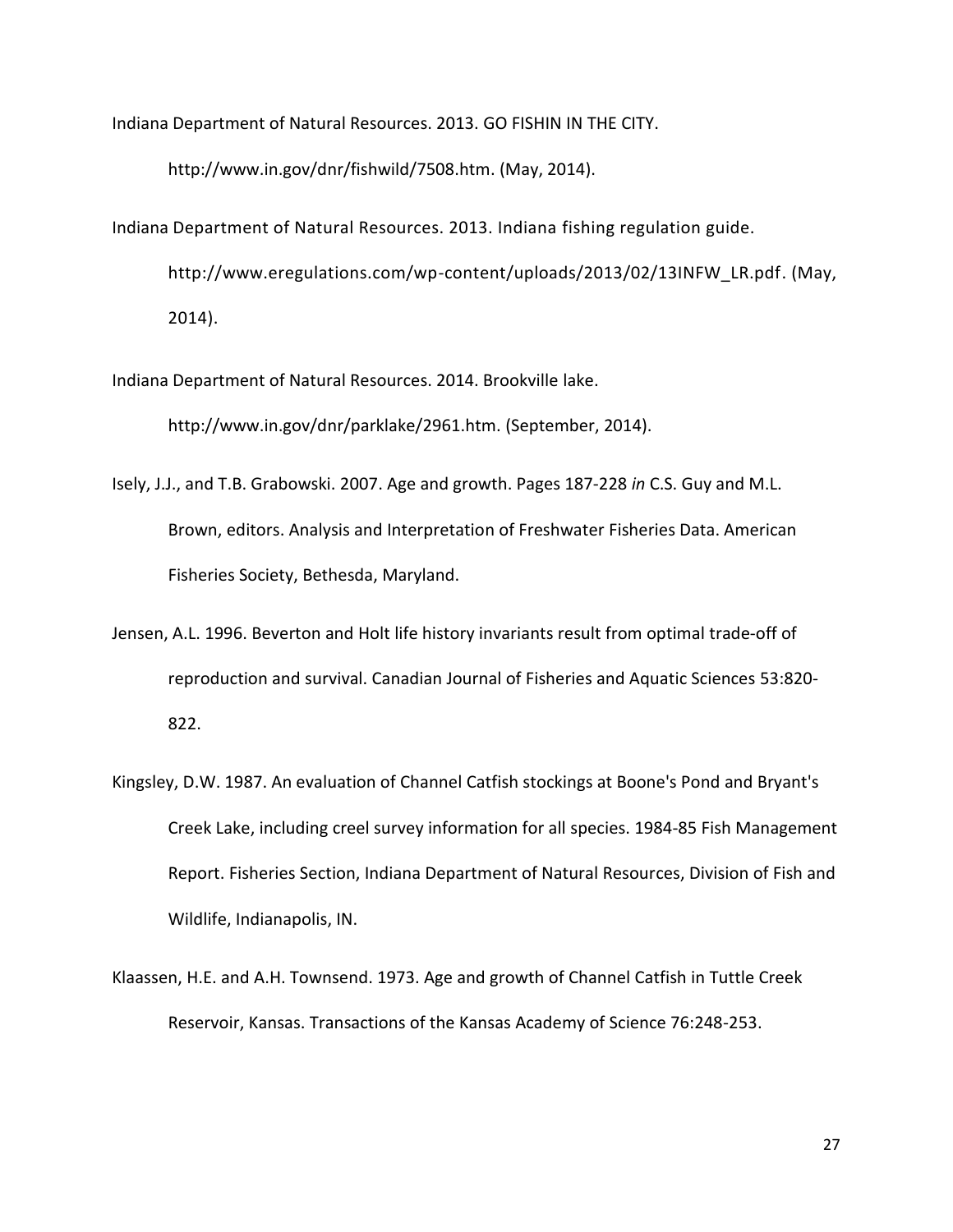- Marlzof, R.C. 1955. Use of pectoral spines and vertebrae for determining age and rate of growth of the Channel Catfish. The Journal of Wildlife Management 19:243-249.
- Michaletz, P.H. and J. G. Dillard. 1999. A survey of catfish management in the United States and Canada. Fisheries 24:6-11.
- Michaletz, P.H. and K.P. Sullivan. 2002. Sampling Channel Catfish with tandem hoop nets in small impoundments. North American Journal of Fisheries Management 22:870-879.
- Michaletz, P.H., D.M. Nicks, and E.W. Buckner Jr. 2009. Accuracy and precision of estimates of back-calculated Channel Catfish lengths and growth increments using pectoral spines and otoliths. North American Journal of Fisheries Management 29:1664-1675.
- Miranda, L.E. 1999. Recreational catfish harvest in reservoirs in the USA. Fisheries Management and Ecology 6:499-513.
- Miranda, L.E., and P.W. Bettoli. 2007. Mortality. Pages 229-277 *in* Guy, C.S. and M. L. Brown, editors. Analysis and Interpretation of Freshwater Fisheries Data. American Fisheries Society, Bethesda, Maryland.
- Neumann, R.M., C.S. Guy, and D.W. Willis. 2012. Length, weight, and associated indices. Pages 637-676 *in* Zale, A.V., D.L. Parrish, and T.M. Sutton, editors. Fisheries Techniques, 3rd edition. American Fisheries Society, Bethesda, Maryland.
- Pauly, D. 1980. On the interrelationship between natural mortality, growth parameters, and mean environmental temperature in 175 fish stocks. Journal du Conseil International pour l'Exploration de la Mer 39:175-192.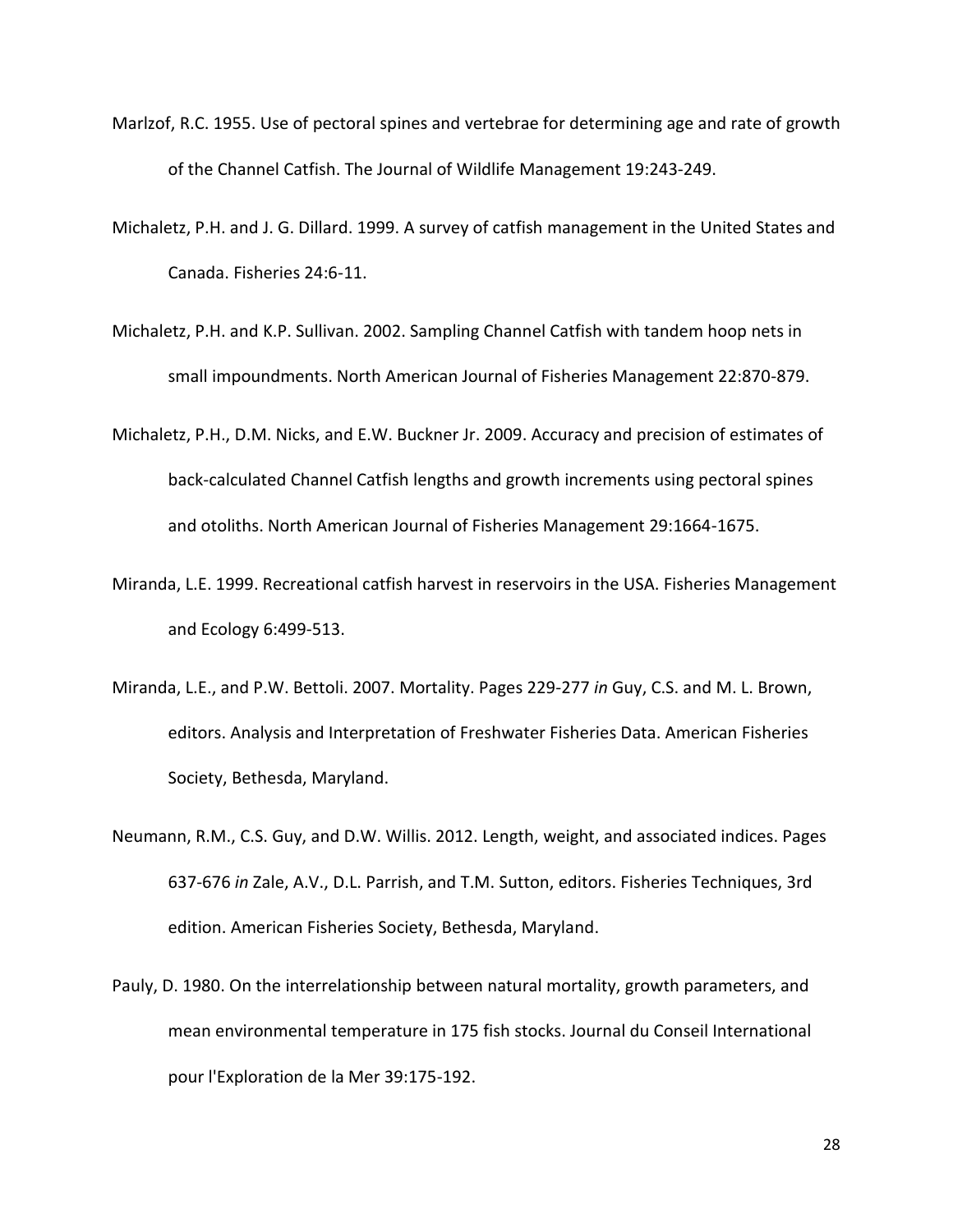- Peterson, I., and J.S. Wroblewski. 1984. Mortality rate of fishes in the pelagic ecosystem. Canadian Journal of Fisheries and Aquatic Sciences 41:1117-1120.
- Plummer, M. 2003. JAGS: a program for analysis of Bayesian graphical models using gibbs sampling. In: Hornik, K., F. Leisch, and A. Zeileis. (Eds.), Proceedings of the 3<sup>rd</sup> International Workshop on Distributed Statistical Computer, March 20-22. DSC, Vienna, Austria.
- Plummer, M. 2014. rjags: Bayesian graphical models using MCMC. R package version 3.13. http://CRAN.R-project.org/package=rjags.
- Pool, T.K. 2007. Channel Catfish review life-history, distribution, invasion dynamics and current management strategies in the Pacific Northwest.

http://depts.washington.edu/oldenlab/wordpress/wp-

content/uploads/2013/03/Ictalurus-punctatus\_Pool.pdf. (August, 2014).

- Pope, K.L, and C.G. Kruse. Condition. 2007. Pages 423-471 *in* Guy, C.S. and M.L. Brown, editors. Analysis and Interpretation of Freshwater Fisheries Data. American Fisheries Society, Bethesda, Maryland.
- Quinn, T.J., II, and R.B. Deriso. 1999. Quantitative fish dynamics. Oxford University Press, New York.
- Quist, M.C., M.A. Pegg, and D.R. DeVries. 2012. Age and growth. Pages 677-731 *in* A.V. Zale, D.L. Parrish, and T.M. Sutton, editors. Fisheries Techniques, 3rd edition. American Fisheries Society, Bethesda, Maryland.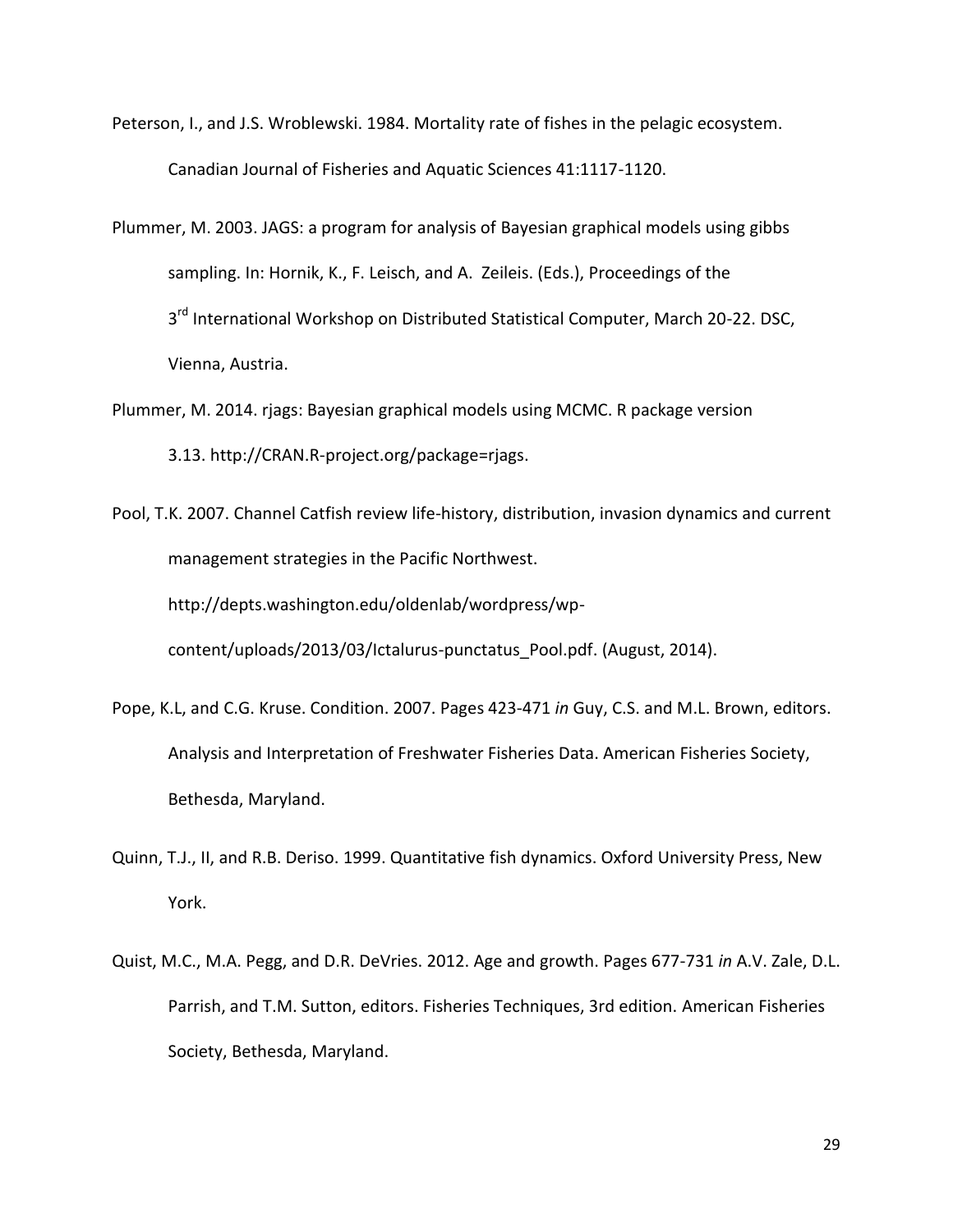- R Core Team. 2013. R: A language and environment for statistical computing. R Foundation for Statistical Computing, Vienna, Austria. URL http://www.R-project.org/.
- Ricker, W.E. 1975. Computation and interpretation of biological statistics of fish populations. Fisheries Research Board of Canada Bulletin 191.
- Santucci, Jr, V.J., D.H. Wahl, and D.F. Clapp. Efficiency and selectivity of sampling methods used to collect Channel Catfish in impoundments. 1999. Pages 317-328 *in* Irwin, E.R., W.A. Hubert, C.F. Rabeni, H.L. Schramm Jr, & T. Coon (Eds), Catfish 2000: proceedings of the international Ictalurid symposium. American Fisheries Society, Symposium 24.
- Schoenung, B.M. 2000. Fishing pressure and fish harvest at Lake Monroe, 2000. Fish Management Report. Fisheries Section, Indiana Department of Natural Resources, Division of Fish and Wildlife, Indianapolis, Indiana.
- Shrader, T.M., B. Moody, and M. Buckman. 2003. Population dynamics of Channel Catfish in Brownlee Reservoir and the Snake River, Oregon. North American Journal of Fisheries Management 23: 822-834.

Slipke, J.W. and M.J. Maceina. 2013. Fishery Analysis and Modeling Simulator (FAMS 1.64).

- Sneed, K.E. 1951. A method for calculating the growth of Channel Catfish, *Ictalurus lacustris punctatus*, Transactions of the American Fisheries Society 80:174-183.
- Stevens, T.M. 2013. Feeding ecology and factors influencing growth and recruitment of Channel Catfish in South Dakota reservoirs. Master's Thesis. South Dakota State University, South Dakota.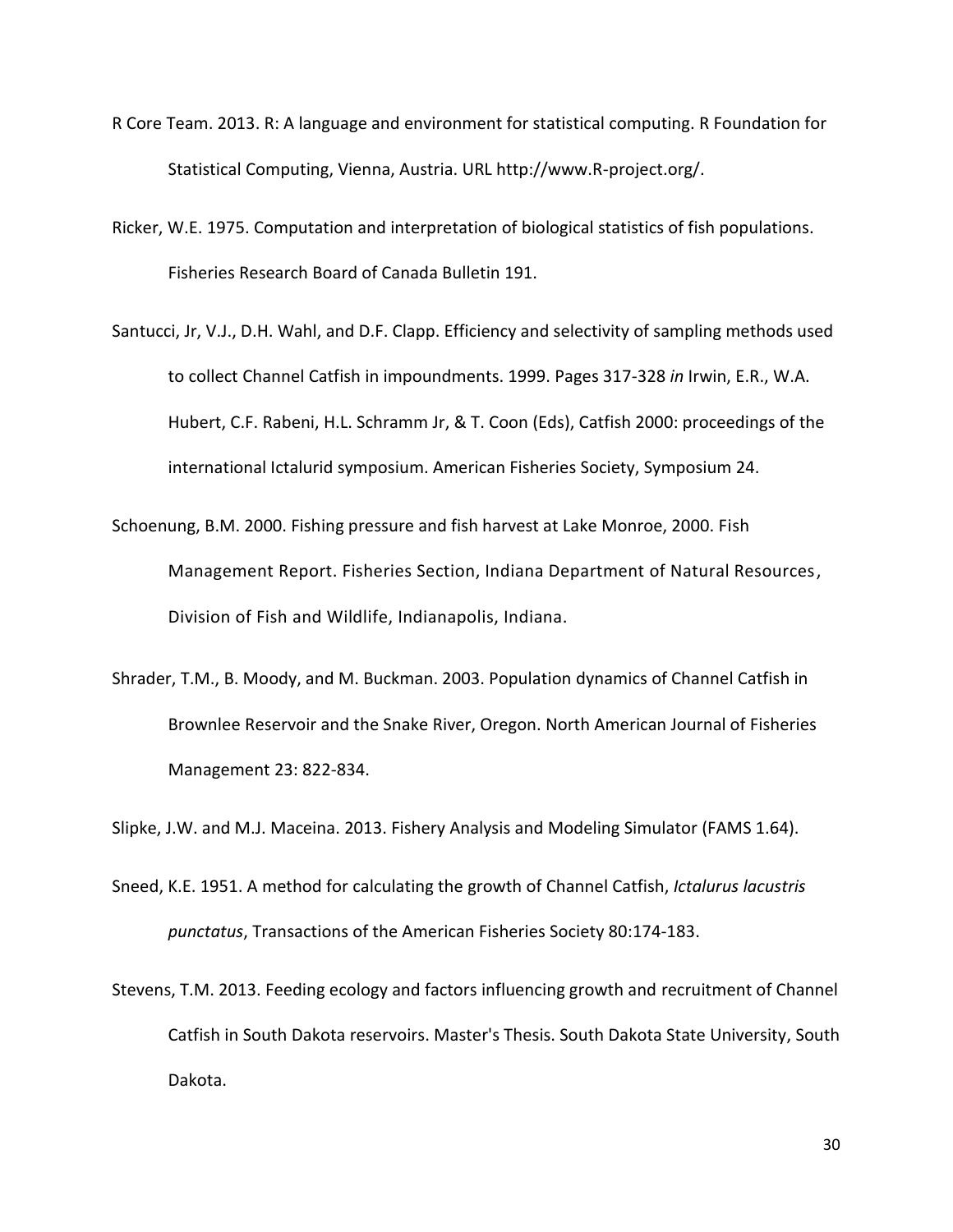U.S. Army Corps of Engineers, Louisville District. 2014. Brookville lake.

http://www.lrl.usace.army.mil/Missions/CivilWorks/Recreation/Lakes/BrookvilleLake.as px.

U.S. Army Corps of Engineers, Louisville District. 2014. Cecil M. Harden lake.

http://www.lrl.usace.army.mil/Missions/CivilWorks/Recreation/Lakes/CecilMHardenLak e.aspx.

U.S. Army Corps of Engineers, Louisville District. 2014. Patoka lake.

http://www.lrl.usace.army.mil/Missions/CivilWorks/Recreation/Lakes/PatokaLake.aspx.

U.S. Department of the Interior, U.S. Fish and Wildlife Service, and U.S. Department of Commerce, U.S. Census Bureau. 2011 National survey of fishing, hunting, and wildlifeassociated recreation. Indiana.

Willis, D. 2005. Fish biology 101: mortality rates. Pond Boss: 20-21.

Wisener, R.J. 1999. Evaluation of the fish community and harvest at Eagle Creek reservoir. Fish and Wildlife Research and Management Notes. Fisheries Section, Indiana Department of Natural Resources, Division of Fish and Wildlife, Indianapolis, IN.

Wisener, R.J. 2002. Evaluation of Walleye stockings at Eagle Creek reservoir.

http://www.indianawalleye.com/eagle\_creek\_reservoir.htm. Fisheries Section, Indiana Department of Natural Resources, Division of Fish and Wildlife. (May, 2014).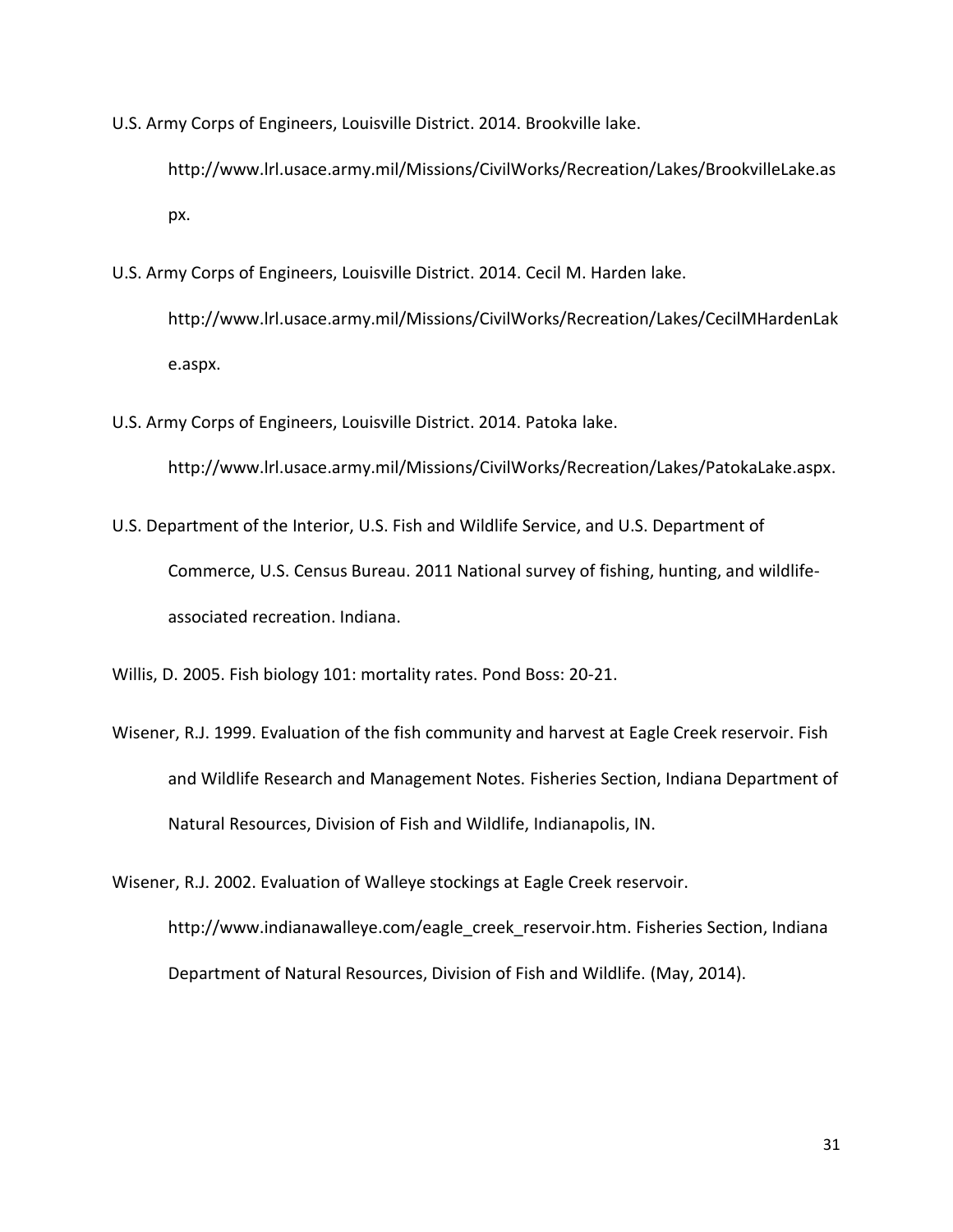Table 1. Estimates of Median Total Annual Mortality (A) in percentages with credible intervals in parentheses, Instantaneous Fishing Mortality (F) and Instantaneous Natural Mortality (M) for Brookville, Cecil M. Harden, and Monroe reservoirs.

| Reservoir         | <b>Median Total</b>     | Instantaneous            | Instantaneous            |
|-------------------|-------------------------|--------------------------|--------------------------|
|                   | <b>Annual Mortality</b> | <b>Fishing Mortality</b> | <b>Natural Mortality</b> |
|                   | (A)                     | (F)                      | (M)                      |
| <b>Brookville</b> | 26 (0.18, 0.39)         | 0.08                     | 0.22                     |
| Cecil M. Harden   | 23 (0.16, 0.31)         | 0.07                     | 0.19                     |
| Monroe            | 21 (0.15, 0.28)         | 0.06                     | 0.18                     |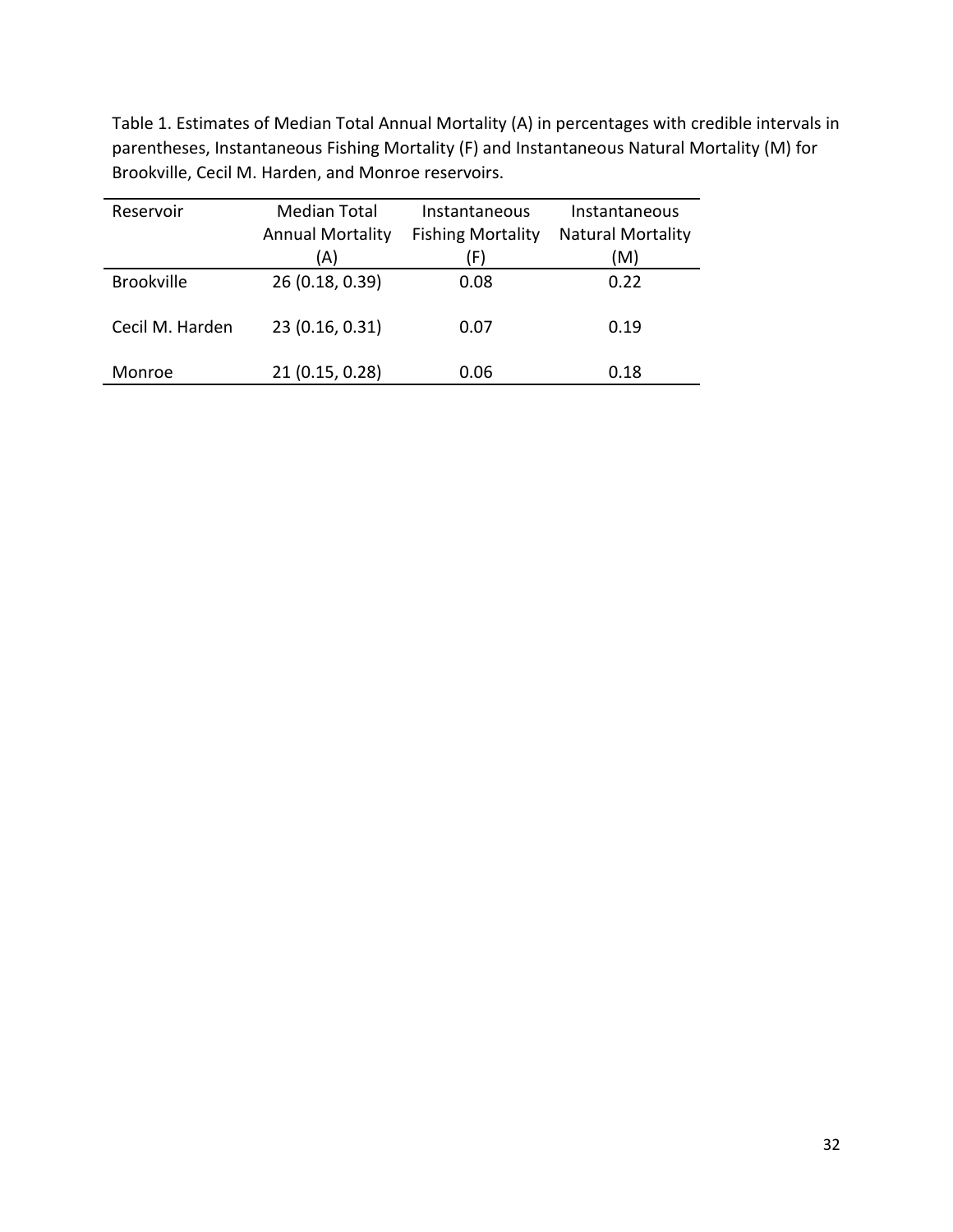|                   | Difference    | Lower  | Upper  | P-value |  |
|-------------------|---------------|--------|--------|---------|--|
| Reservoir         | $(\%)$        | C.I.   | C.I.   |         |  |
| Patoka-Brookville | $-5.9$        | $-9.5$ | $-2.2$ | < 0.001 |  |
| E.C.-Patoka       | 9.1           | 5.5    | 12.7   | O       |  |
| Harden-Patoka     | 9.1           | 4.8    | 13.3   | < 0.001 |  |
| Monroe-Patoka     | 7.9           | 4.1    | 11.7   | < 0.001 |  |
| E.C.-Brookville   | 3.3           | $-0.1$ | 6.6    | 0.06    |  |
| Harden-Brookville | 3.2           | $-0.8$ | 7.2    | 0.2     |  |
| Monroe-Brookville | $\mathcal{P}$ | $-1.5$ | 5.6    | 0.5     |  |
| Harden-E.C.       | $-0.1$        | -4     | 3.9    | 0.9     |  |
| Monroe-F.C.       | 1.2           | $-4.8$ | 2.3    | 0.9     |  |
| Monroe-Harden     | $-1.2$        | $-5.3$ | 3      | በ.ዓ     |  |

Table 2. Differences in mean  $W_r$  among reservoirs as determined by Tukey HSD.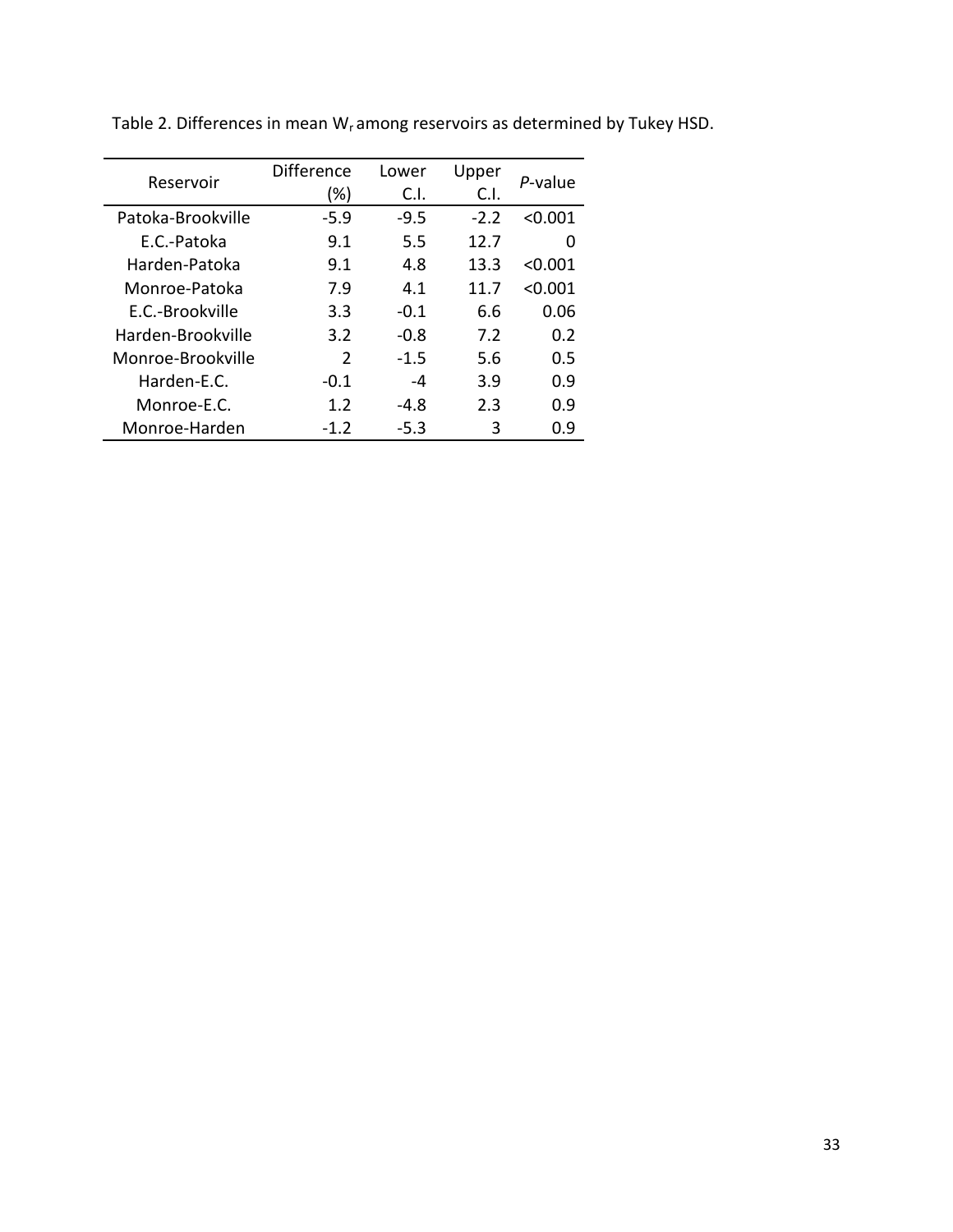

Figure 1. Age frequency distribution of Channel Catfish at Eagle Creek Reservoir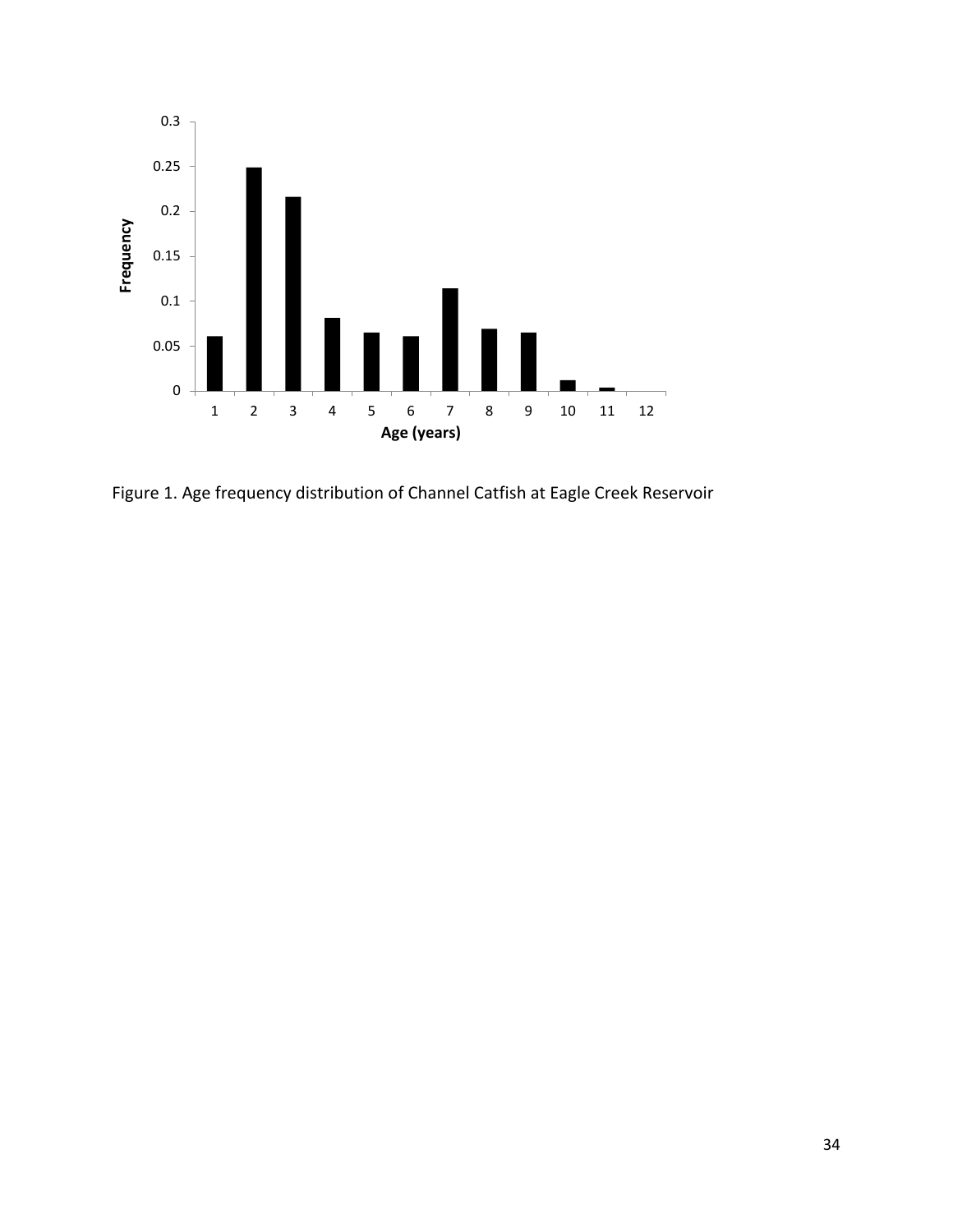

Figure 2. Age frequency distribution of Channel Catfish at Brookville Reservoir.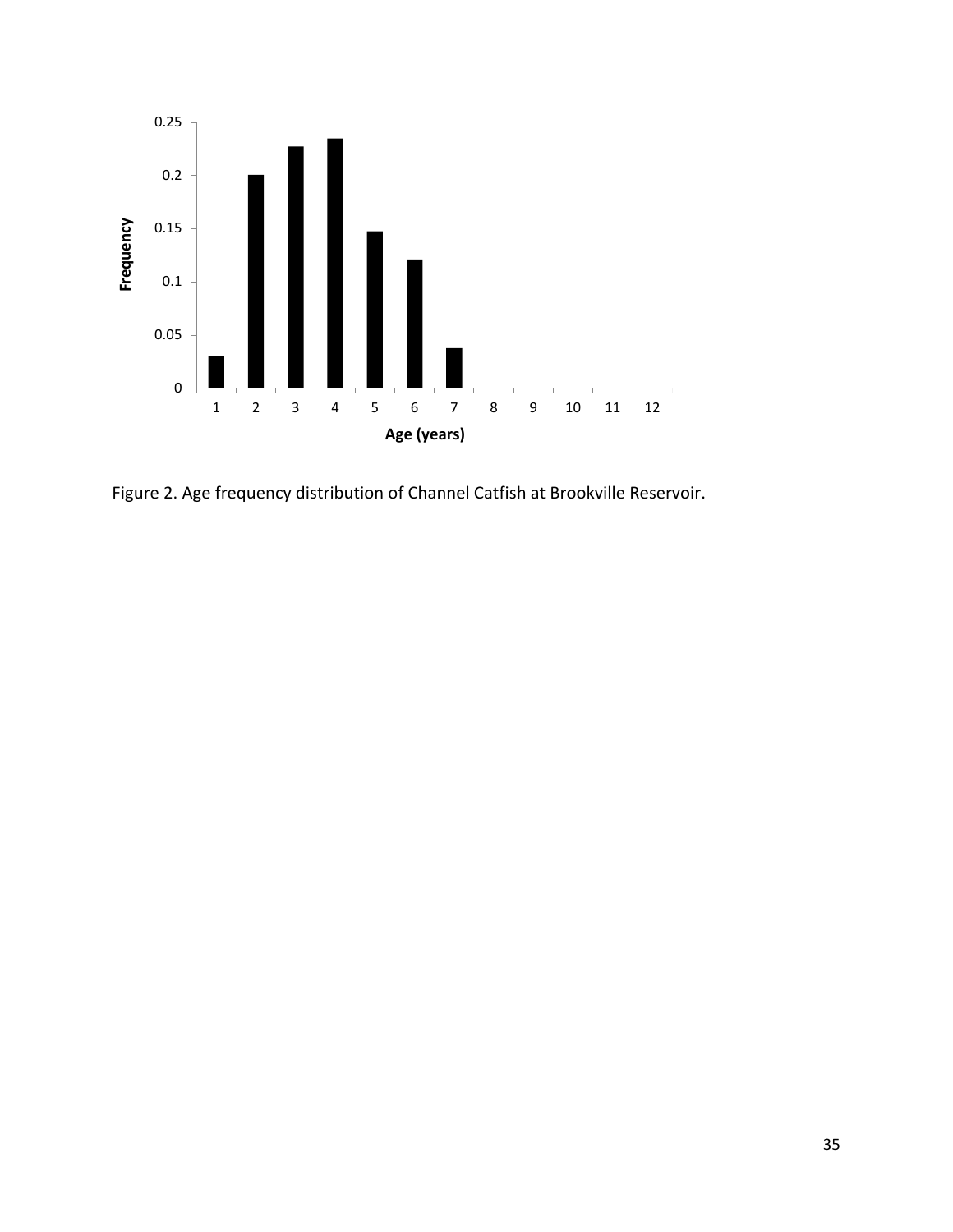

Figure 3. Age frequency distribution of Channel Catfish at Monroe Reservoir.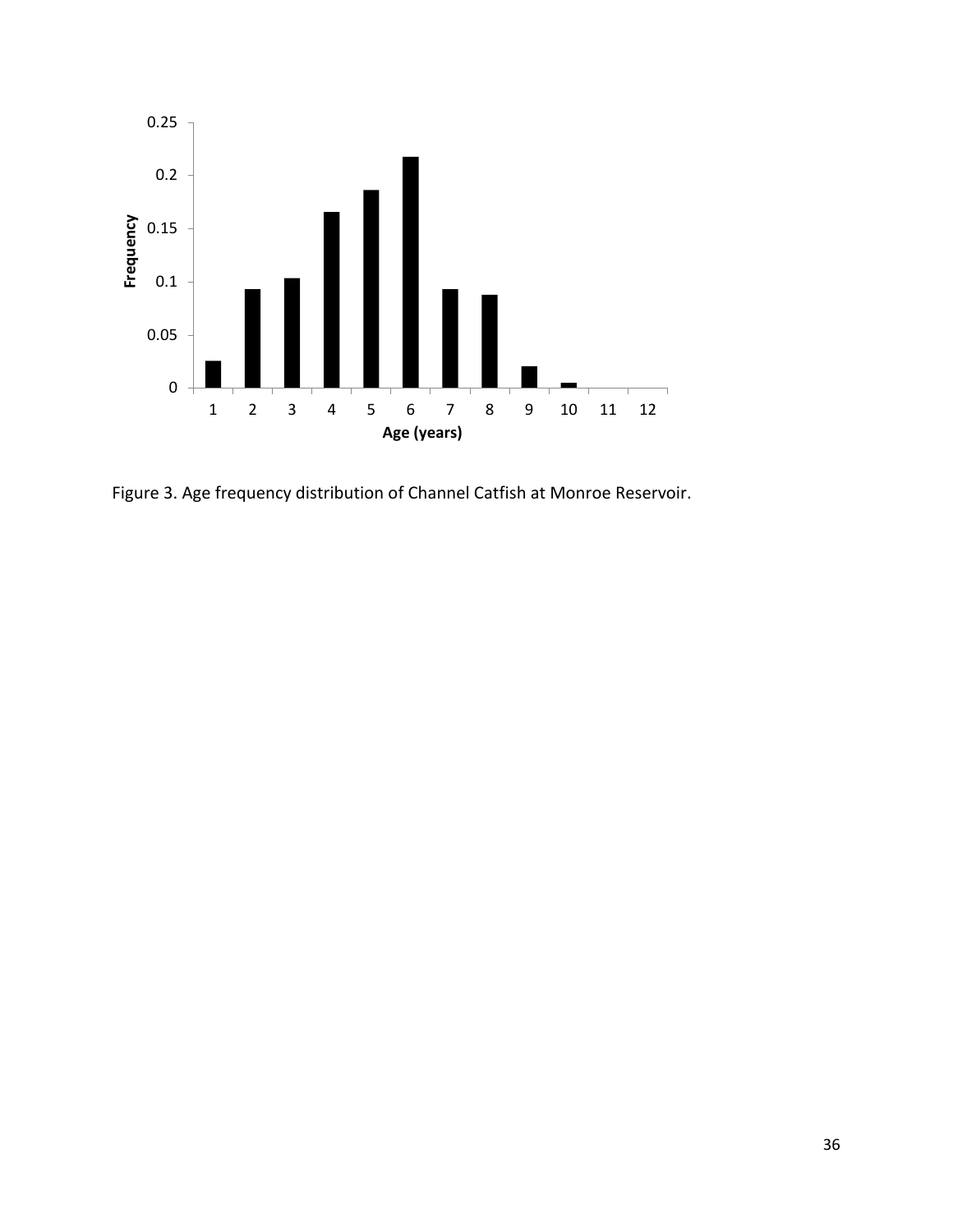

Figure 4. Age frequency distribution of Channel Catfish at Cecil M. Harden Reservoir.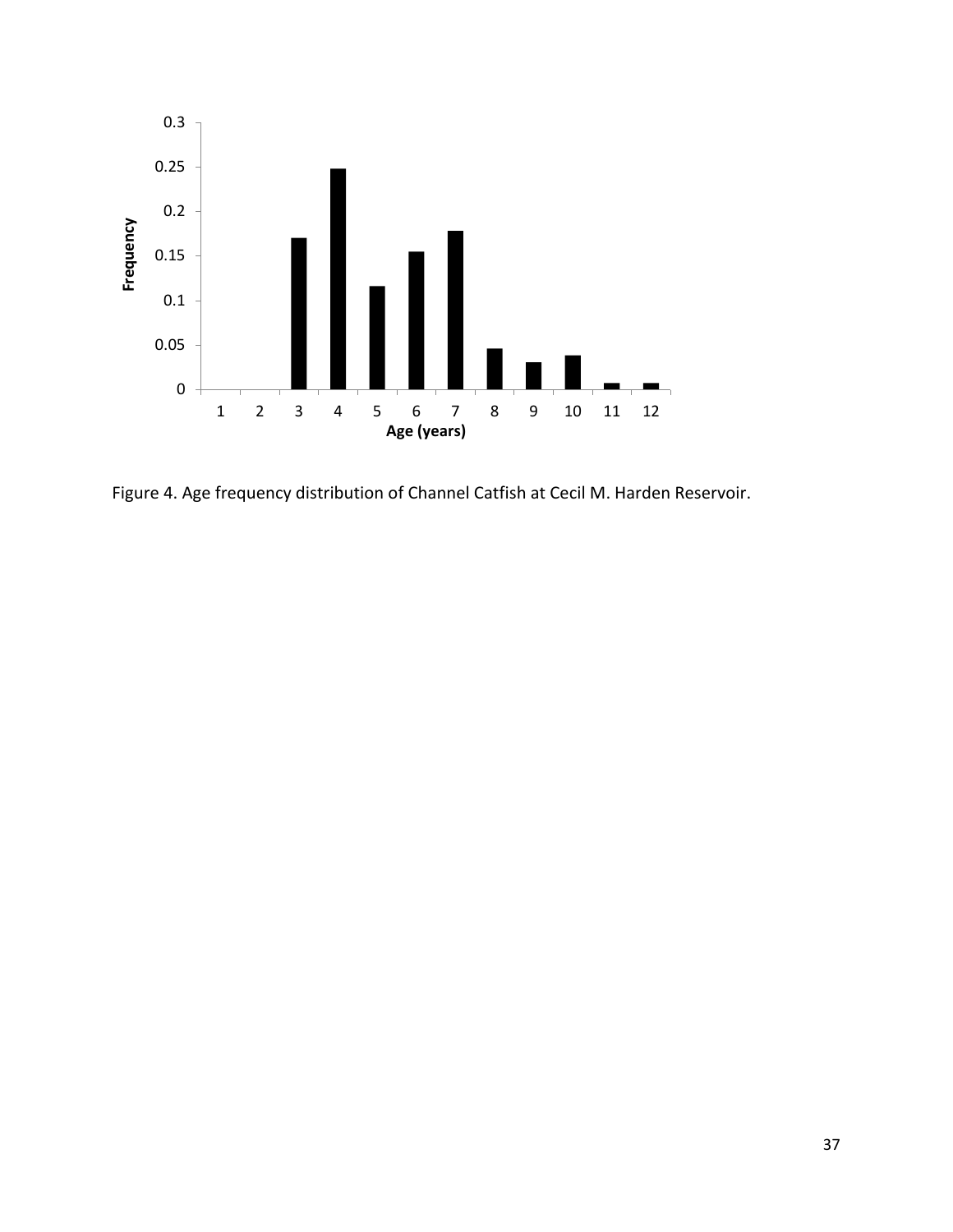

Figure 5. Age frequency distribution of Channel Catfish at Patoka Reservoir.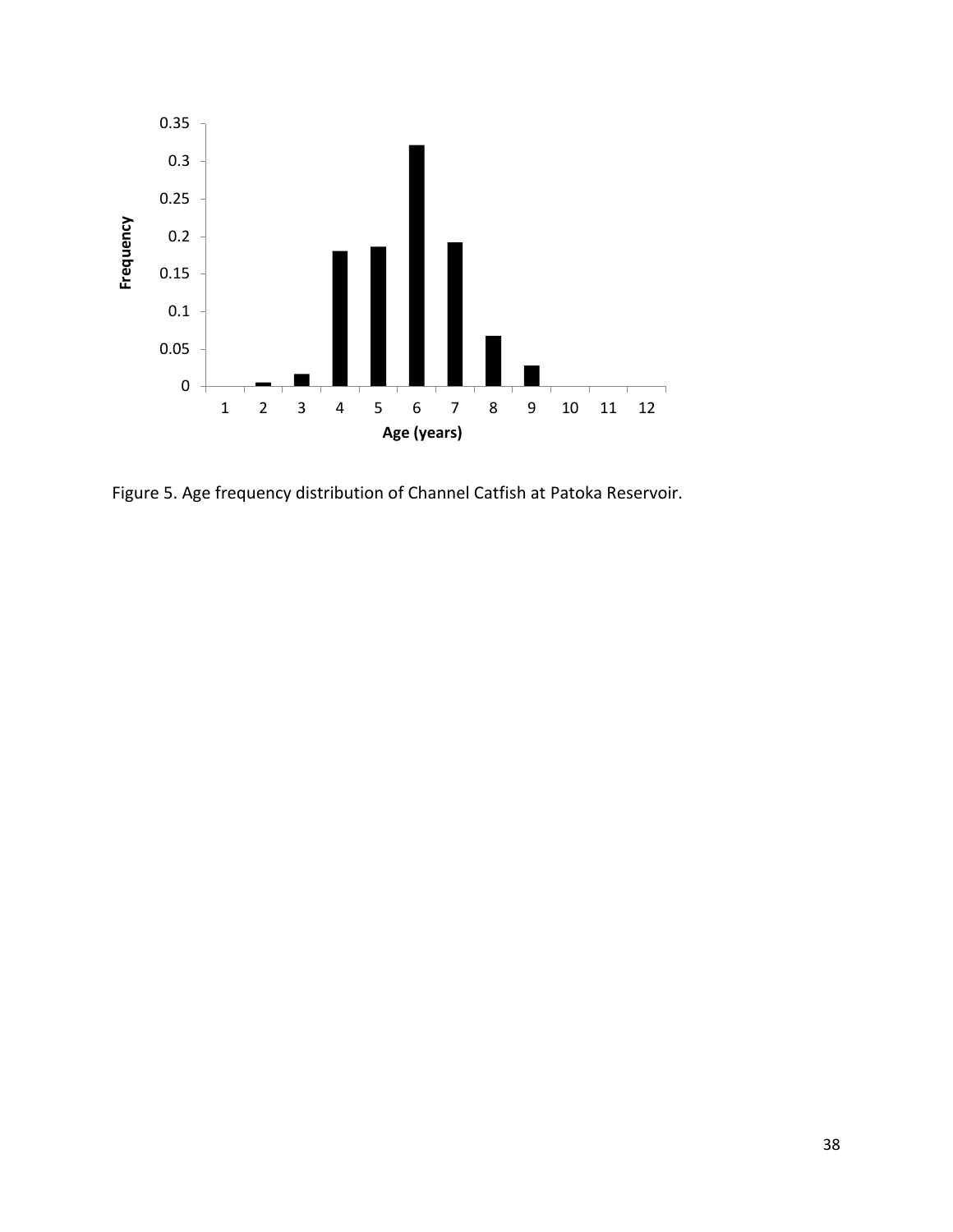

Figure 6. Length frequency distribution of Channel Catfish at Eagle Creek Reservoir.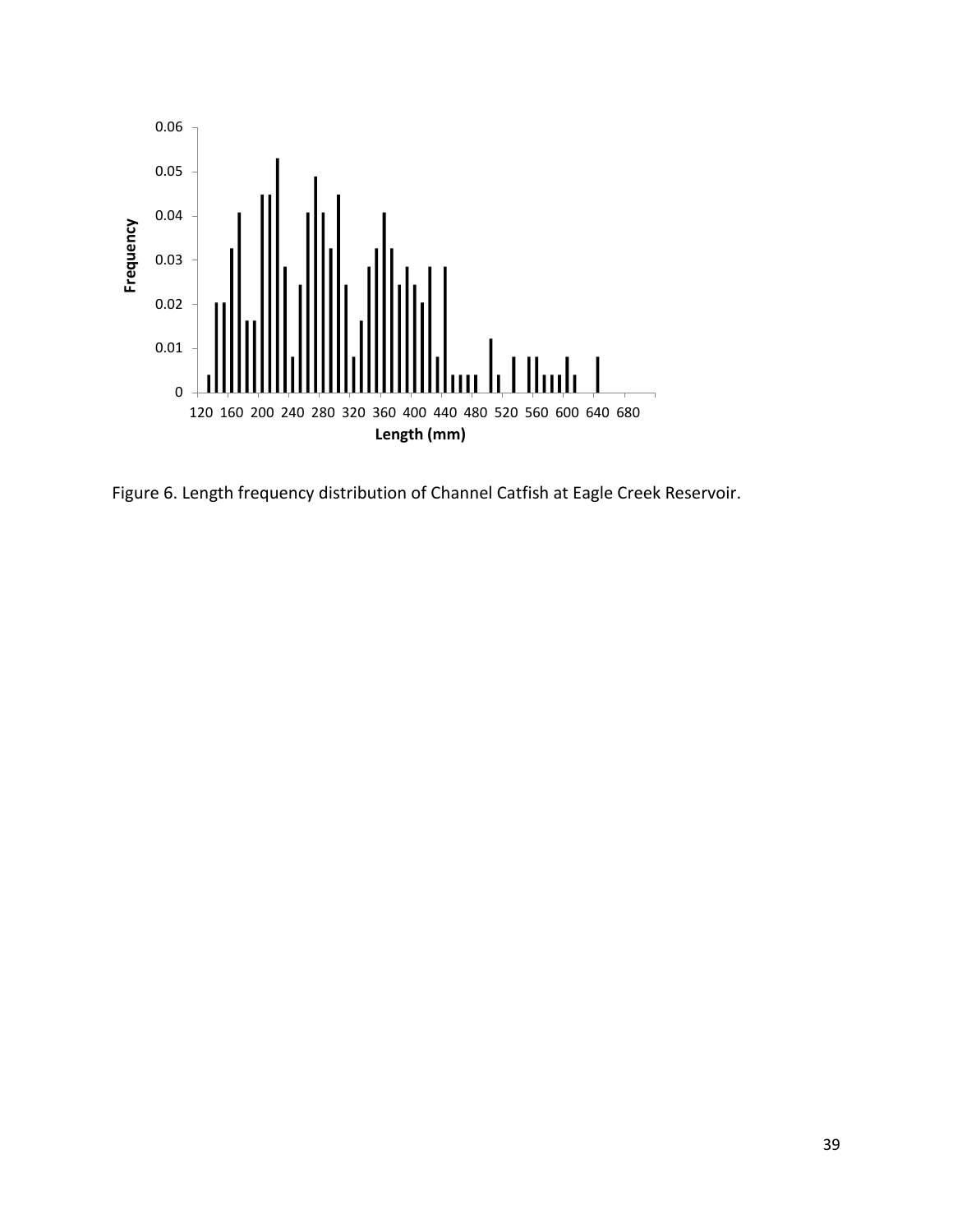

Figure 7. Length frequency distribution of Channel Catfish at Brookville Reservoir.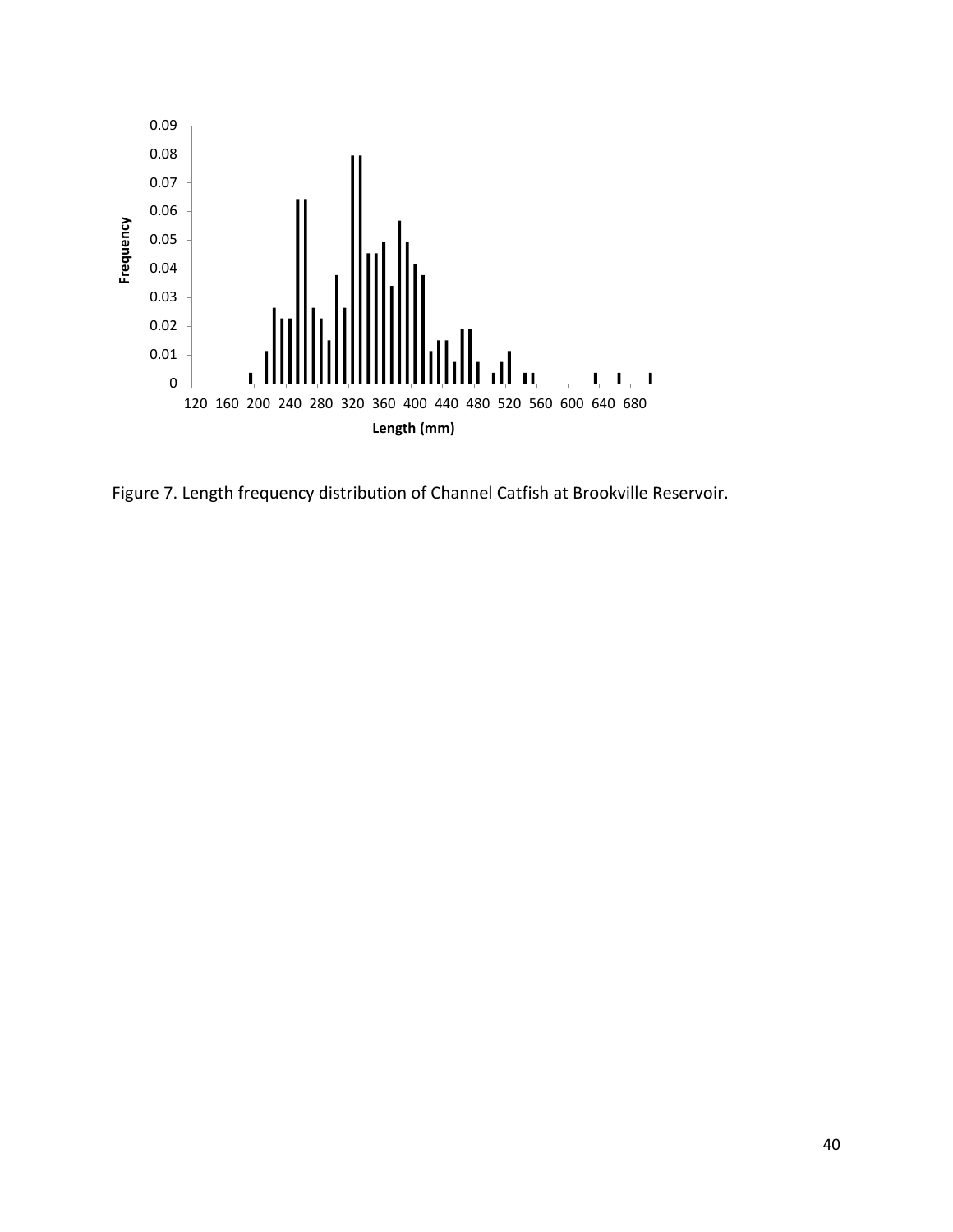

Figure 8. Length frequency distribution of Channel Catfish at Monroe Reservoir.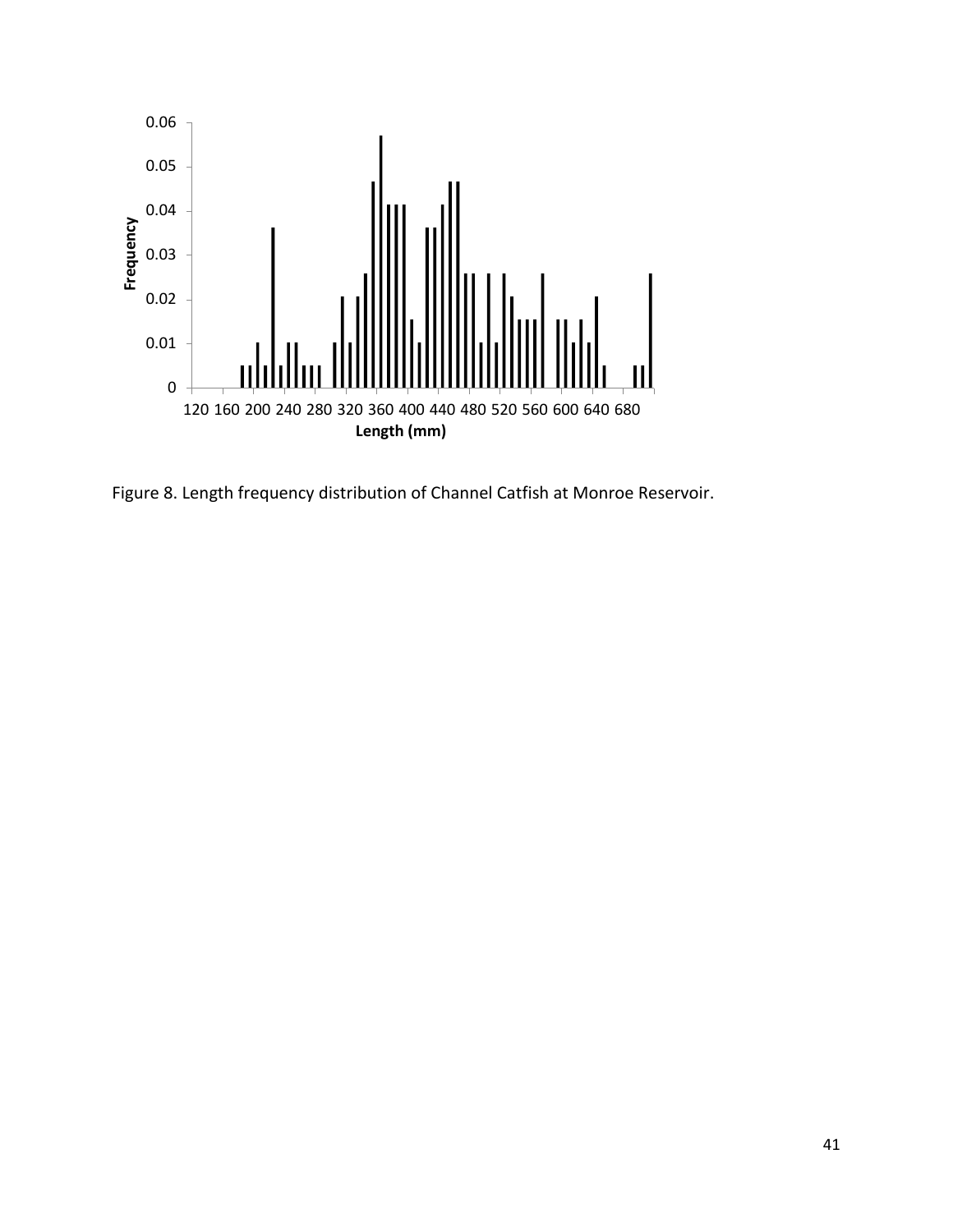

Figure 9. Length frequency distribution of Channel Catfish at Cecil M. Harden Reservoir.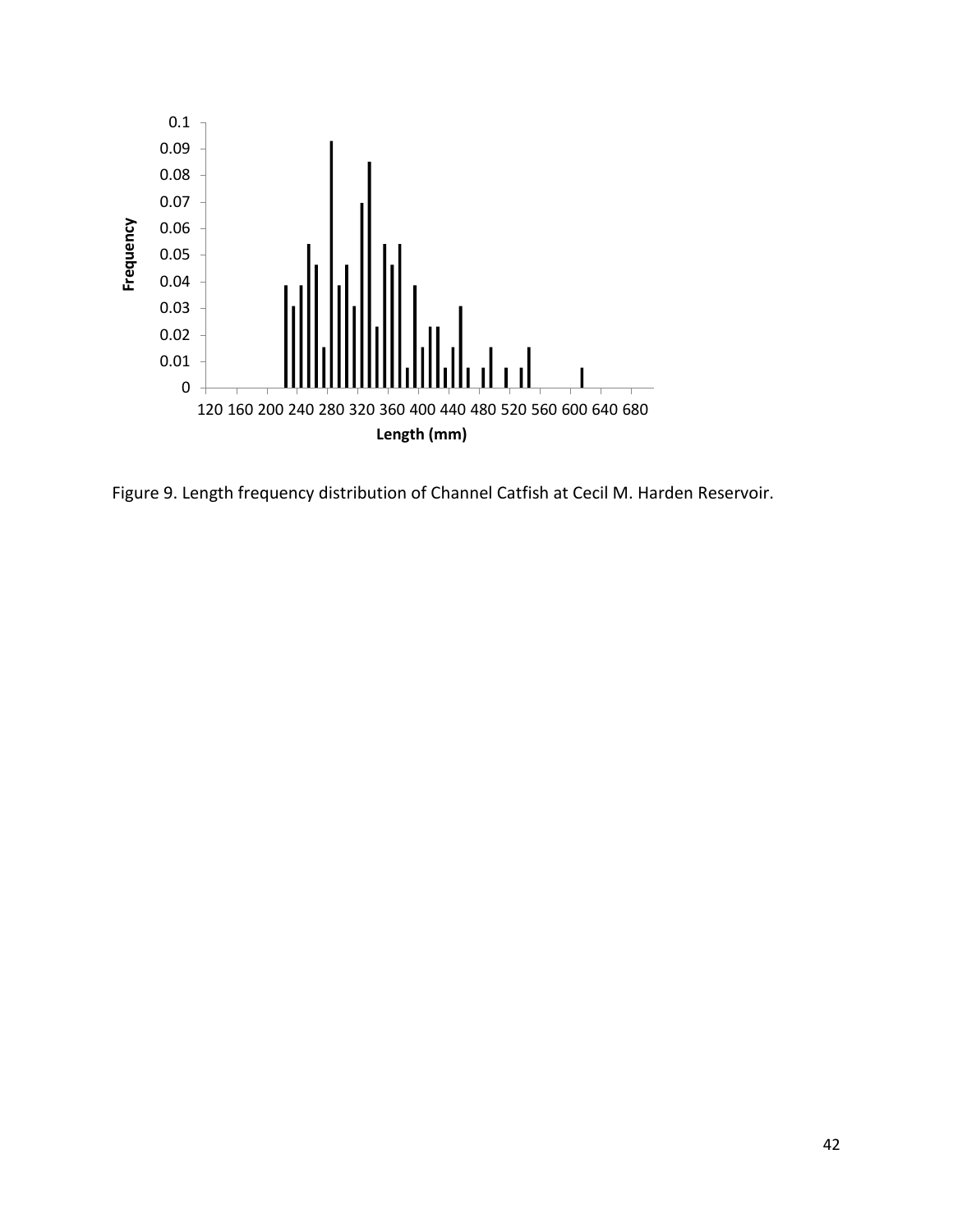

Figure 10. Length frequency distribution of Channel Catfish at Patoka Reservoir.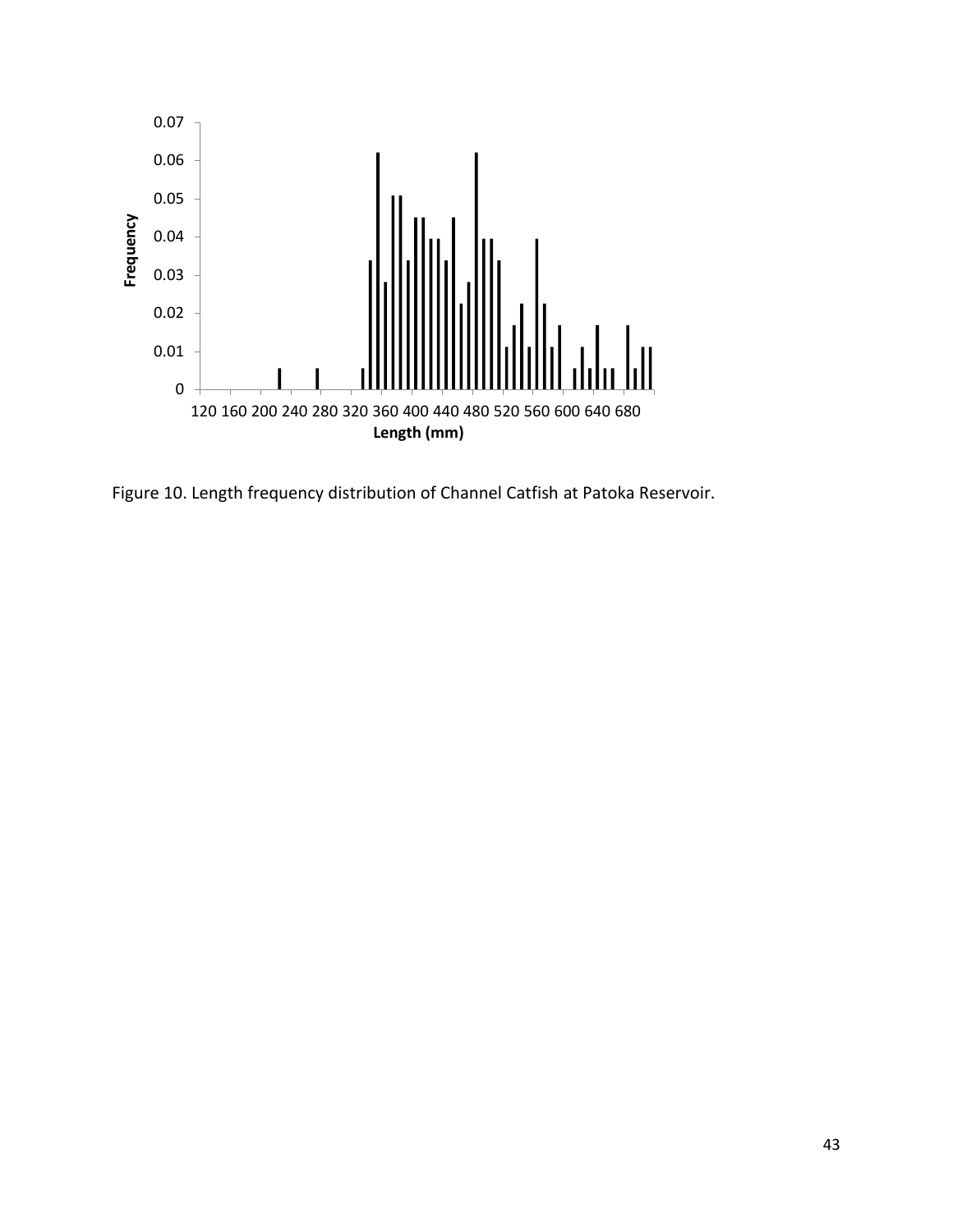

Figure 11. Von Bertalanffy growth curve of Channel Catfish at Eagle Creek Reservoir. Diamonds are median length at age and dashed lines are credible intervals.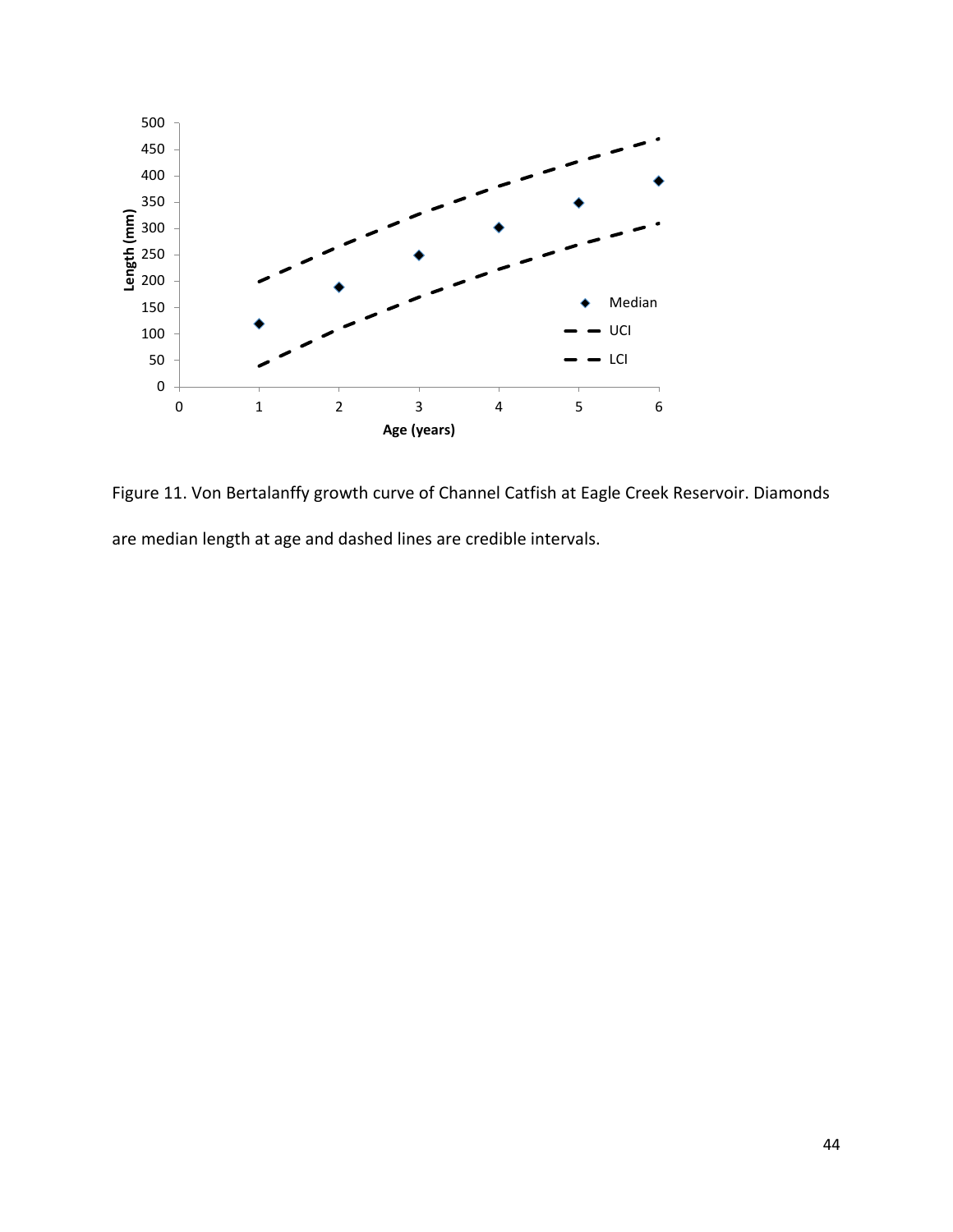

Figure 12. Von Bertalanffy growth curve of Channel Catfish at Brookville Reservoir. Diamonds are median length at age and dashed lines are credible intervals.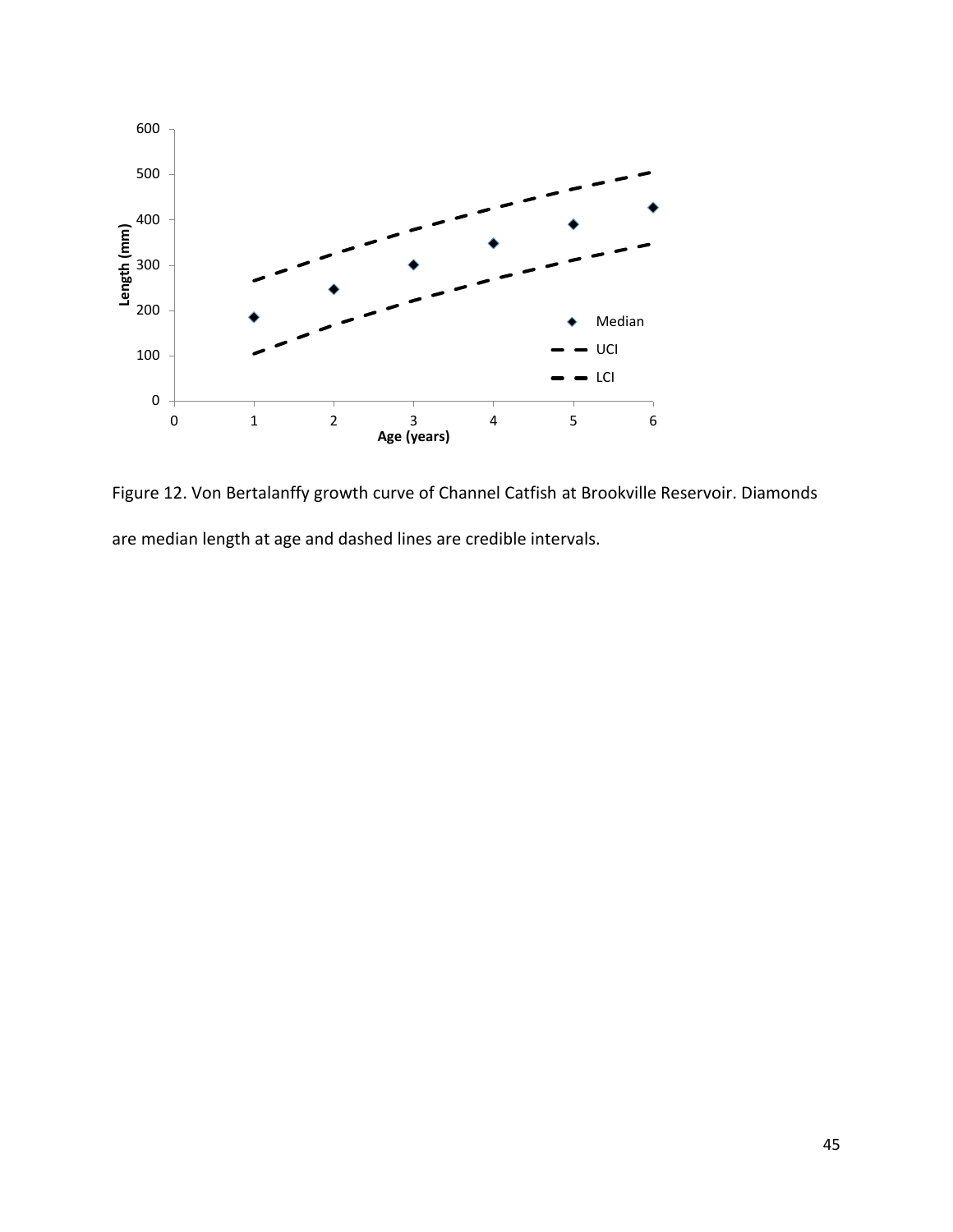

Figure 13. Von Bertalanffy growth curve of Channel Catfish at Monroe Reservoir. Diamonds are median length at age and dashed lines are credible intervals.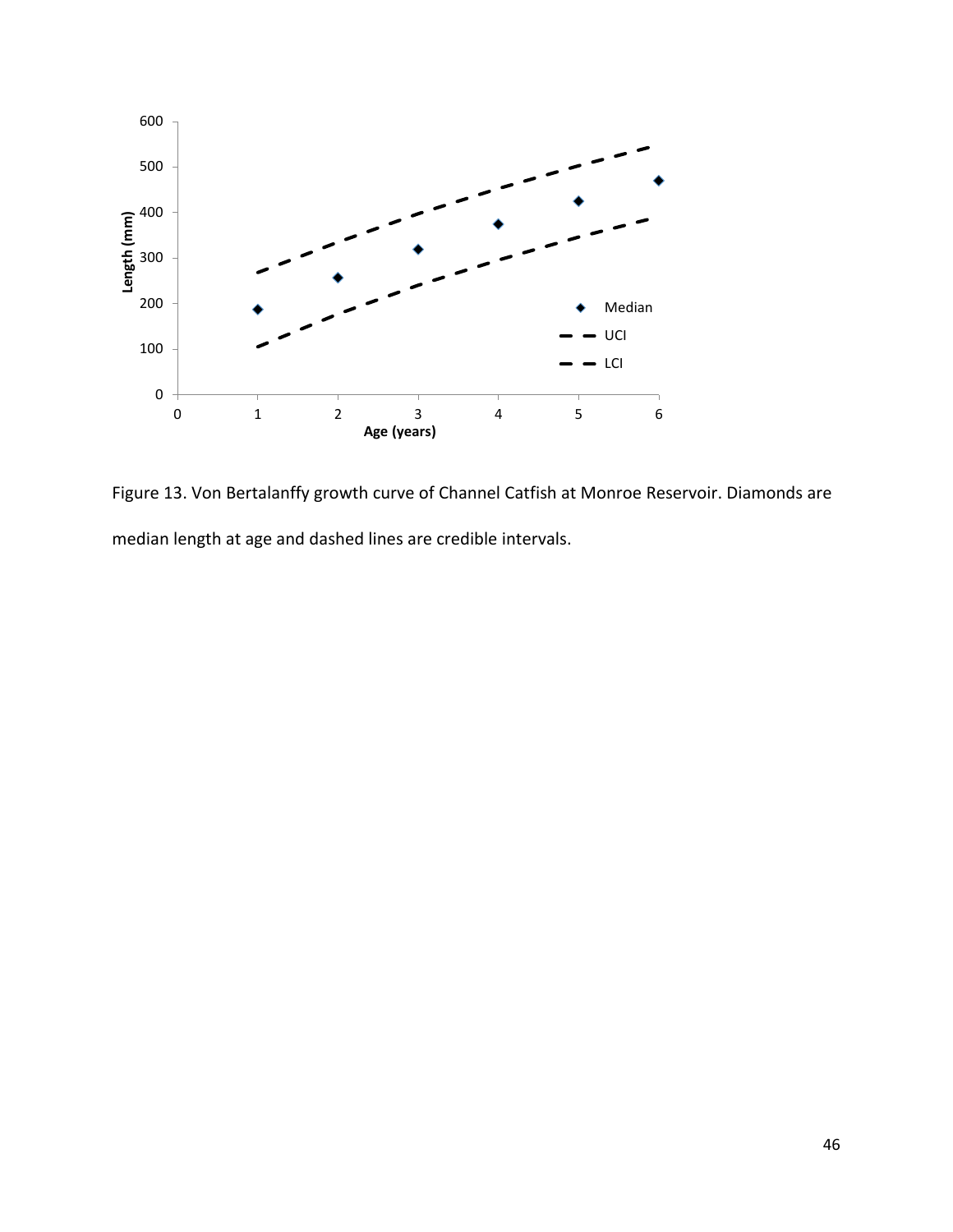

Figure 14. Von Bertalanffy growth curve of Channel Catfish at Cecil M. Harden Reservoir. Diamonds are median length at age and dashed lines are credible intervals.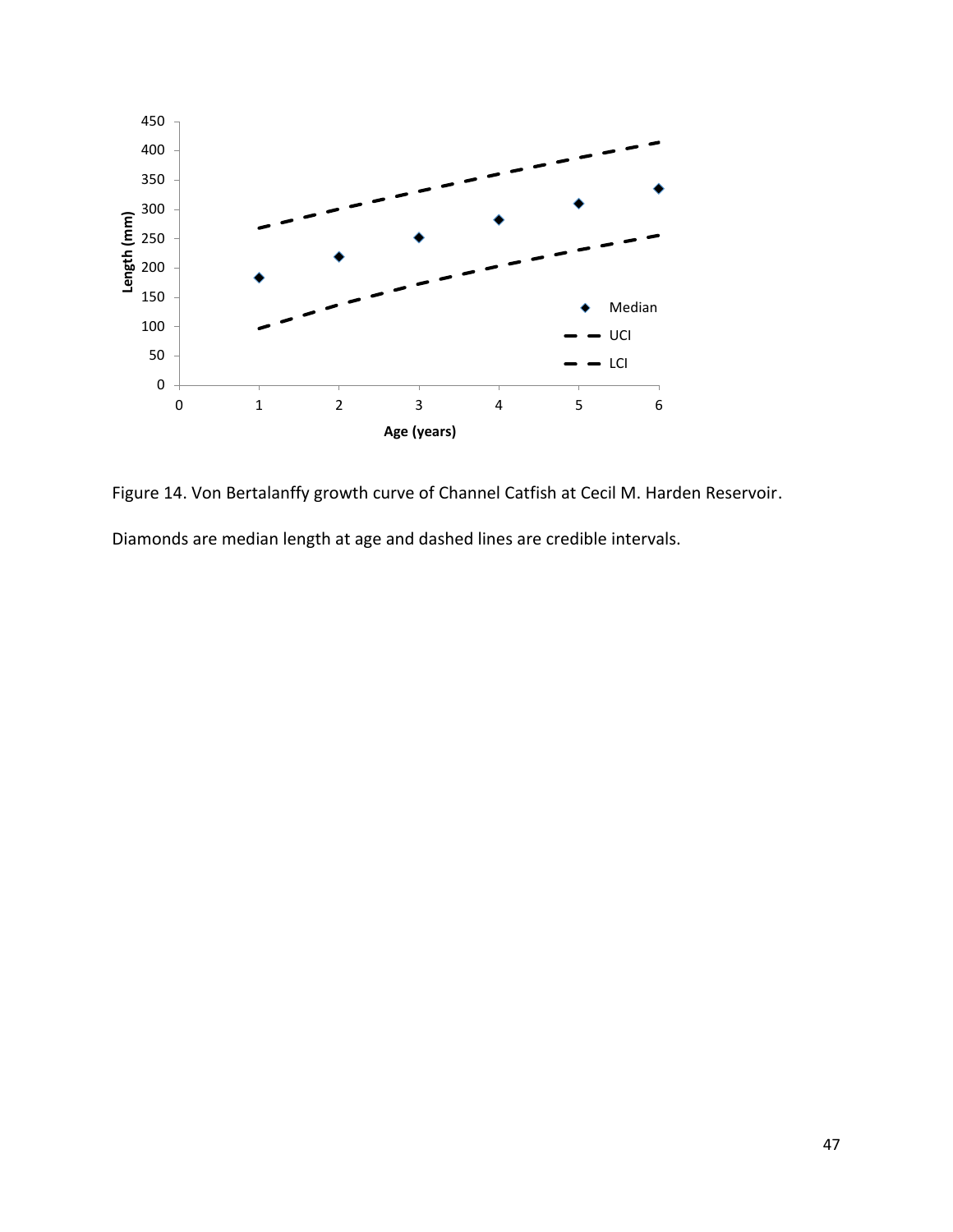

Figure 15. Von Bertalanffy growth curve of Channel Catfish at Patoka Reservoir. Diamonds are median length at age and dashed lines are credible intervals.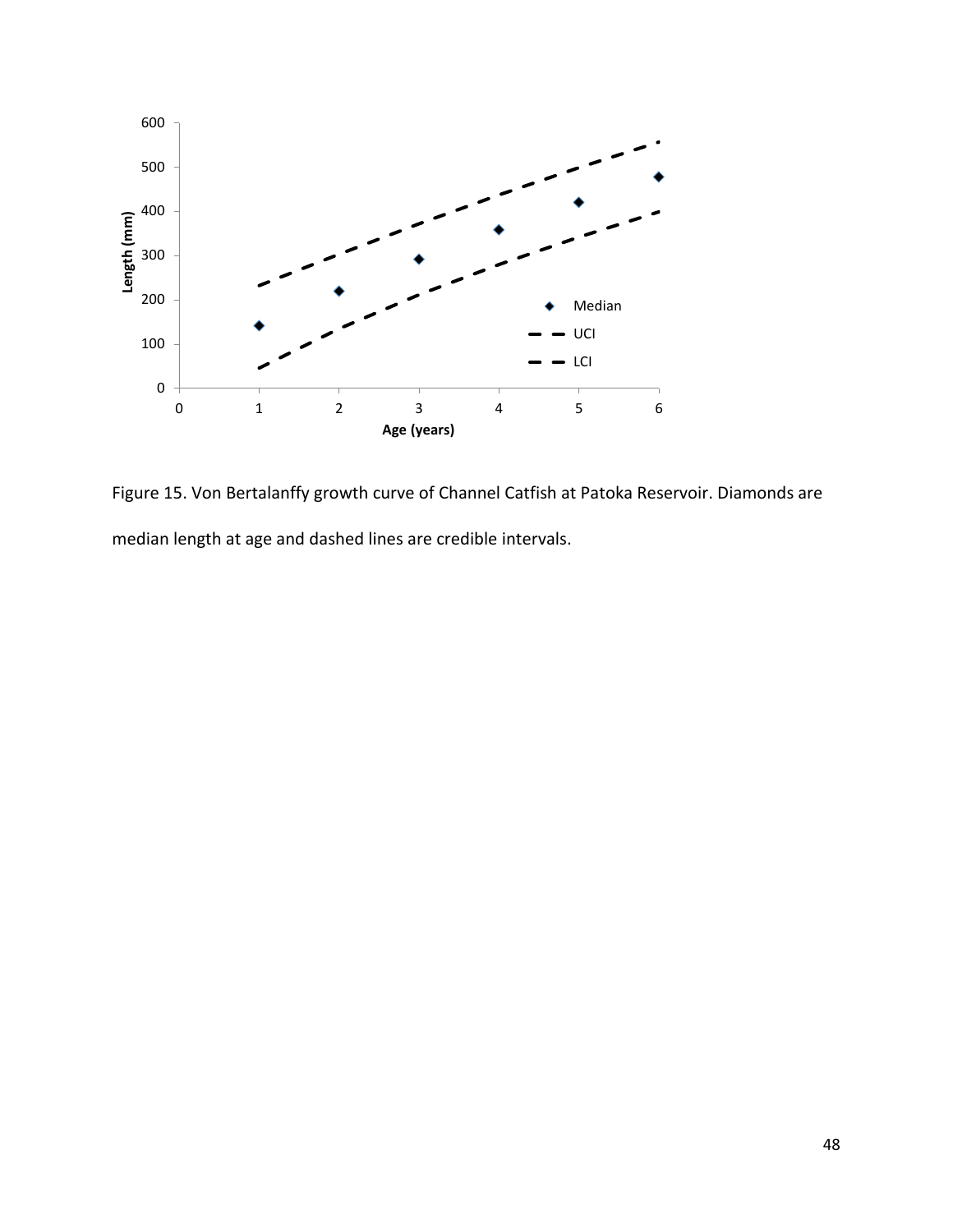

Figure 16. Median Length at age of Channel Catfish among reservoirs.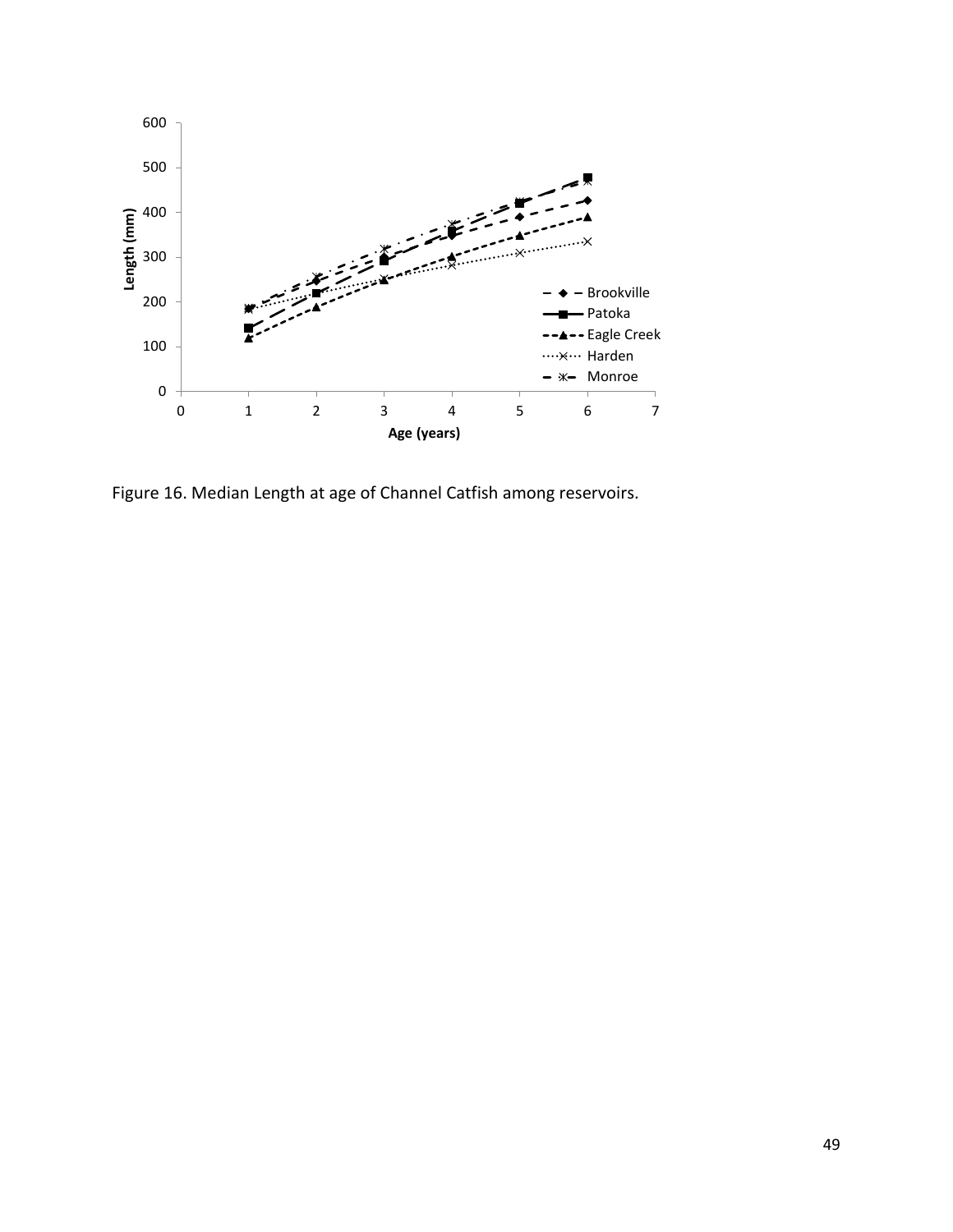

Figure 17. Comparison of growth rate (k) of Channel Catfish among reservoirs. Mean (k) are the differing symbols and black lines are the credible intervals.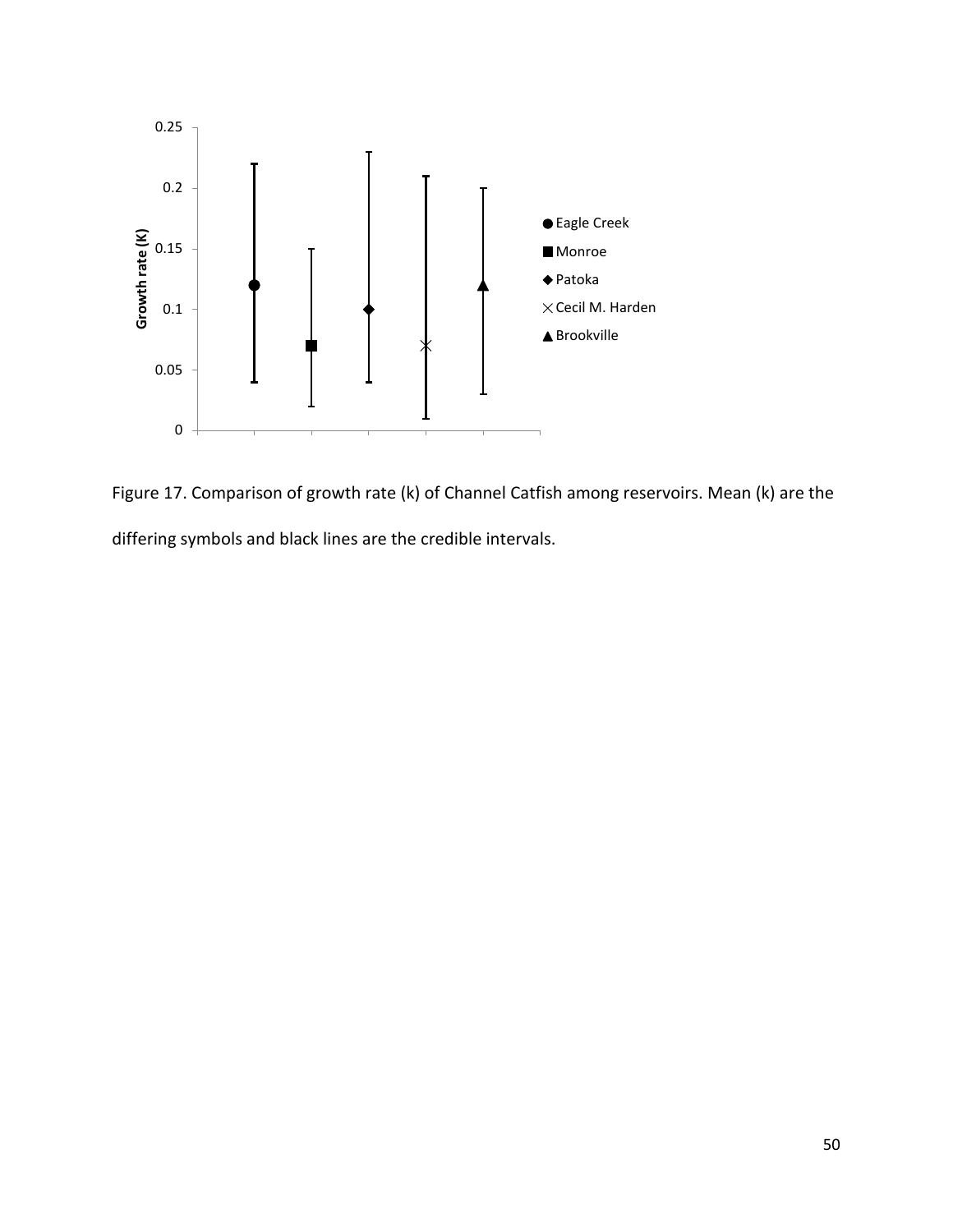

Figure 18. Comparison of length at L∞ of Channel Catfish among reservoirs. Mean L∞ are the differing symbols and the black lines are the credible intervals.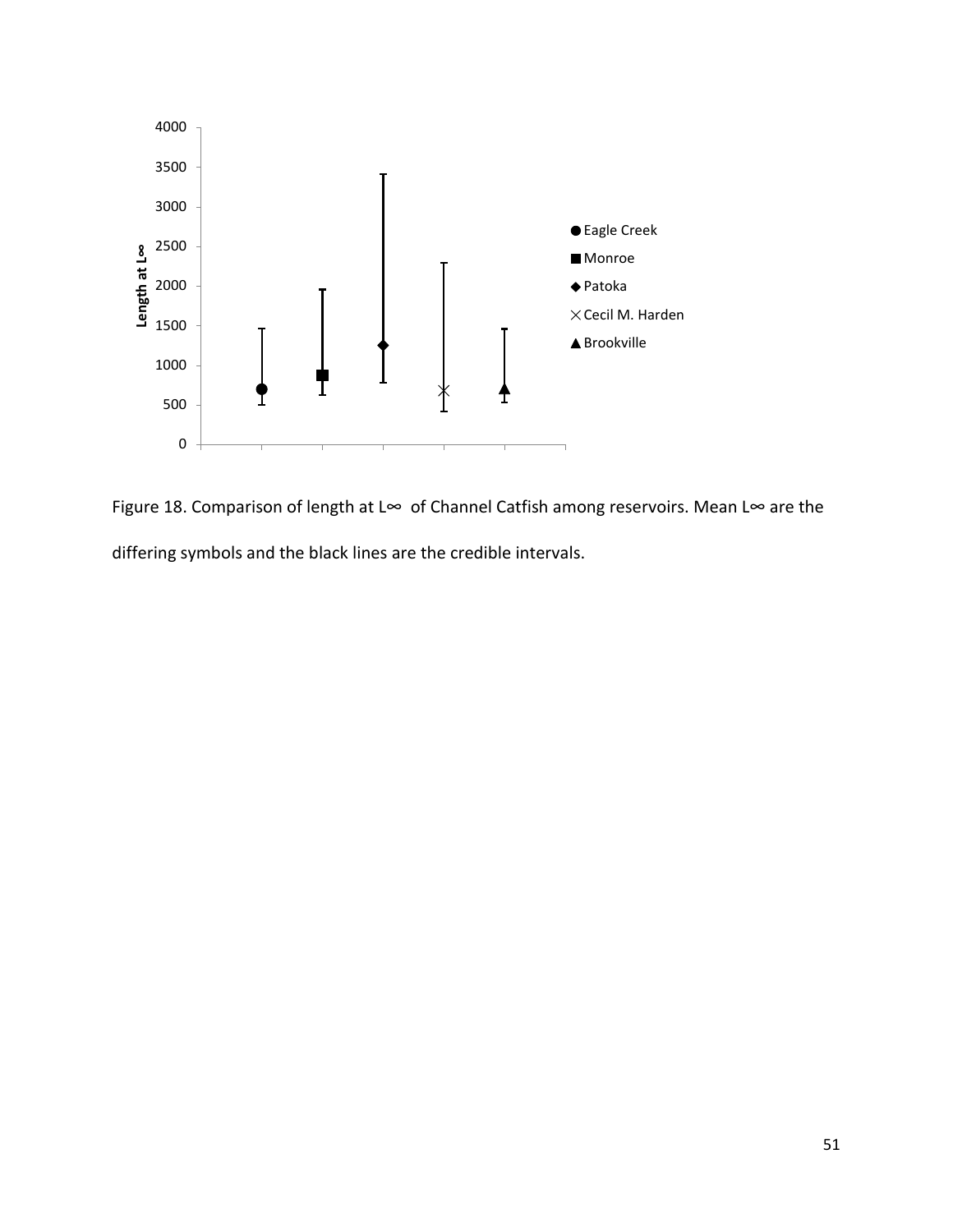# Appendix

Back-calculated lengths at age were obtained from the program Fish B.C. This program uses the Fraser-Lee method, a common method of back-calculating lengths in fisheries sciences (Quist et al. 2012). Tables 1-10 are a summary of the back-calculated lengths at age for each reservoir in the study, with corresponding standard error tables.

| Year           |     |     |     |     |     |     |     |     |     |
|----------------|-----|-----|-----|-----|-----|-----|-----|-----|-----|
| Class          | Age | n   |     |     |     |     |     |     |     |
| 2013           |     | 8   | 185 |     |     |     |     |     |     |
| 2012           | 2   | 53  | 168 | 243 |     |     |     |     |     |
| 2011           | 3   | 60  | 162 | 251 | 302 |     |     |     |     |
| 2010           | 4   | 62  | 183 | 268 | 323 | 356 |     |     |     |
| 2009           | 5   | 39  | 176 | 266 | 315 | 352 | 383 |     |     |
| 2008           | 6   | 32  | 172 | 266 | 317 | 358 | 396 | 425 |     |
| 2007           |     | 10  | 205 | 300 | 361 | 410 | 452 | 490 | 523 |
| N              |     | 264 | 264 | 256 | 203 | 143 | 81  | 42  | 10  |
| All            |     |     | 174 | 259 |     |     | 397 | 440 | 523 |
| <b>Classes</b> |     |     |     |     | 316 | 359 |     |     |     |

Appendix 1. Average back-calculated lengths for each age class at Brookville Reservoir in 2014.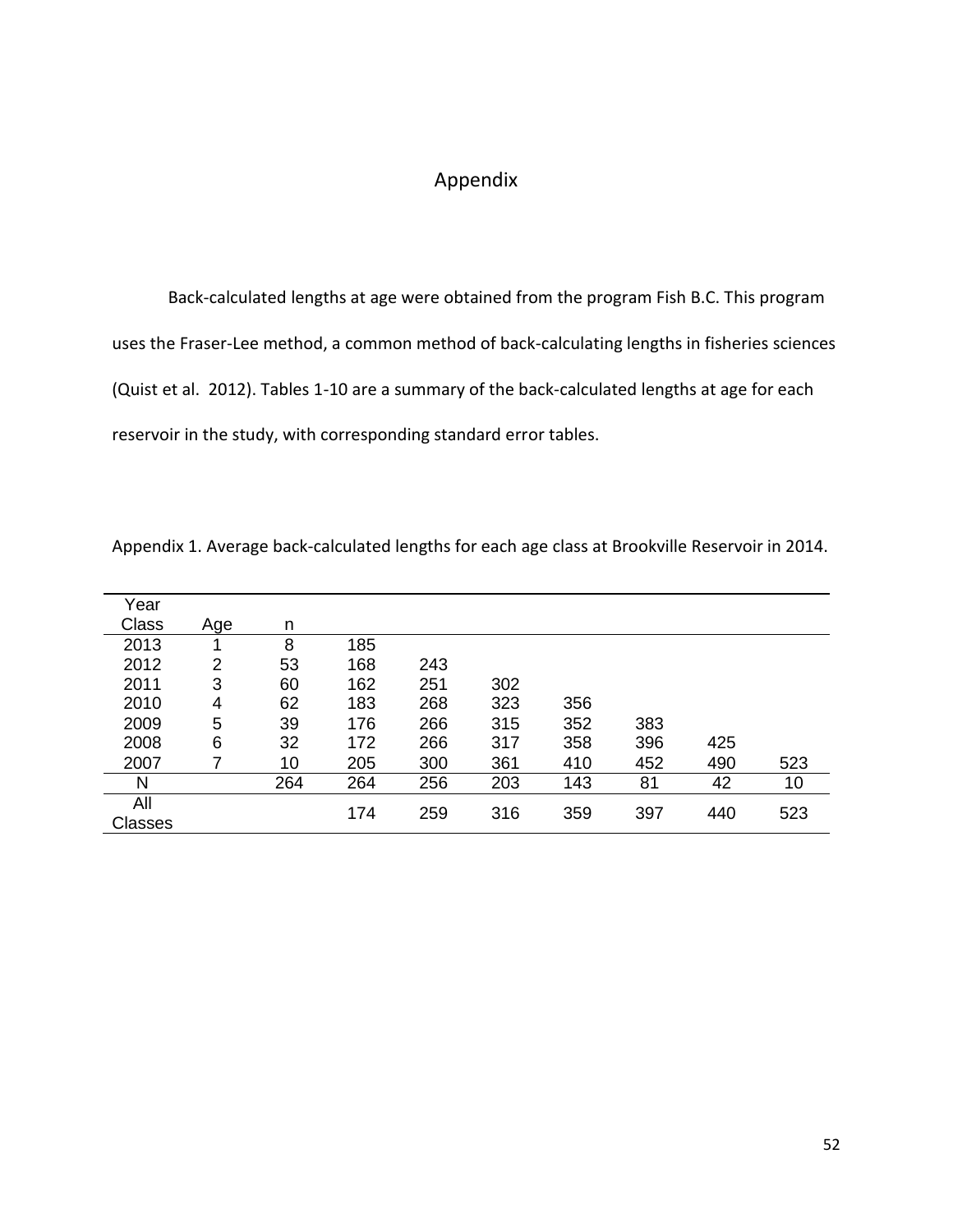| Year    |                |    |    |    |    |    |    |    |    |
|---------|----------------|----|----|----|----|----|----|----|----|
| Class   | Age            | n  |    |    |    |    |    |    |    |
| 2013    | 1              | 8  |    |    |    |    |    |    |    |
| 2012    | $\overline{2}$ | 53 | 4  | 2  |    |    |    |    |    |
| 2011    | 3              | 60 | 4  | 4  | 4  |    |    |    |    |
| 2010    | 4              | 62 | 5  | 5  | 5  | 5  |    |    |    |
| 2009    | 5              | 39 | 6  | 4  | 6  | 6  | 6  |    |    |
| 2008    | 6              | 32 |    | 8  | 9  | 11 | 11 | 12 |    |
| 2007    |                | 10 | 18 | 15 | 17 | 19 | 20 | 22 | 25 |
| All     |                |    | 2  | 2  | 3  | 4  | 6  | 11 | 25 |
| Classes |                |    |    |    |    |    |    |    |    |

Appendix 2. Standard error of average back-calculated lengths for each age class at Brookville Reservoir in 2014.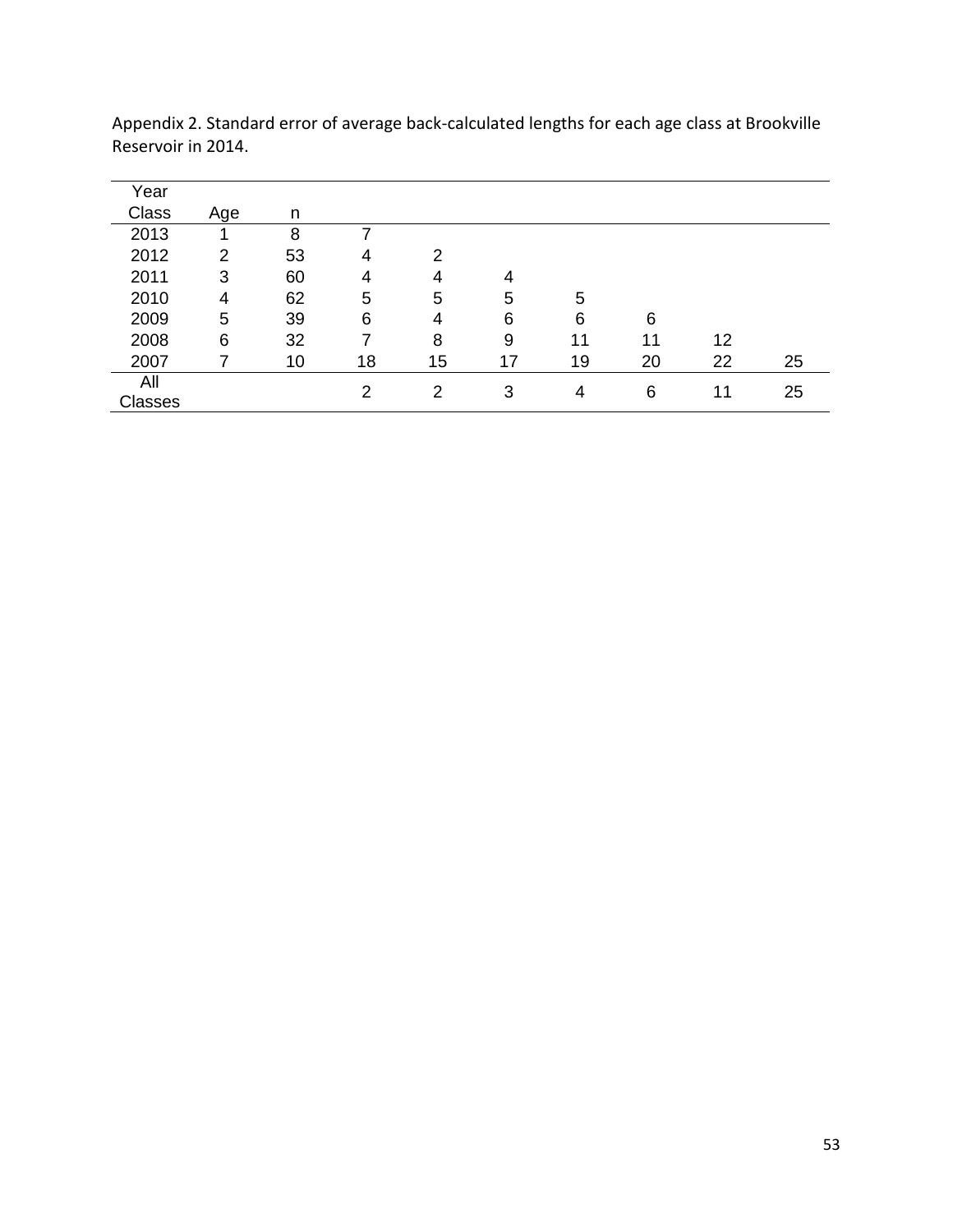| Year           |     |     |     |     |     |     |     |     |     |     |     |     |     |
|----------------|-----|-----|-----|-----|-----|-----|-----|-----|-----|-----|-----|-----|-----|
| <b>Class</b>   | Age | n   |     |     |     |     |     |     |     |     |     |     |     |
| 2013           |     | 15  | 122 |     |     |     |     |     |     |     |     |     |     |
| 2012           | 2   | 61  | 87  | 180 |     |     |     |     |     |     |     |     |     |
| 2011           | 3   | 53  | 126 | 219 | 264 |     |     |     |     |     |     |     |     |
| 2010           | 4   | 20  | 98  | 194 | 259 | 294 |     |     |     |     |     |     |     |
| 2009           | 5   | 16  | 159 | 227 | 271 | 309 | 338 |     |     |     |     |     |     |
| 2008           | 6   | 15  | 159 | 237 | 290 | 332 | 364 | 391 |     |     |     |     |     |
| 2007           | 7   | 28  | 137 | 211 | 259 | 296 | 331 | 364 | 389 |     |     |     |     |
| 2006           | 8   | 17  | 144 | 218 | 264 | 304 | 341 | 375 | 413 | 440 |     |     |     |
| 2005           | 9   | 16  | 127 | 214 | 267 | 311 | 35  | 393 | 428 | 460 | 487 |     |     |
| 2004           | 10  | 3   | 153 | 230 | 280 | 331 | 369 | 410 | 446 | 485 | 514 | 532 |     |
| 2003           | 11  |     | 139 | 243 | 300 | 322 | 347 | 403 | 439 | 485 | 522 | 581 | 640 |
| N              |     | 245 | 245 | 230 | 169 | 116 | 96  | 80  | 65  | 37  | 20  | 4   | 1   |
| All            |     |     | 121 | 207 | 266 | 306 | 344 | 380 | 408 | 453 | 493 | 545 | 640 |
| <b>Classes</b> |     |     |     |     |     |     |     |     |     |     |     |     |     |

Appendix 3. Average back-calculated lengths for each age class at Eagle Creek Reservoir in 2014.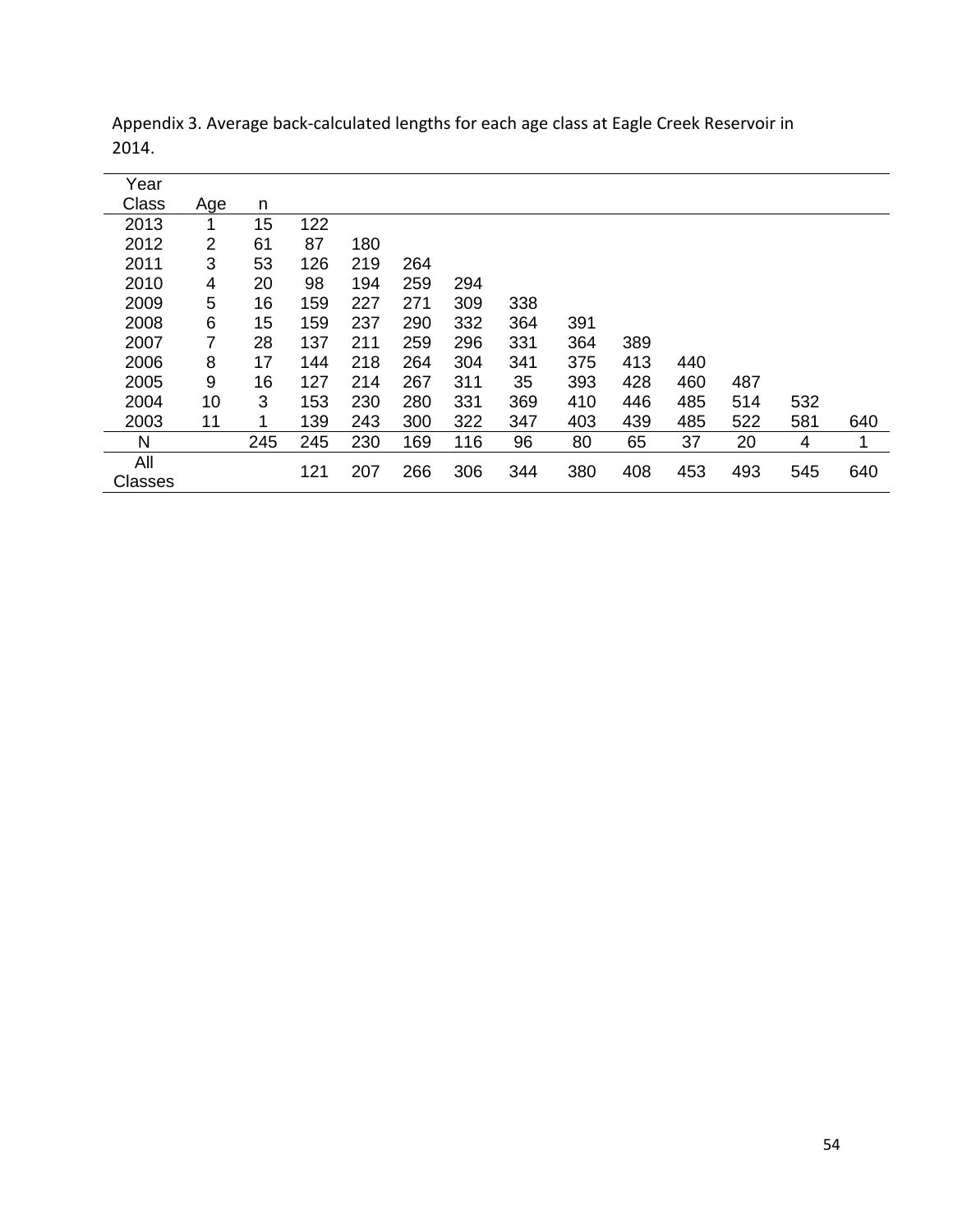| Year           |                                 |    |    |                |    |    |    |    |    |    |    |    |   |
|----------------|---------------------------------|----|----|----------------|----|----|----|----|----|----|----|----|---|
| Class          | Ag<br>$\boldsymbol{\mathsf{e}}$ | n  |    |                |    |    |    |    |    |    |    |    |   |
| 2013           | 1                               | 15 | 13 |                |    |    |    |    |    |    |    |    |   |
| 2012           | $\overline{2}$                  | 61 | 4  | 3              |    |    |    |    |    |    |    |    |   |
| 2011           | 3                               | 53 | 6  | 4              | 4  |    |    |    |    |    |    |    |   |
| 2010           | 4                               | 20 | 10 | 7              | 5  | 6  |    |    |    |    |    |    |   |
| 2009           | 5                               | 16 | 7  | 7              | 8  | 9  | 9  |    |    |    |    |    |   |
| 2008           | 6                               | 15 | 14 | 17             | 18 | 20 | 21 | 21 |    |    |    |    |   |
| 2007           | 7                               | 28 | 4  | 5              | 5  | 5  | 6  | 6  | 6  |    |    |    |   |
| 2006           | 8                               | 17 | 11 | 10             | 11 | 14 | 14 | 15 | 17 | 19 |    |    |   |
| 2005           | 9                               | 16 | 5  | 8              | 11 | 13 | 12 | 13 | 16 | 17 | 18 |    |   |
| 2004           | 10                              | 3  | 34 | 18             | 23 | 33 | 40 | 40 | 46 | 52 | 53 | 54 |   |
| 2003           | 11                              |    | 0  | 0              | 0  | 0  | 0  | 0  | 0  | 0  | 0  | 0  | 0 |
| All<br>Classes |                                 |    | 3  | $\overline{2}$ | 3  | 4  | 5  | 6  | 7  | 12 | 16 | 40 | 0 |

Appendix 4. Standard error of average back-calculated lengths for each age class at Eagle Creek Reservoir in 2014.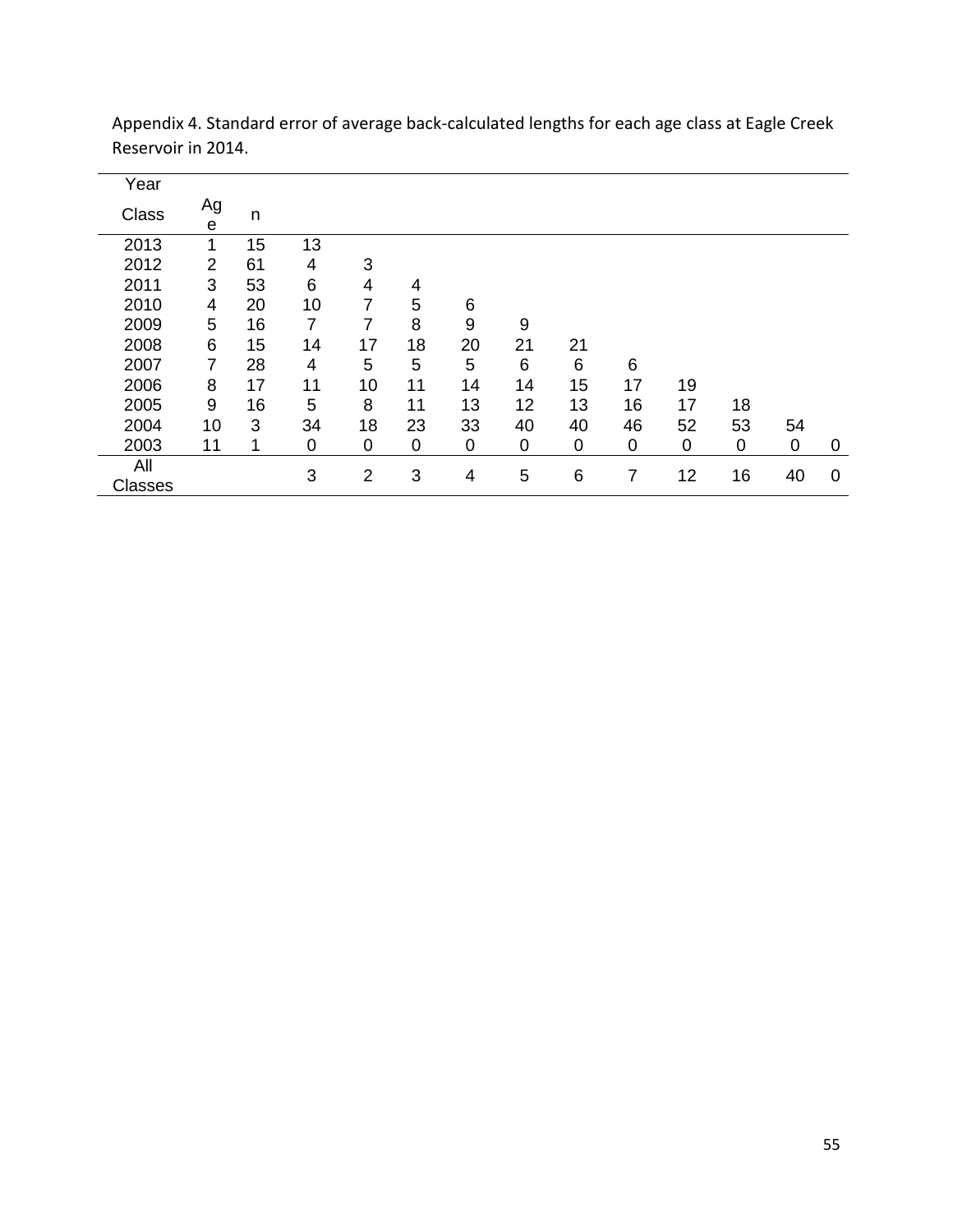| Year    |     |     |     |     |     |     |     |     |     |     |     |     |                |     |
|---------|-----|-----|-----|-----|-----|-----|-----|-----|-----|-----|-----|-----|----------------|-----|
| Class   | Age | n   |     |     |     |     |     |     |     |     |     |     |                |     |
| 2013    |     | 0   | 0   |     |     |     |     |     |     |     |     |     |                |     |
| 2012    | 2   | 0   | 0   | 0   |     |     |     |     |     |     |     |     |                |     |
| 2011    | 3   | 22  | 129 | 206 | 258 |     |     |     |     |     |     |     |                |     |
| 2010    | 4   | 32  | 104 | 200 | 236 | 273 |     |     |     |     |     |     |                |     |
| 2009    | 5   | 15  | 131 | 215 | 258 | 293 | 319 |     |     |     |     |     |                |     |
| 2008    | 6   | 20  | 120 | 221 | 258 | 284 | 313 | 336 |     |     |     |     |                |     |
| 2007    | 7   | 23  | 130 | 220 | 263 | 299 | 335 | 360 | 378 |     |     |     |                |     |
| 2006    | 8   | 6   | 131 | 218 | 256 | 298 | 338 | 369 | 395 | 416 |     |     |                |     |
| 2005    | 9   | 4   | 146 | 222 | 263 | 302 | 349 | 390 | 431 | 462 | 489 |     |                |     |
| 2004    | 10  | 5   | 140 | 221 | 255 | 284 | 323 | 369 | 403 | 432 | 455 | 483 |                |     |
| 2003    | 11  | 1   | 154 | 250 | 320 | 365 | 394 | 409 | 433 | 465 | 508 | 548 | 603            |     |
| 2002    | 12  | 1   | 115 | 204 | 287 | 344 | 386 | 409 | 437 | 451 | 470 | 490 | 516            | 539 |
| N       |     | 129 | 129 | 129 | 129 | 107 | 75  | 60  | 40  | 17  | 11  | 7   | $\overline{2}$ | 1   |
| All     |     |     | 123 | 212 | 254 | 288 | 328 | 357 | 392 | 436 | 473 | 493 | 560            | 539 |
| Classes |     |     |     |     |     |     |     |     |     |     |     |     |                |     |

Appendix 5. Average back-calculated lengths for each age class at Cecil M. Harden Reservoir in 2014.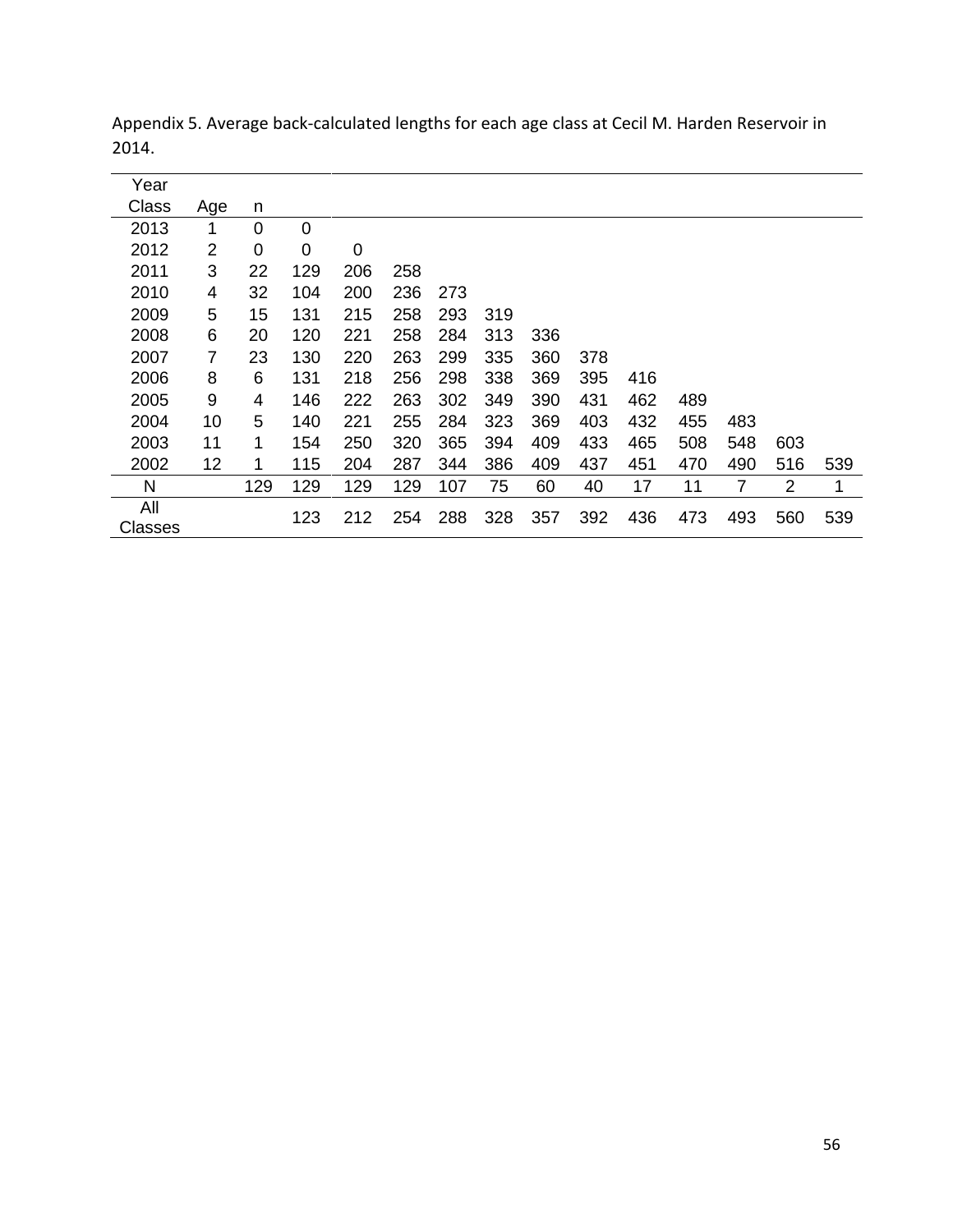| Year                  |                |                |                |    |             |    |    |    |             |    |             |             |             |             |
|-----------------------|----------------|----------------|----------------|----|-------------|----|----|----|-------------|----|-------------|-------------|-------------|-------------|
| Class                 | Age            | n              |                |    |             |    |    |    |             |    |             |             |             |             |
| 2013                  | 1              | $\overline{0}$ | $\mathbf 0$    |    |             |    |    |    |             |    |             |             |             |             |
| 2012                  | $\overline{2}$ | $\overline{0}$ | 0              | 0  |             |    |    |    |             |    |             |             |             |             |
| 2011                  | 3              | 22             | 10             | 8  | 8           |    |    |    |             |    |             |             |             |             |
| 2010                  | 4              | 32             | 8              | 5  | 6           | 6  |    |    |             |    |             |             |             |             |
| 2009                  | 5              | 15             | 10             | 6  | 5           | 7  | 8  |    |             |    |             |             |             |             |
| 2008                  | 6              | 20             | 9              | 5  | 5           | 5  | 6  | 7  |             |    |             |             |             |             |
| 2007                  | $\overline{7}$ | 23             | $\overline{7}$ | 6  | 7           | 7  | 8  | 8  | 8           |    |             |             |             |             |
| 2006                  | 8              | 6              | 11             | 8  | 7           | 8  | 12 | 12 | 10          | 11 |             |             |             |             |
| 2005                  | 9              | 4              | 11             | 12 | 14          | 13 | 10 | 3  | 7           | 9  | 13          |             |             |             |
| 2004                  | 10             | 5              | 16             | 13 | 16          | 15 | 14 | 10 | 10          | 10 | 13          | 16          |             |             |
| 2003                  | 11             | 1              | 0              | 0  | $\mathbf 0$ | 0  | 0  | 0  | 0           | 0  | 0           | 0           | 0           |             |
| 2002                  | 12             | 1              | $\mathbf 0$    | 0  | $\mathbf 0$ | 0  | 0  | 0  | $\mathbf 0$ | 0  | $\mathbf 0$ | $\mathbf 0$ | $\mathbf 0$ | $\mathbf 0$ |
| All<br><b>Classes</b> |                |                | 4              | 3  | 3           | 3  | 4  | 5  | 6           | 7  | 9           | 14          | 43          | $\mathbf 0$ |

Appendix 6. Standard error of average back-calculated lengths for each age class at Cecil M. Harden Reservoir in 2014.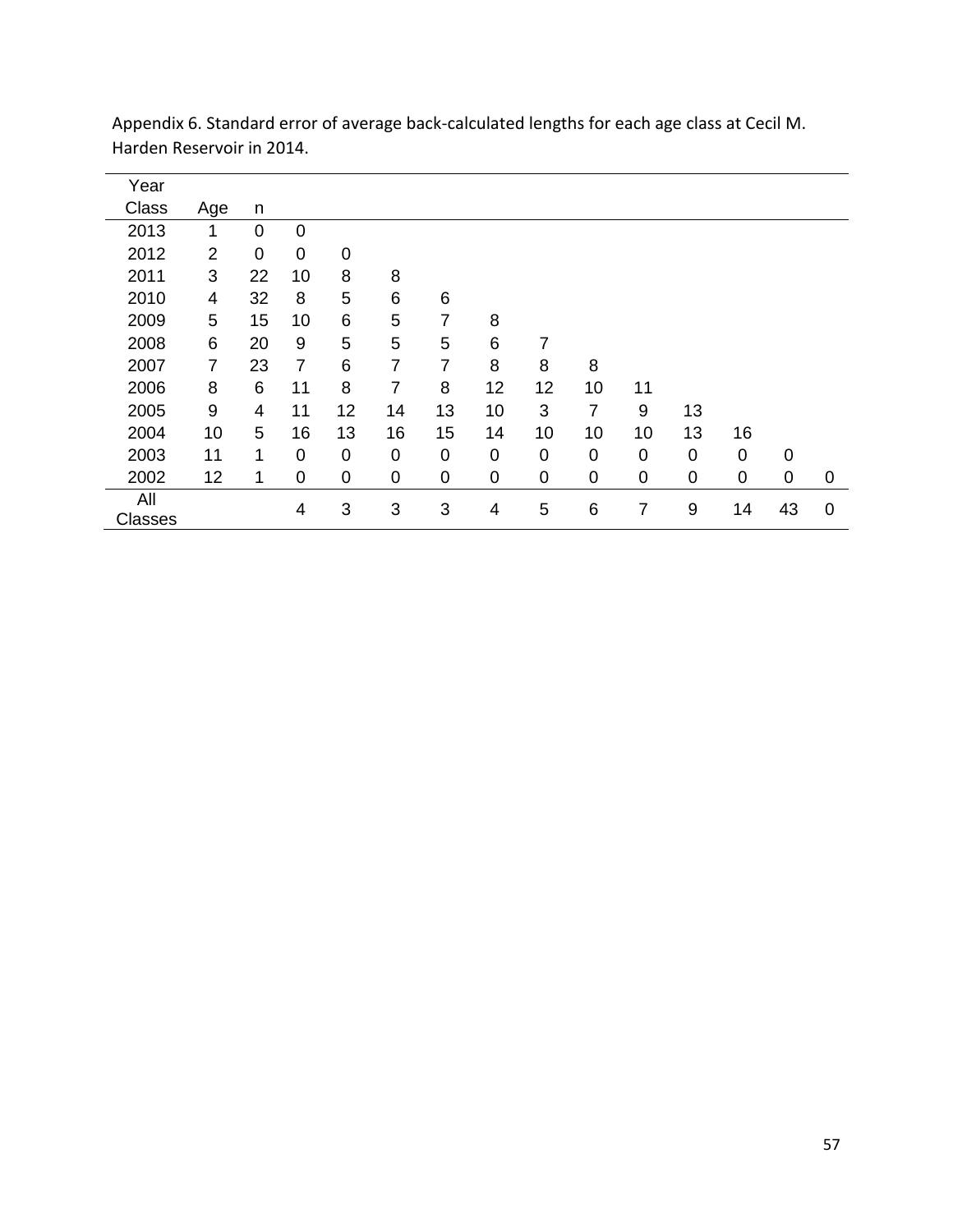| Year           |                |     |     |     |     |     |     |     |     |     |     |     |
|----------------|----------------|-----|-----|-----|-----|-----|-----|-----|-----|-----|-----|-----|
| Class          | Age            | n   |     |     |     |     |     |     |     |     |     |     |
| 2013           | 1              | 5   | 193 |     |     |     |     |     |     |     |     |     |
| 2012           | $\overline{2}$ | 18  | 152 | 239 |     |     |     |     |     |     |     |     |
| 2011           | 3              | 20  | 193 | 289 | 340 |     |     |     |     |     |     |     |
| 2010           | 4              | 32  | 170 | 283 | 338 | 370 |     |     |     |     |     |     |
| 2009           | 5              | 36  | 180 | 290 | 351 | 394 | 425 |     |     |     |     |     |
| 2008           | 6              | 42  | 188 | 294 | 357 | 407 | 445 | 469 |     |     |     |     |
| 2007           | 7              | 18  | 223 | 342 | 418 | 473 | 519 | 553 | 579 |     |     |     |
| 2006           | 8              | 17  | 213 | 332 | 423 | 482 | 523 | 560 | 591 | 613 |     |     |
| 2005           | 9              | 4   | 165 | 328 | 439 | 501 | 553 | 589 | 621 | 651 | 668 |     |
| 2004           | 10             | 1   | 175 | 316 | 418 | 465 | 516 | 580 | 613 | 644 | 670 | 696 |
| N              |                | 193 | 193 | 188 | 170 | 150 | 118 | 82  | 40  | 22  | 5   | 1   |
| All<br>Classes |                |     | 186 | 294 | 366 | 415 | 466 | 514 | 589 | 622 | 669 | 696 |

Appendix 7. Average back-calculated lengths for each age class at Monroe Reservoir in 2014.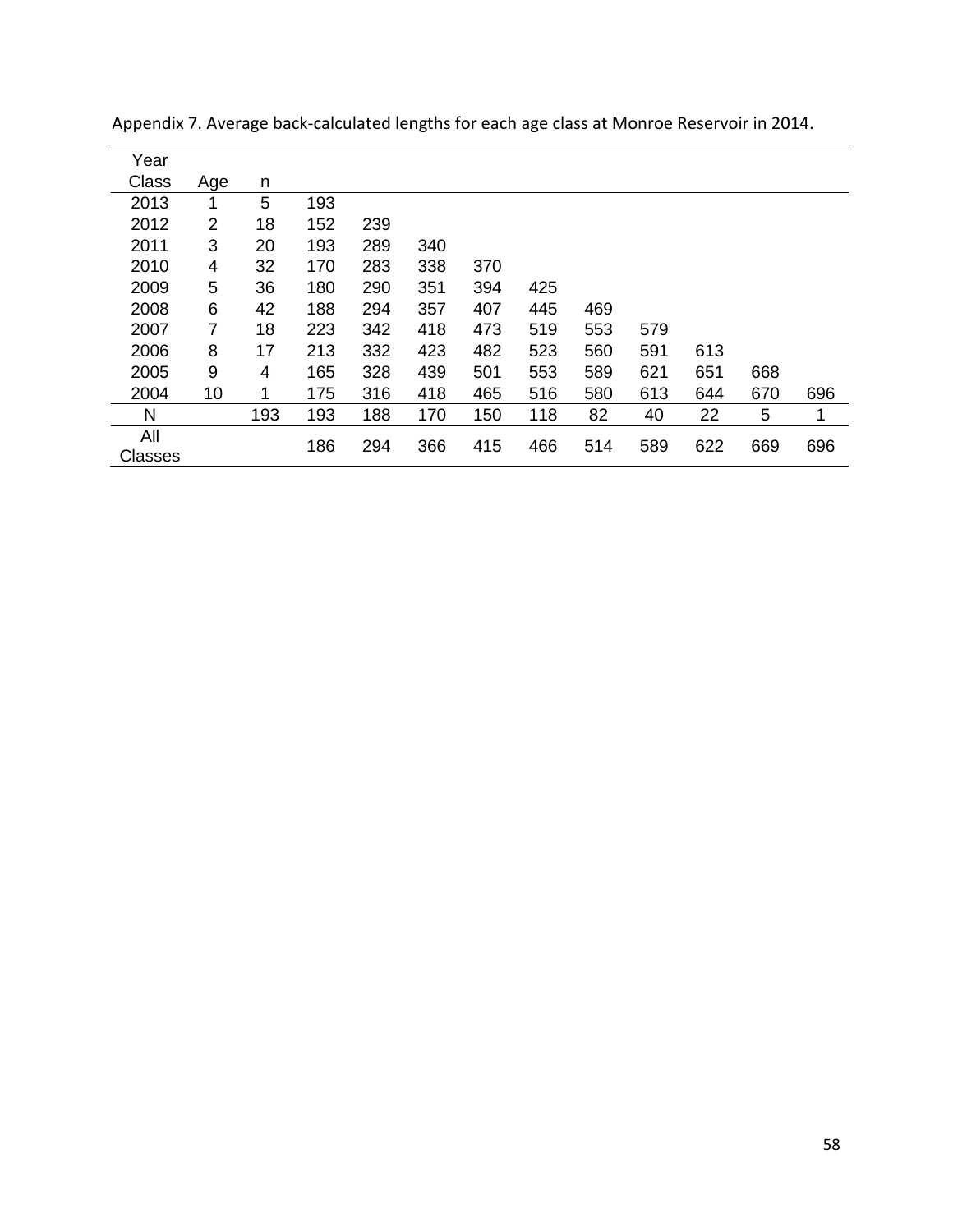| Year           |                |    |    |    |    |    |    |    |    |    |    |             |
|----------------|----------------|----|----|----|----|----|----|----|----|----|----|-------------|
| Class          | Age            | n  |    |    |    |    |    |    |    |    |    |             |
| 2013           | 1              | 5  | 4  |    |    |    |    |    |    |    |    |             |
| 2012           | $\overline{2}$ | 18 | 11 | 10 |    |    |    |    |    |    |    |             |
| 2011           | 3              | 20 | 10 | 6  | 6  |    |    |    |    |    |    |             |
| 2010           | 4              | 32 | 11 | 7  | 6  |    |    |    |    |    |    |             |
| 2009           | 5              | 36 | 7  | 6  | 6  | 6  | 7  |    |    |    |    |             |
| 2008           | 6              | 42 | 7  | 7  | 7  | 7  | 7  | 7  |    |    |    |             |
| 2007           | 7              | 18 | 11 | 11 | 13 | 14 | 15 | 16 | 17 |    |    |             |
| 2006           | 8              | 17 | 11 | 10 | 9  | 11 | 12 | 12 | 12 | 12 |    |             |
| 2005           | 9              | 4  | 15 | 10 | 20 | 20 | 31 | 32 | 32 | 32 | 32 |             |
| 2004           | 10             |    | 0  | 0  | 0  | 0  | 0  | 0  | 0  | 0  | 0  | 0           |
| All            |                |    | 4  | 3  | 4  | 5  | 6  | 8  | 10 | 11 | 24 | $\mathbf 0$ |
| <b>Classes</b> |                |    |    |    |    |    |    |    |    |    |    |             |

Appendix 8. Standard error of average back-calculated lengths for each age class at Monroe Reservoir in 2014.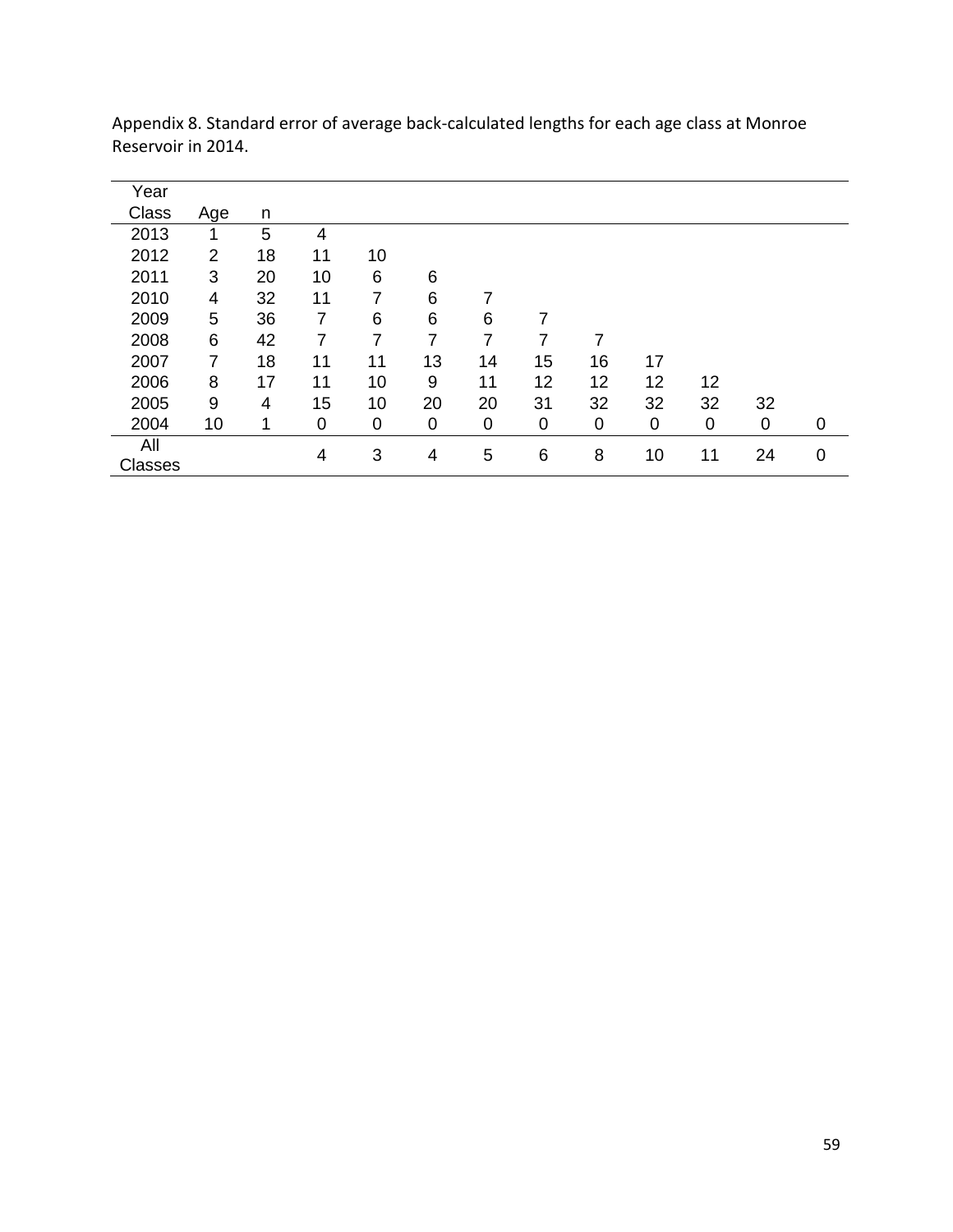| Year           |                |     |             |     |     |     |     |     |     |     |     |
|----------------|----------------|-----|-------------|-----|-----|-----|-----|-----|-----|-----|-----|
| Class          | Age            | n   |             |     |     |     |     |     |     |     |     |
| 2013           | 1              | 0   | $\mathbf 0$ |     |     |     |     |     |     |     |     |
| 2012           | $\overline{2}$ | 1   | 176         | 219 |     |     |     |     |     |     |     |
| 2011           | 3              | 3   | 177         | 295 | 332 |     |     |     |     |     |     |
| 2010           | 4              | 32  | 162         | 264 | 320 | 359 |     |     |     |     |     |
| 2009           | 5              | 33  | 207         | 287 | 334 | 374 | 405 |     |     |     |     |
| 2008           | 6              | 57  | 216         | 317 | 378 | 420 | 457 | 485 |     |     |     |
| 2007           | 7              | 34  | 234         | 330 | 383 | 426 | 465 | 495 | 520 |     |     |
| 2006           | 8              | 12  | 207         | 330 | 404 | 457 | 496 | 534 | 567 | 599 |     |
| 2005           | 9              | 5   | 245         | 383 | 456 | 510 | 558 | 589 | 622 | 652 | 680 |
| N              |                | 177 | 177         | 177 | 176 | 173 | 141 | 108 | 51  | 17  | 5   |
| All<br>Classes |                |     | 207         | 306 | 363 | 406 | 453 | 498 | 541 | 614 | 680 |

Appendix 9. Average back-calculated lengths for each age class at Patoka Reservoir in 2014.